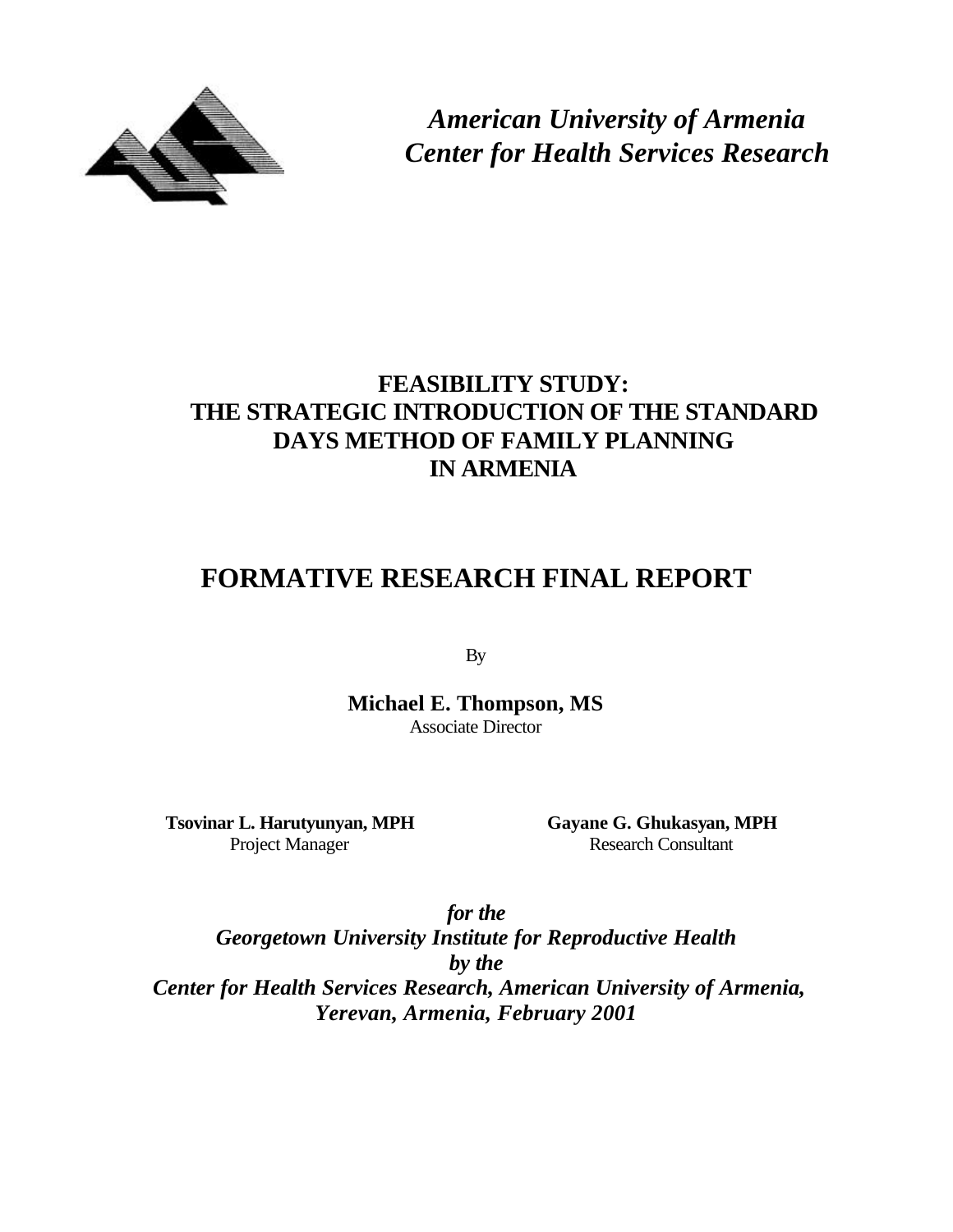# *Participants*

# *American University of Armenia, Center for Health Services Research*

**Michael E. Thompson**, Associate Director

**Tsovinar L. Harutyunyan**, Project Manager

**Gayane G. Ghukasyan**, Research Consultant

**Research Assistants**

Vardan Aznauryan

Yelena Amirkhanyan

David Janibekyan

Armenuhy Tadevossian

# *Save the Children, Armenian Field Office*

Silvia Gurolla, Reproductive Health Advisor

Gavar Sub-office Manager

Armen Parsyan, Health Program Coordinator Torgom Ghandilyan, Gavar Community Mobilzer

Arsen Karapetyan,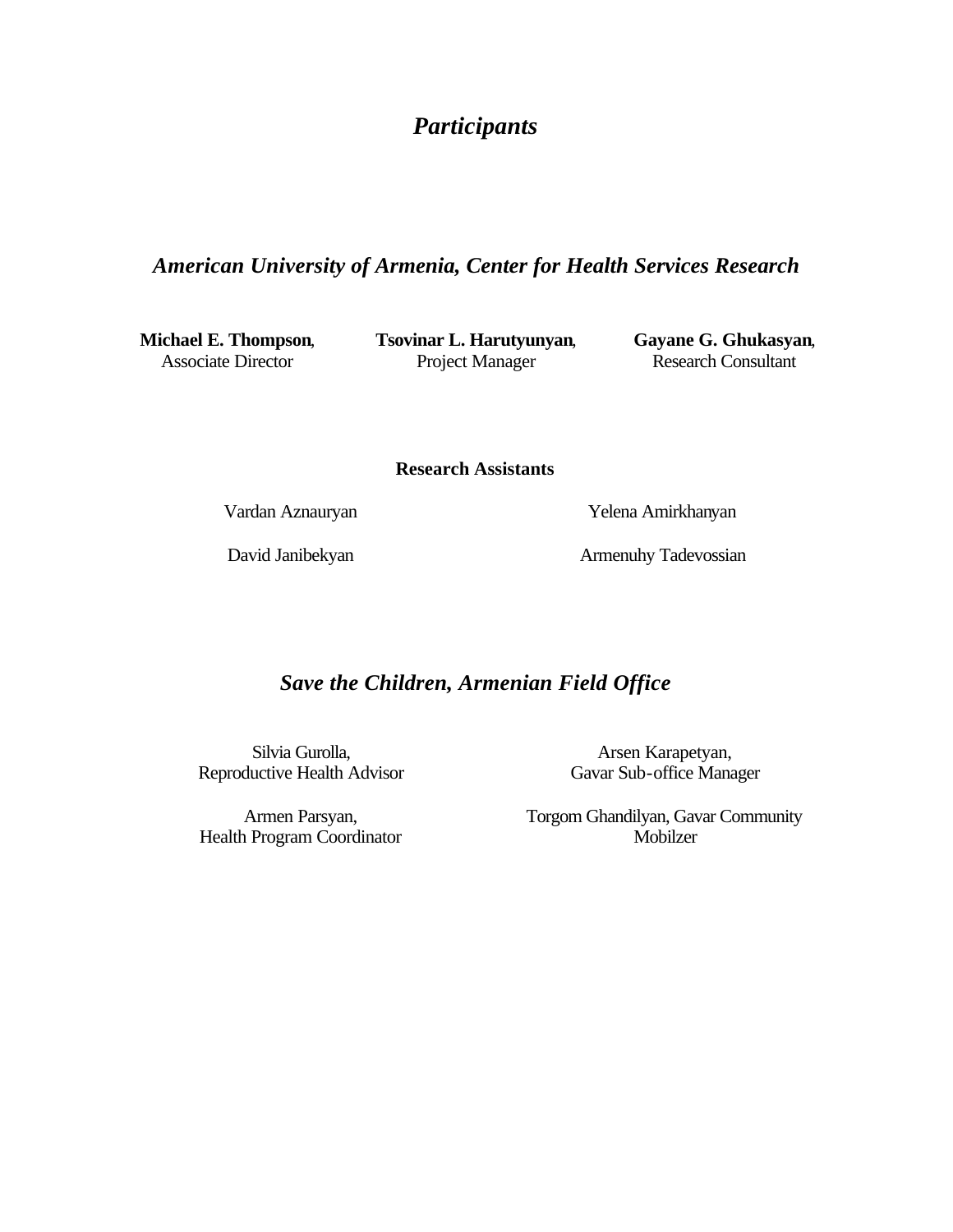# **Table of Contents**

| <b>Executive Summary</b>                                                                                         | 1                       |
|------------------------------------------------------------------------------------------------------------------|-------------------------|
| 1. Background                                                                                                    | 3                       |
|                                                                                                                  |                         |
| 2. Methods                                                                                                       | $\overline{\mathbf{4}}$ |
| 2.1 Focus Groups                                                                                                 | $\boldsymbol{4}$        |
| 2.2 In-depth Interviews                                                                                          | 5                       |
| 2.3 Instrument content                                                                                           | 6                       |
| 3. Data analysis                                                                                                 | 7                       |
| 4. Findings                                                                                                      | 7                       |
| 4.1 Women                                                                                                        | $\overline{7}$          |
| Attitude and knowledge about family size, family planning, and natural family planning                           |                         |
| Opinion of and interest in the SDM                                                                               |                         |
| Anticipated difficulties in using the method                                                                     |                         |
| Acceptability/feasibility of 12 consecutive days of abstinence or condom use                                     |                         |
| Ability of potential users of the method to share information about sexual issues                                |                         |
| Prevalence of alcoholism and violence in the community, and their effects on family planning.                    |                         |
| 4.2 Men                                                                                                          | 11                      |
| Attitude and knowledge about family size, family planning, and natural family planning                           |                         |
| Opinion of and interest in the SDM                                                                               |                         |
| Anticipated difficulties in using the method                                                                     |                         |
| Acceptability/feasibility of 12 consecutive days of abstinence or condom                                         |                         |
|                                                                                                                  |                         |
| Ability of potential users of the method to share information about sexual issues                                |                         |
| Prevalence of alcoholism and violence in the community, and their effects on family planning.<br>4.3 Older women | 15                      |
|                                                                                                                  |                         |
| Attitude and knowledge about family size, family planning, and natural family planning                           |                         |
| The influence of family members on couples' family planning use<br><b>Opinion of SDM</b>                         |                         |
| Anticipated difficulties in using the method                                                                     |                         |
| 4.4 Nurses                                                                                                       | 17                      |
| Perception of and interest in family planning and Natural Family Planning in genera                              |                         |
| Experience in providing reproductive health services                                                             |                         |
| Knowledge about                                                                                                  |                         |
| Practices of periodic abstinence                                                                                 |                         |
| Influence of religion on sexual practices and family planning                                                    |                         |
| Women's sexual autonomy                                                                                          |                         |
| Male participation in family planning                                                                            |                         |
| Feasibility of incorporating the SDM into existing programs/services                                             |                         |
| Interest in and commitment to offering a new method of Natural Family Planning                                   |                         |
| Perceived feasibility of identifying a minimum of 80-100 clients over a period of 2-3 months                     |                         |
| Anticipated problems/difficulties in providing the method                                                        |                         |
| STD incidence/prevalence                                                                                         |                         |
| Other factors which could potentially interfere with successful use of the method                                |                         |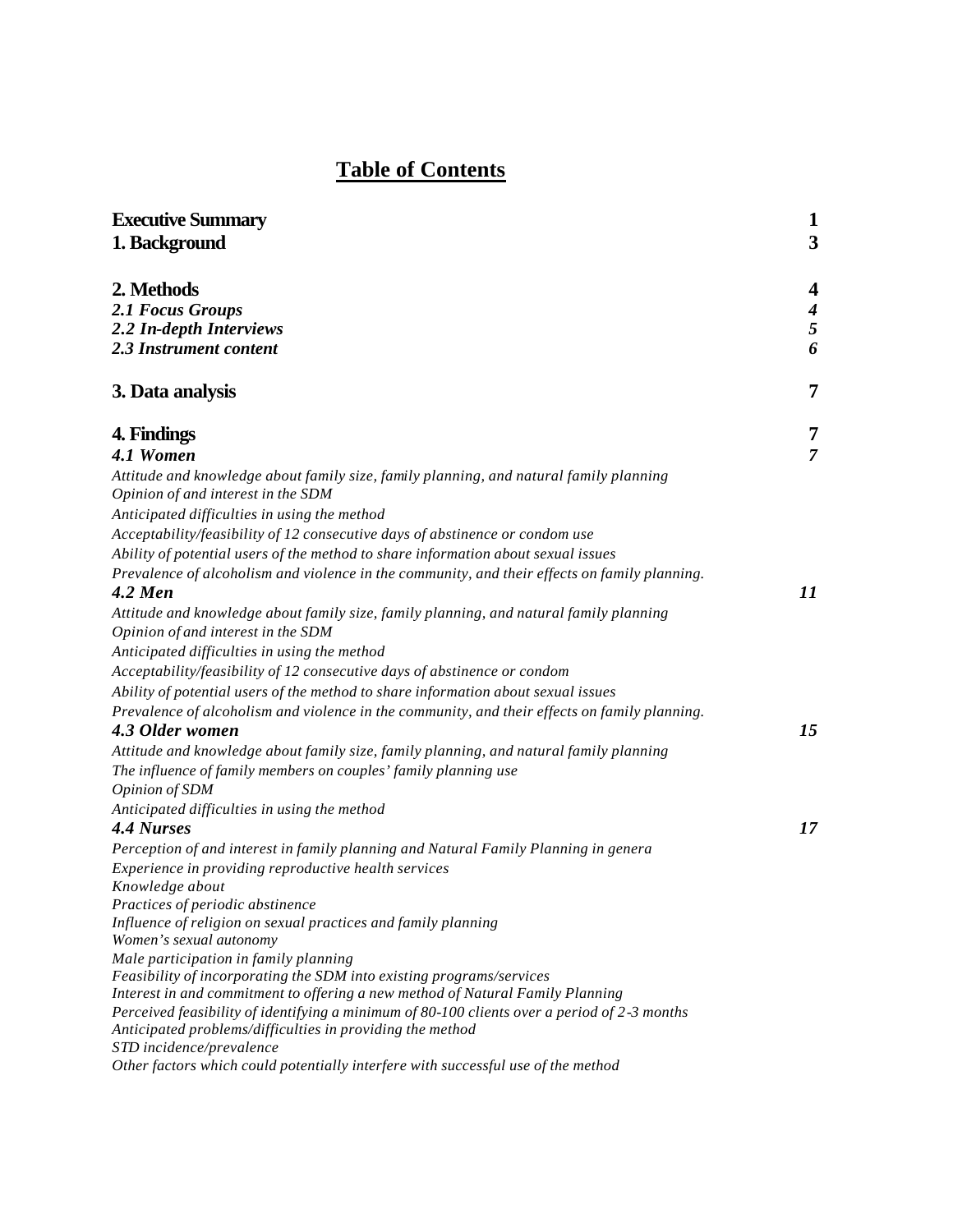#### *4.5 Physicians 22*

*Perception of and interest in family planning and Natural Family Planning in general Experience in providing reproductive health services Knowledge about fertility Practices of periodic abstinence Influence of religion on sexual practices and family planning Women's sexual autonomy Male participation in family planning Feasibility of incorporating the SDM into existing programs/services Interest in and commitment to offering a new method of Natural Family Planning Perceived feasibility of identifying a minimum of 80-100 clients over a period of 2-3 months Anticipated problems/difficulties in providing the method STD incidence/prevalence Other factors which could potentially interfere with successful use of the method* 

| <b>5. Conclusions and Recommendations</b>                 | 33 |
|-----------------------------------------------------------|----|
| 5.1 Women                                                 | 33 |
| 5.2 Men                                                   | 36 |
| 5.3 Older women                                           | 37 |
| 5.4 Health Care Providers                                 | 38 |
| <b>6. References</b>                                      | 42 |
| 7. Appendices                                             | 43 |
| 7.1 Appendix 1                                            | 44 |
| Guide for conducting focus groups with men/women          |    |
| Guide for conducting focus groups with older women        |    |
| Guide for conducting focus groups with nurses             |    |
| Guide for conducting in-depth interviews with doctors     |    |
| 7.2 Appendix 2                                            | 62 |
| Socio-demographic questionnaire for men/women/older women |    |
| Socio-demographic questionnaire for nurses                |    |
| 7.3 Appendix 3                                            | 64 |
| Information about the SDM for potential clients           |    |
| Information about the SDM for potential providers         |    |

*Note: Summaries, by constituent group, of the various focus groups and in-depth interviews as well as the detailed transcripts of the individual sessions are presented in a separate supplemental report.*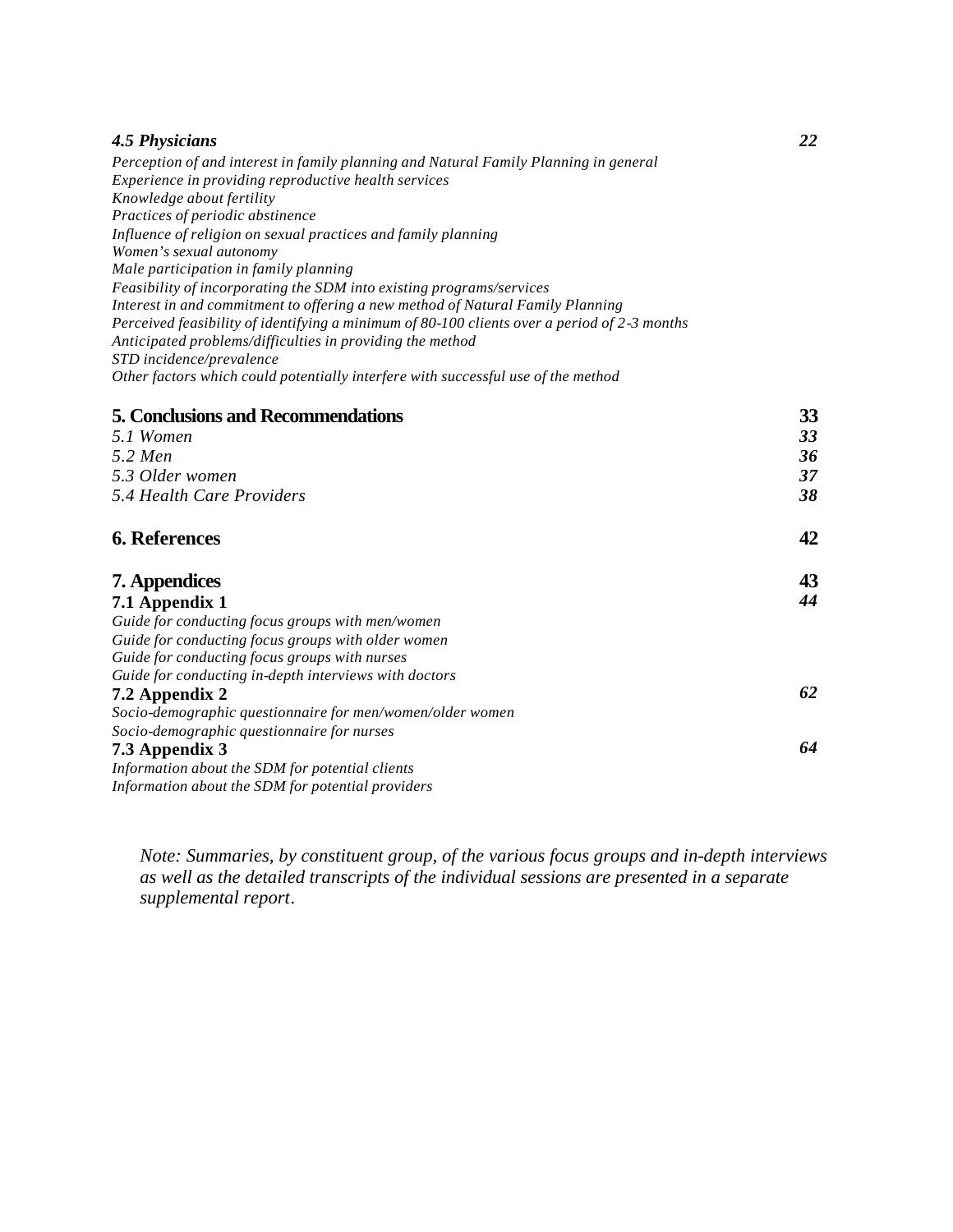# **Executive Summary**

# Background

The Georgetown University Institute for Reproductive Health is currently undertaking a series of studies on the strategic introduction of the Standard Days Method (SDM) of natural family planning. The purpose of the research is to assess the feasibility of strategically introducing the standard days method in the Gavar region of Armenia. Introduction of the SDM might increase the correct use of traditional methods by Armenian couples and help them avoid unwanted pregnancies and their consequences.

A number of focus groups and in-depth interviews were conducted by the research team of the American University of Armenia's Center for Health Services Research (CHSR) in 5 villages of the Gavar region to assess 1) the acceptability and feasibility of offering and using the method in the site; 2) the appropriateness of the Gavar area as a study site; and 3) the capacity of local health providers to offer the SDM.

# Methods

Qualitative research techniques included focus groups and in-depth interviews. A total of 13 focus groups was conducted in the Gavar area (Sarukhan, Gandzak, Tsakhkashen, Gegharkunik and Lanjakhpyur villages) of northeastern Armenia. The four target groups included married women of reproductive age (18-45), married men (over 18); older women with married sons of reproductive age, and nurses from medical units in the villages. In addition, the research team conducted three in-depth interviews with physicians in Sarukhan and Gandzak villages.

# Findings

An assessment of the acceptability and feasibility of conducting the strategic introduction of the SDM was completed in order to provide the Institute for Reproductive Health with recommendations for their future projects in Gavar. The data suggest that a strategic introduction of the SDM in the Gavar region of Armenia will be successful provided the potential difficulties and obstacles revealed by the current research are addressed.

The attitudes towards contraceptive methods in the designated communities are mostly neutral or positive, with a slight preference given to natural methods of contraception. Modern contraceptive methods are rarely used in the communities because of the fear of side effects and low availability, especially in the villages without family planning cabinets. Withdrawal supported by abortion is the most practiced method of regulating family size in these communities.

An overwhelming majority of the study participants liked the SDM and cited ease of usage, absence of side effects and lack of cost as its apparent advantages. Both men and women were eager to learn and use the method. Older members of the community (e.g., mothers-in-law who wield considerable influence), were also supportive of the SDM.

The participants suggested individual consultations and group discussions as equally preferable ways of introducing the method to potential users. The general opinion was that the method should be taught to women or a couple. If men are to be included in the training as a separate group, the methodologies for providing information differ because men preferred printed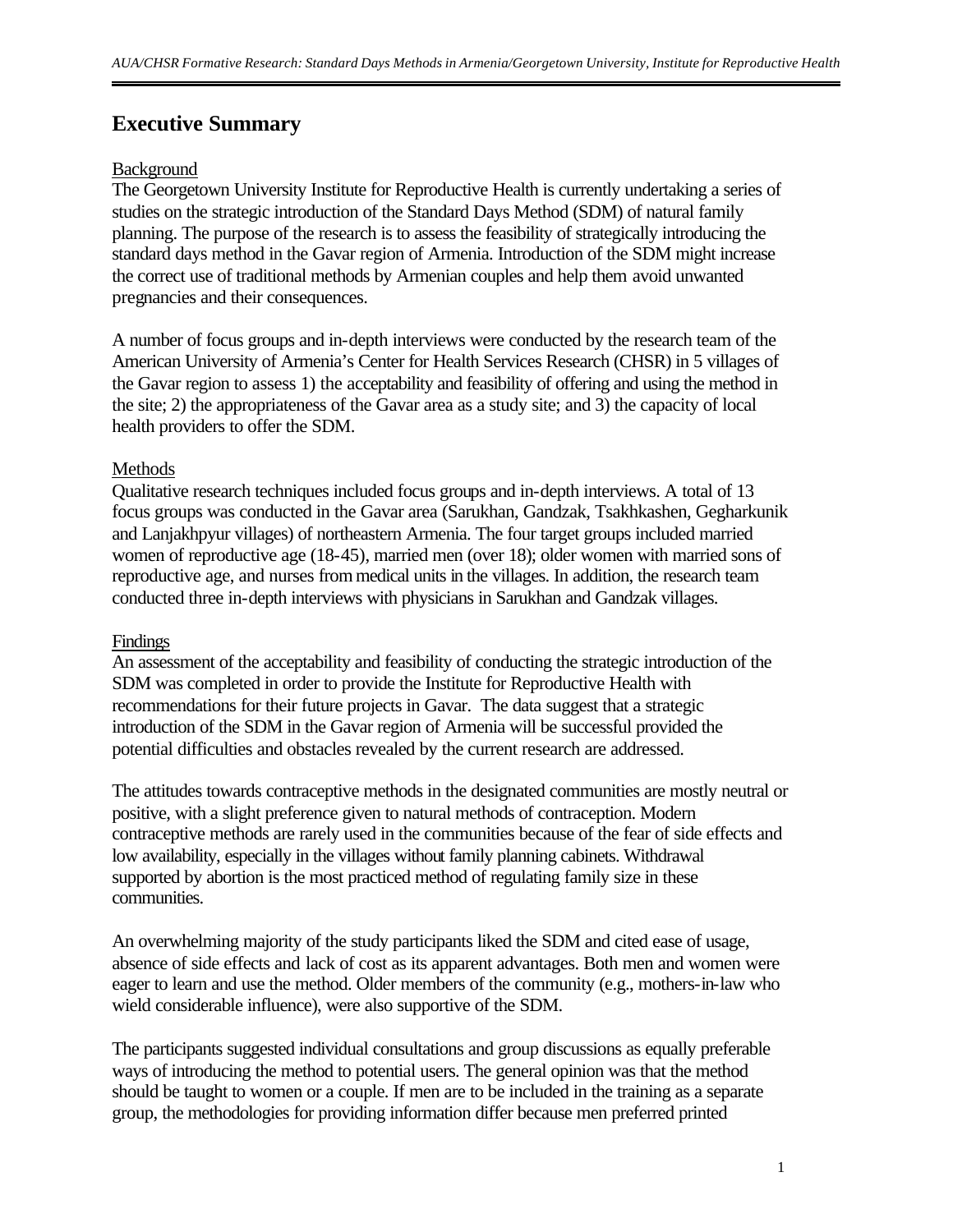materials and male providers. Women indicated they wanted to receive such information from knowledgeable and caring health workers.

The research revealed several possible impediments to the SDM. The most important difficulty mentioned by all of the target groups was the high number of women with irregular menstrual cycles in the Gavar communities, which would limit the number of potential clients and reduce the effectiveness of the SDM. The other significant barrier frequently indicated by all target groups was the potential reluctance of husbands to abstain from sex or to use condoms during the fertile days of women's menstrual cycle, which is core to the success of the SDM. The health care providers participating in the research also cited the following concerns: poor access to condoms, the potential inability of women to use the method correctly, monthly fluctuations in otherwise normal cycles, and the likelihood of giving preference to more effective modern methods of contraception.

Alcohol consumption is known to interfere with active methods of contraception such as the SDM. As with many communities in the former Soviet Union, the problem of alcohol abuse, while not pronounced among the target population, is present in the Gavar communities.

Interviews with physicians and focus group discussions with nurses revealed that despite their willingness to cooperate with study efforts, their morale was low. Further probing revealed that financial concerns, common to much of the health system and workforce in general, posed a significant barrier: providers are irregularly paid and no funds for implementing or sustaining such programs (e.g. training, transportation, refreshments for meetings) are available.

#### Recommendations

The research team, based on the findings of this study, developed a set of recommendations to most effectively and rationally implement the SDM. Key recommendations are the following:

- 1) Include husbands and mothers-in-law as target audiences for information and training efforts;
- 2) Use health care providers (preferably nurses) as the SDM service providers;
- 3) Provide service providers and potential clients with credible data on the effectiveness of the SDM;
- 4) Provide health care providers with training, printed materials, visual aids, and literature on the topic;
- 5) Cover direct and indirect program related expenses (e.g., heating, transportation, portion of provider's salary);
- 6) Ensure access to condoms/alternate methods for use during the fertile period; and
- 7) Carefully screen potential service users to ensure the participation of women who would benefit from the SDM (e.g., those with regular menstrual cycles).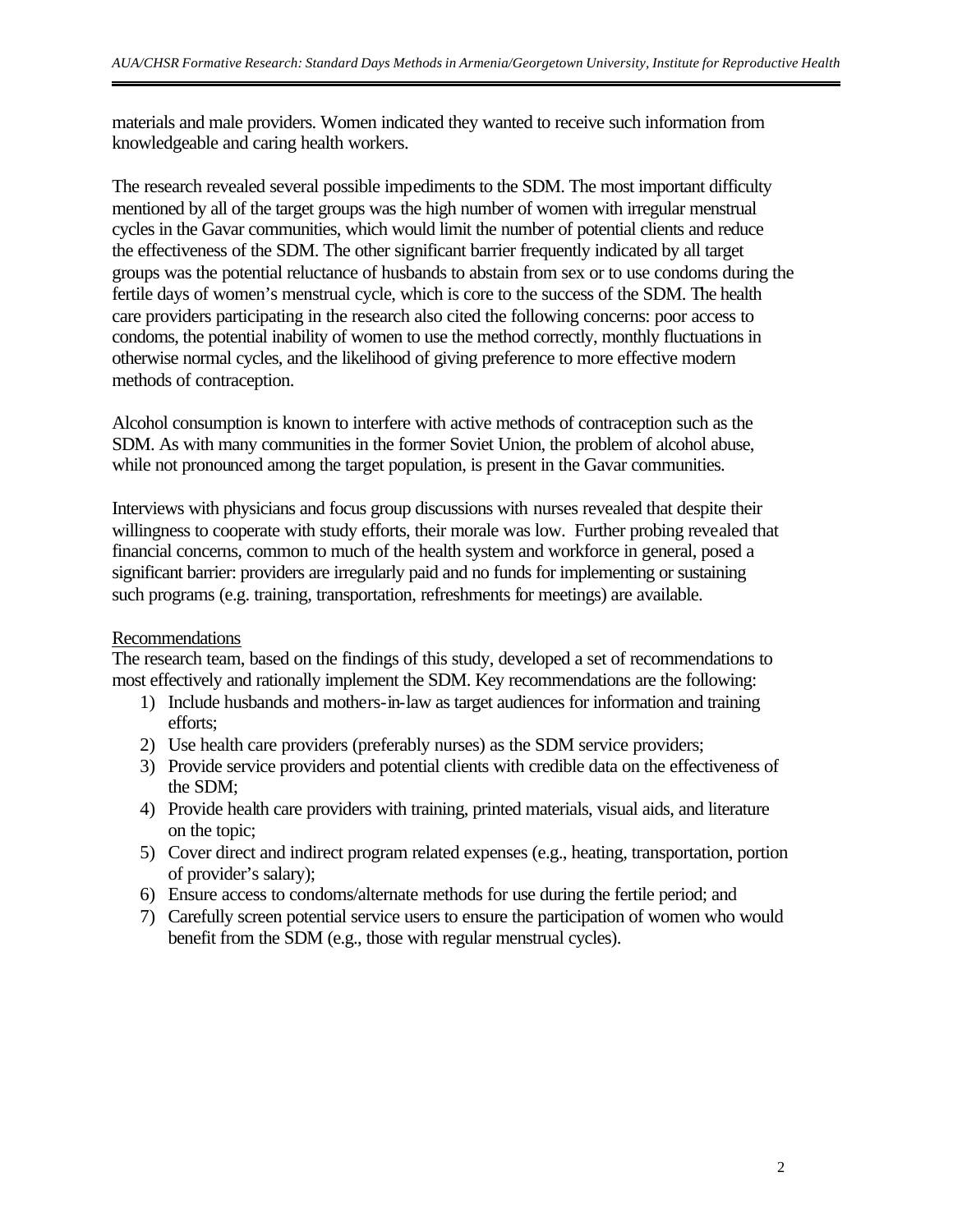# **1. Background**

The Georgetown University Institute for Reproductive Health is seeking to evaluate the Standard Days Method (SDM) of natural family planning. The Institute for Reproductive Health is considering Armenia as a potential study site. The purpose of the research reported here is to assess the feasibility of conducting the strategic introduction study in the Save the Children service site located in the Gavar region of Armenia (Figures 1 and 2).



# **Figure 1. Map of the Republic of Armenia, by Marz**

**Figure 2. Map of the Gegharkunik Marz of Armenia** 

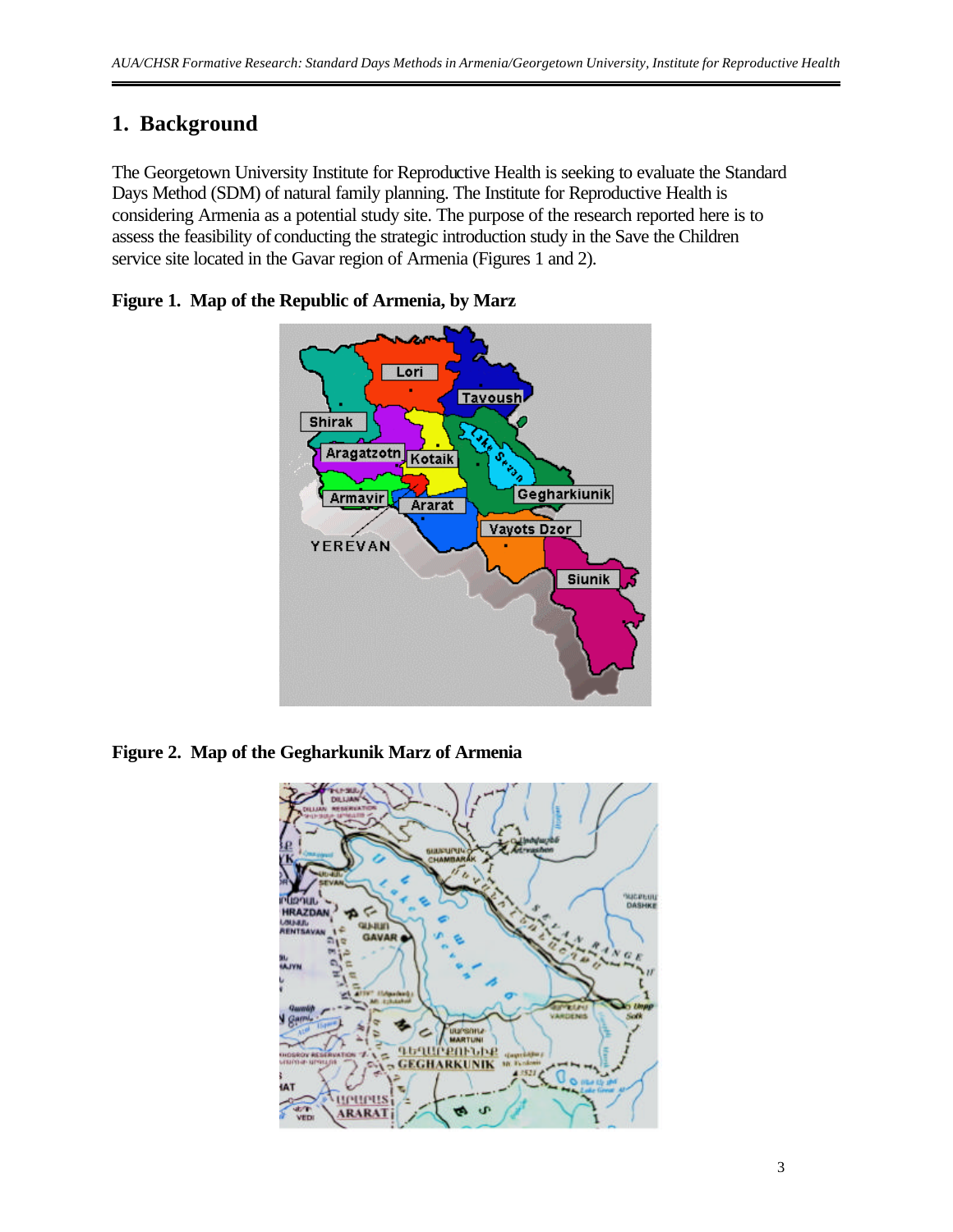Currently, there are many programs related to reproductive health that have been implemented in Armenia by different local and international organizations. These programs aim to fill the gaps in the knowledge and use of birth control methods among Armenian couples. The SDM Strategic Introduction Study might be a useful complement in deciding on the direction, location and the scale of the programs in the sphere of reproductive health. Recent studies (1,2,3) have shown that natural family planning methods such as withdrawal and the safe period method predominate in Armenia, accompanied with significantly lower use of modern contraceptive methods.

The primary means of regulating family size in Armenia and the former Soviet Union is abortion. Recent studies (1,2) indicate that nearly 1 of 2 pregnancies ends in abortion, suggesting that the natural family planning methods in widespread use (e.g., withdrawal) are poorly implemented. A recent national media campaign resulted in increased utilization of family planning cabinets where counseling and free modern contraceptive methods were provided (4). If continued funding for free contraceptives is not found, it is likely that these gains will revert to previous low levels. Given the country's poor economic conditions and widespread preference for natural family planning methods, the SDM method, as one of the simplest and cheapest methods of natural family planning, may be readily accepted in Armenia.

A number of focus groups and in-depth interviews were conducted in 5 villages of the Gavar region to assess 1) the acceptability and feasibility of offering and using the method in the site; 2) the appropriateness of the Gavar area as a study site; and 3) the capacity of health providers to offer the SDM.

# **2. Methods**

Two data collection techniques were used to gather data: focus groups and in-depth interviews.

# **2.1 Focus Groups**

As summarized in Table 1, a total of 13 focus groups was conducted in the Gavar area: Sarukhan, Gandzak, Tsakhkashen, Gegharkunik and Lanjakhpyur villages. The four target groups included in the study were:

women of reproductive age (18-45) married/living in union; men (over 18) married/living in union; older women with married sons of reproductive age; and health care providers (physicians and nurses).

|                                       | Table 1. The distribution of FGs and IDs by villages of Gavar region (Gegharkunik Marz, |
|---------------------------------------|-----------------------------------------------------------------------------------------|
| <b>Armenia, December 11-15, 2000)</b> |                                                                                         |

|                       | <b>Village</b> |          |             |         |             |
|-----------------------|----------------|----------|-------------|---------|-------------|
| <b>Group type</b>     | Gegharkunik    | Sarukhan | Tsakhkashen | Gandzak | Lanjakhpyur |
| FG with women         |                |          |             |         |             |
| FG with men           |                |          |             |         |             |
| FG with older women   |                |          |             |         |             |
| FG nurses             |                |          |             |         |             |
| <b>IDI</b> physicians |                |          |             |         |             |

*FG = focus group; IDI = in-depth interview*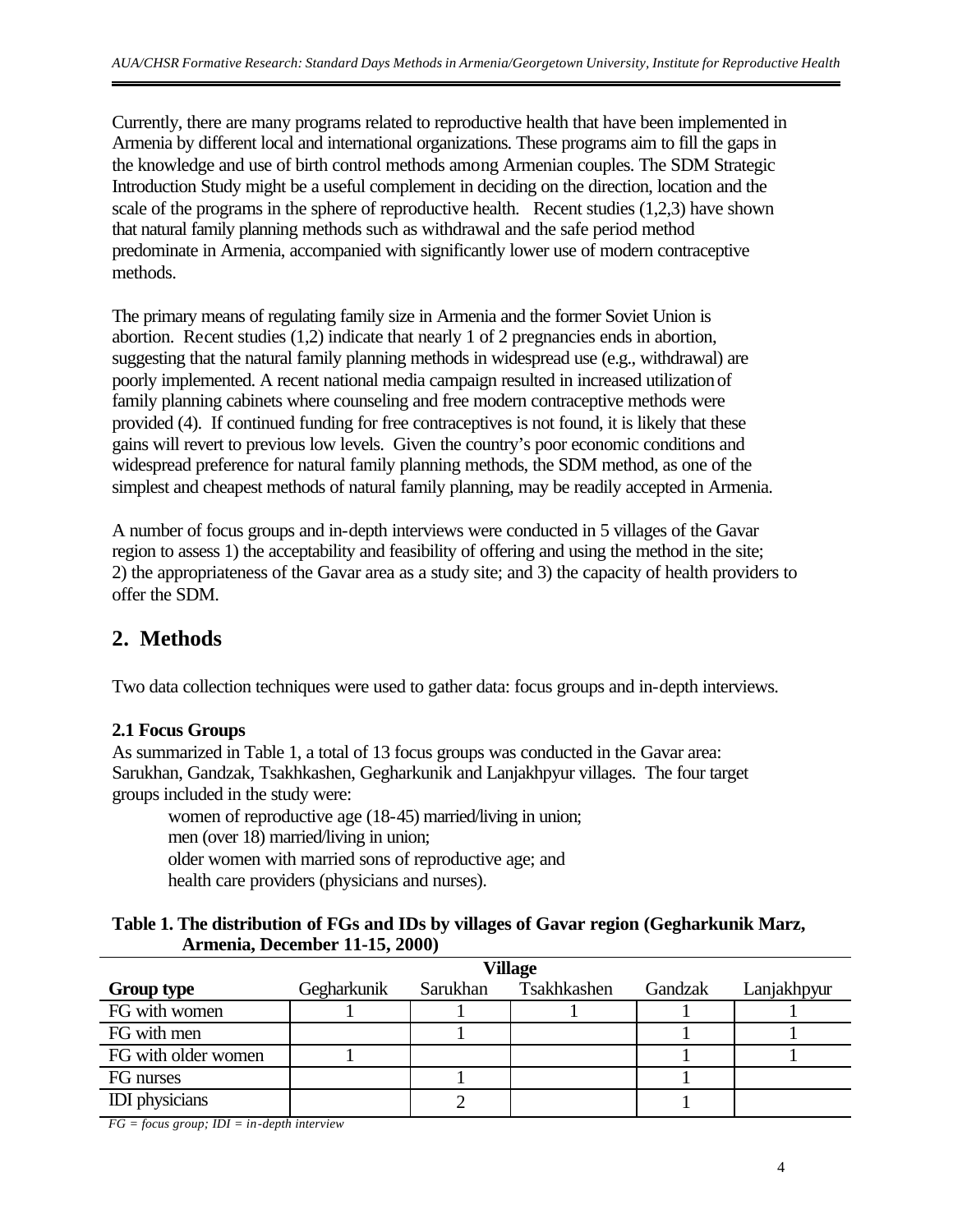The focus group participants were selected in accordance with the requirements specified by the Institute of Reproductive Health and recruited by the Save the Children field office in Gavar. The Georgetown University Institute for Reproductive Health developed FG discussion guides. The guides were translated and culturally adapted from English into Armenian by the CHSR research team. Community mobilizers from the Gavar Save the Children field office who have extensive experience in working with these communities, reviewed and commented on the guides. FG guides were pre-tested in Yerevan and adjusted accordingly. The Institute of Reproductive Health approved the final versions of the guides (Appendix 1).

The research protocol was reviewed and approved by the American University of Armenia's Institutional Review Board for compliance with accepted standards and safeguards of human subjects in accordance with US and Armenian standards. The confidentiality of the participants and their responses was assured through the use of codes in transcripts. The participants were informed that their names would not be attached to any reports prepared by the research team and that their identities will be protected.

Sessions were facilitated by a trained CHSR facilitator and supported by a trained note-taker/ recorder. In several cases, observers from the CHSR and Save the Children were also present. The FG guides were semi-structured and took approximately 70-80 minutes to administer. Prior to starting the session and after obtaining verbal consent, participants completed a brief (3 to 4 questions) socio-demographic questionnaire (Appendix 2). All sessions were conducted in Armenian. Detailed notes on the content of the FG session and non-verbal cues were captured by the note-takers. The sessions were also recorded on audiocassettes after verbal agreement was solicited from all participants. An average of 9-10 participants attended each focus group session. Refreshments were provided during the session and participants received complimentary candies at the end of the session.

# **2.2 In-Depth Interviews**

The research team conducted in-depth interviews with three physicians: two in Sarukhan and one in Gandzak (Table 1). The interviewees included the head of an ambulatory clinic, a dentist, and a general practitioner. The interviewees were recruited by staff of the Save the Children field office in Gavar and selected based on the requirements outlined by the Institute for Reproductive Health.

The in-depth interview guide was developed by the Georgetown University Institute for Reproductive Health. The guide was translated and culturally adapted from English into Armenian by the CHSR research team. The guide was pre-tested in Yerevan and revised accordingly. The Institute for Reproductive Health approved the final version of the guide (Appendix 1).

The guide for physicians was semi-structured and contained 56 open-ended questions and required from 60 to 70 minutes to administer. All interviews were conducted in Armenian. The content of the interviews and non-verbal expressions of the informants were recorded. The interviews were recorded on audiocassettes after verbal informed consent was obtained from the physicians. All interviewees received complimentary candies for their participation.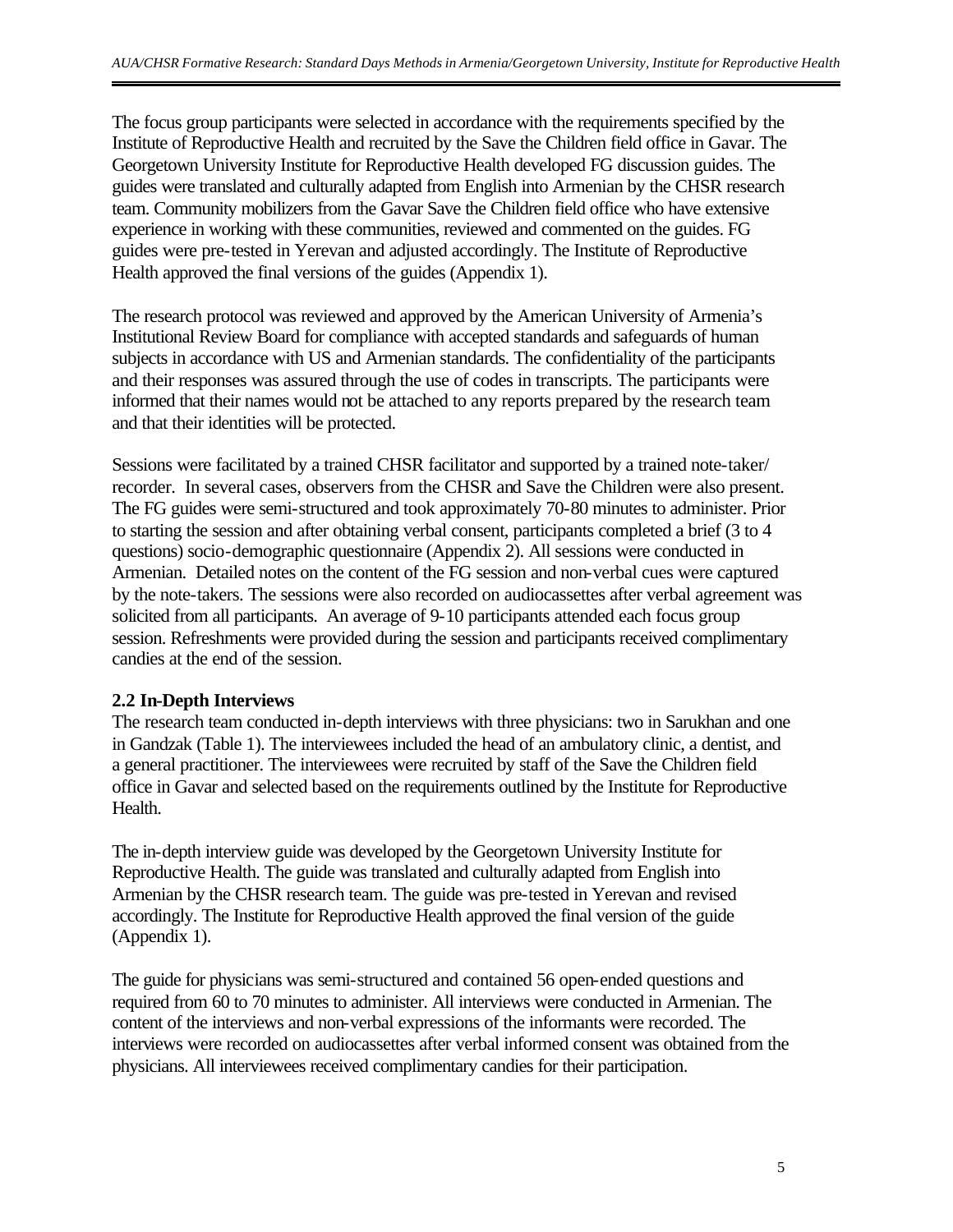# **2.3 Instrument content**

The content of the instruments was similar for men, women and older women groups with minor variations. The guides developedfor the physiciansand nurses were oriented toward service provider issues.

The following issues were addressed by the focus groups with the general population (women, men, older women):

- <sup>q</sup> Attitude and knowledge about family size, family planning, and natural family planning
- **q** Opinion of and interest in the SDM
- $\Box$  Anticipated difficulties in using the method
- <sup>q</sup> Acceptability/feasibility of 12 consecutive days of abstinence or condom use during the fertile days of each menstrual cycle
- $\Box$  Ability of potential users of the method to share information about sexual issues
- $\Box$  The influence of family members on couples' family planning use
- $\Box$  Prevalence of alcoholism and violence in the community, and their effects on family planning.

The guides developed for health care providers were aimed to obtain information regarding the following topics:

- **Q Perception of and interest in family planning and natural family planning in general,** and the SDM method specifically, as well as perception of client interest in the method
- $\Box$  Experience in providing reproductive health services
- $\Box$  Knowledge about the fertility cycle
- $\Box$  Practices of periodic abstinence
- <sup>q</sup> Influence of religion on sexual practices and family planning
- <sup>q</sup> Women's sexual autonomy
- **q** Male participation in family planning
- $\Box$  Feasibility of incorporating the SDM into existing programs/services
- <sup>q</sup> Interest in and commitment to offering a new method of Natural Family Planning, including ability to counsel clients
- □ Perceived feasibility of identifying a minimum of 80-100 clients over a period of 2-3 months (given the eligibility criteria detailed in the study protocol)
- $\Box$  Anticipated problems/difficulties in implementing the method
- **q** STD incidence/prevalence
- <sup>q</sup> Other factors which could potentially interfere with successful use of the method (violence against women; alcohol abuse, etc.).

The research protocol required facilitators and interviewers to give a brief (10-15 minutes long) explanation of the SDM to participants (Appendix 3). The method was presented in accordance with the materials provided by the Institute for Reproductive Health and translated by CHSR staff into Armenian. Again, the explanations differed in length and complexity for each audience, with the materials developed for health care providers being more technically detailed.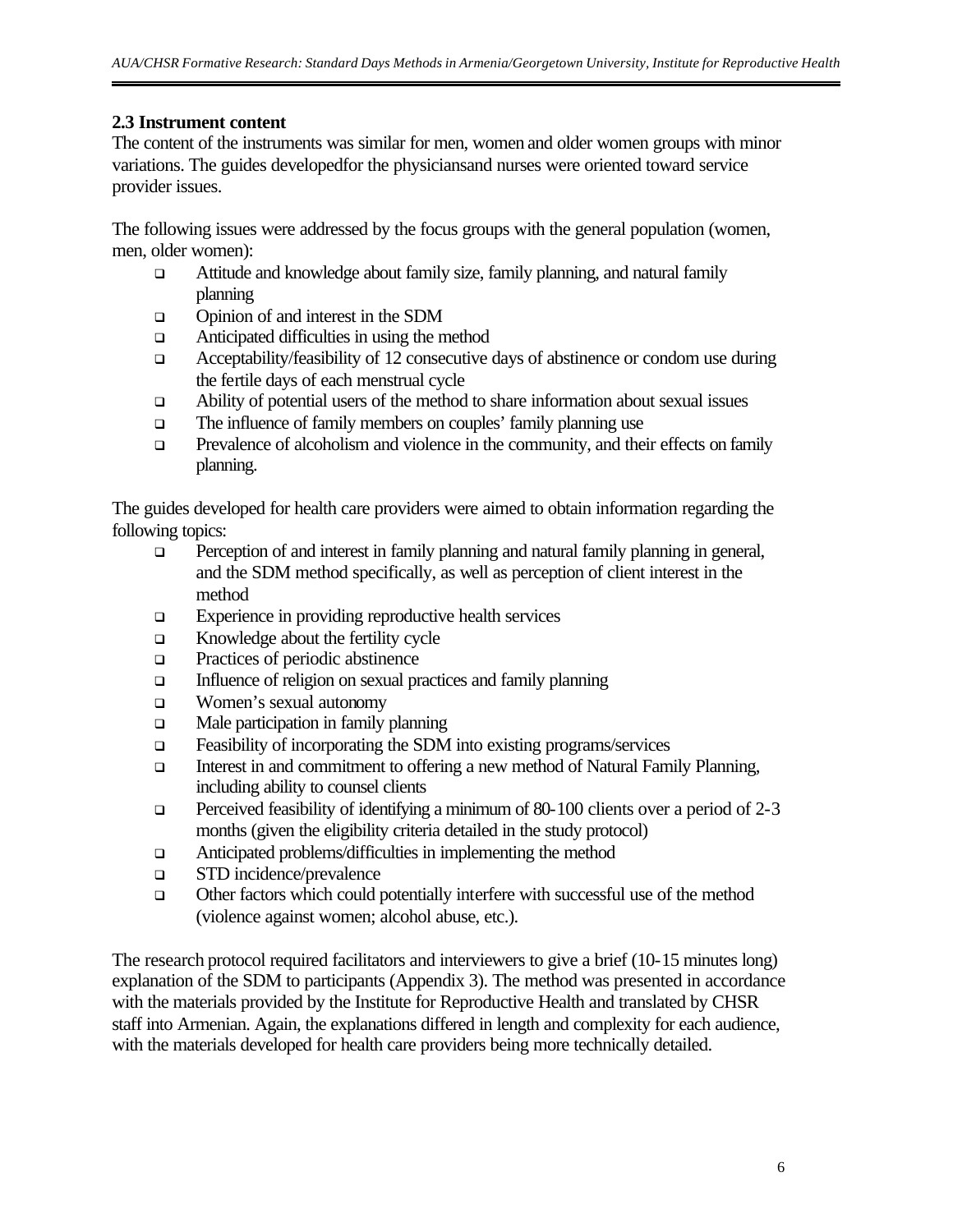# **3. Data Analysis**

Detailed interviews and FG reports were transcribed and translated into English. Expanded notes of both in-depth interviews and focus group sessions were translated into a word-processing format. The session audiotapes were used to verify, clarify, and expand the written notes taken during the sessions to produce detailed transcripts. The preliminary analysis sought to identify major themes and facilitate the preparation of initial summaries. Based upon the preliminary analysis, a more detailed coding system was developed for the comprehensive analysis presented in this report.

# **4. Findings**

The findings are presented separately for each target group (women, men, older women, nurses and physicians). The direct quotes from respondents are presented in this section to serve as clear examples and confirmation of the summarized information.

# **4.1 Women**

Focus group discussions were conducted in Gegharkunik, Lanjakhpyur, Sarukhan, Gandzak, and Tsakhkashen villages. A total of 51 women participated in the sessions. Participants ranged in age from 17 to 49 years of age. The average number of children per woman was 2.3 (ranging from none to five). The majority of the participants were unemployed, and had secondary school education.

# *Attitude and knowledge about family size, family planning, and natural family planning*

When asked about the average number of children per young family in the community, the majority of women said two; however, they considered the ideal number of children to be 3 or 4. Several women expressed the opinion that it is desirable to have two boys and two girls. Women reported that the difficult socio-economic condition is the primary reason for having fewer children than desired. Almost all participants agreed that in cases when a couple decides to have more than 2 children, it is usually linked to the desire for a son in the family. The majority of women stated that the couple makes decisions about family size, but in cases of disagreement, the husband makes the final decision. Few women said that they are the decision-makers. Mothers-in-law were also mentioned as influential decision-makers in this sphere, especially in cases where no grandson had been born. One woman reported that her mother-in-law insists on sonography, and if it is a female fetus she is forced to have an abortion.

"…My mother-in-law says: " If you have girls, you should keep delivering babies until it is a boy." (Participant in Tsakhkashen village)

"Let's say the truth. In Armenian families, especially in our Gavar families, women always are compromising. If she doesn't compromise, it is possible that husband can tell her: "Pack your bags and go to your father's home".

(Participant in Lanjakhpyur village)

A majority of the participants expressed opinions that, in their communities, a neutral attitude toward the use of contraception prevails. The method of family planning mentioned most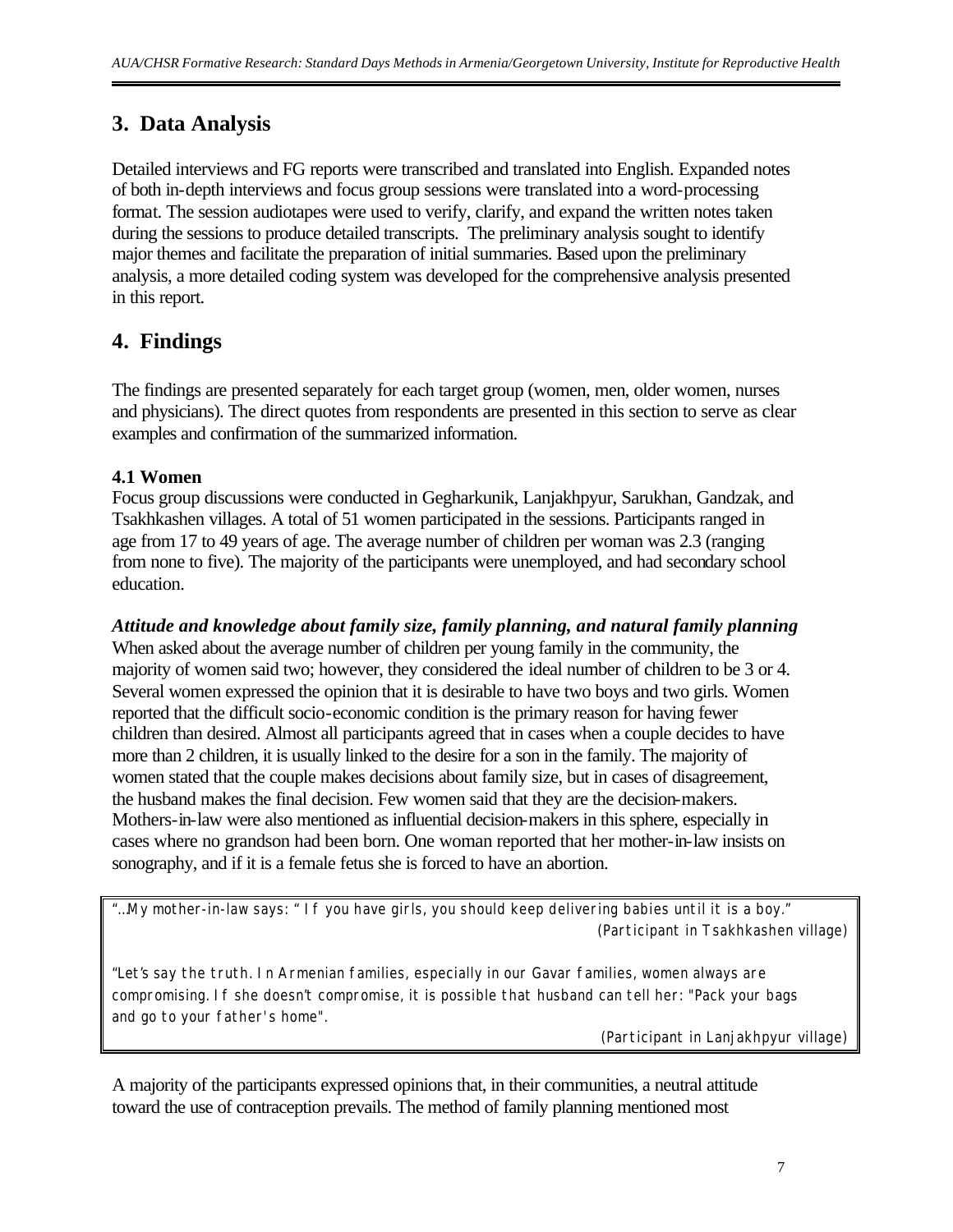frequently by women was abortion. Women mentioned that other methods such as IUDs, pills, and condoms are also used. However, most participants reported that these methods are rarely used because they have adverse health effects and are not very reliable: pills and IUDs were particular suspect in these communities. Several participants cited cases where women developed infertility and other health problems while using these methods. One woman said that she has a feeling that soon there will be no abortions performed, since women will use pills, but she still thought that pills could provoke hormonal misbalance. Many women stated that a woman should be thoroughly examined by a physician before using IUD. The women also noted that women rarely received gynecological exams in their communities, which leads to a different set of complications.

"I can bring my own example. I got pregnant shortly after the previous pregnancy. I applied to a doctor and s/he advised me to put IUD. I followed him/her advice, paid the money and have it inserted. I used it for 4 years. Then I felt that I have some problems and went to a doctor. I stopped using IUD since the gynaecologist, who examined me, said that my uterus has been damaged. Later I got pregnant and went to the gynaecologist for abortion. I've got perforation caused by the abortion. Now I am infertile since my uterus has been removed".

Participant in Tsakhkashen village

When asked about natural methods, most of the women expressed rather positive attitude towards them. Most listed withdrawal and the calendar methods as the most popular natural family planning methods being used. Nonetheless, during all five sessions, cases were mentioned where a woman became pregnant while using natural methods of contraception.

#### *Opinion of and interest in the SDM*

After hearing the brief explanation of the SDM, almost all participants expressed a positive attitude toward the necklace method. Some women said that this method resembled the familiar calendar method. Among its advantages, the ease of usage, absence of side effects, and lack of expense required for its use were mentioned.

"They [women] will be happy, as it is easy to use and requires no money".

(Participant in Tsakhkashen village)

"There are so many women who do abortions; this method is much better than abortions". (Participant in Gandzak village)

The opinion was expressed that this method would be convenient for those who were already using the calendar method.

During FG discussions it was revealed that the appropriate sources of information from which women can learn how to use the necklace method are the Women's Consultation clinics, group discussions with knowledgeable lecturers, consultations of physicians and nurses, printed materials, classes in schools, as well as sharing the information among relatives and friends. No clear preference was given to any of these sources, though in one of the villages the participants stressed the importance of local nurses as a source of information, saying that it would be convenient to have the classes organized in their village, close to their houses.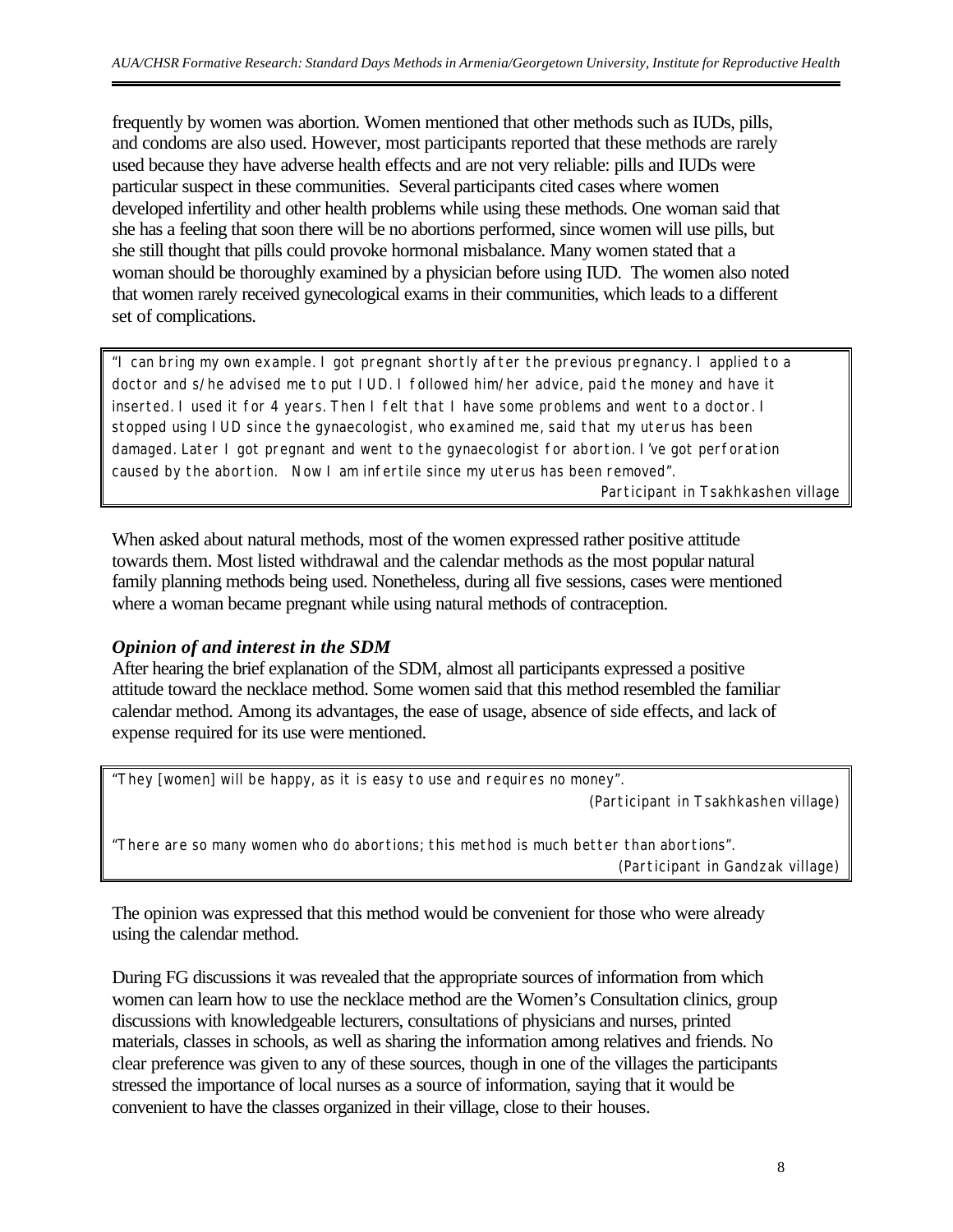"There are cases when doctors avoid giving an advice, but nurses never do that". "Nurses are very good. If they are told about or are explained the method, they will share the information with a great pleasure".

"We'd better have all these consultations in our village (not like family planning cabinets located in Gavar). If it is not in the village, we will not be able to go there".

(Participants in Tsakhkashen village)

Many women responded that spouses should learn the method together. However, some women felt that a woman should learn the method alone, and that the husband can stay uninformed about this method, because the less a husband would know about the method, the better for a woman. Another opinion expressed was that women could learn the method at first and then explain it to their husbands.

#### *Anticipated difficulties in using the method*

Most of the participants mentioned that they would like to use this method and saw no major barriers to its acceptance in their communities. Several women mentioned that their menstrual cycles were irregular and that there are many women with this problem in their communities.

"…My menstrual cycle is not regular and this method is not acceptable for me". (Participant in Gandzak village) "Nowadays due to our difficult conditions very few women have regular cycles". (Participant in Sarukhan village)

An additional anticipated difficulty in using the SDM was husband's attitudes. The participants stated that husbands might be reluctant to avoid sexual relations with their wives during their fertile period. Many women stressed that it is impossible for a wife to refuse when a husband wants to have a sex. One woman continued that if a wife refuses, her husband would find another woman with whom to have intercourse. Several participants mentioned that if their husbands want to have sex, they should obey his desire. Another concern mentioned by several participants was that not every husband would agree to use condoms during the "dangerous" days.

"Some husbands would agree; the others would not." "A husband can protect himself using withdrawal [to avoid using condoms]".

Participants in Gandzak village

Another difficulty mentioned was the necklace itself. Two women mentioned that the necklace method would work if one does not forget to move the ring each day.

## *Acceptability/feasibility of 12 consecutive days of abstinence or condom use during the 12 fertile days of each menstrual cycle*

Many focus group participants were aware of abstinence as a method of controlling unwanted pregnancies. Several reported that they abstain from intercourse not only for avoiding pregnancy, but also when they have no mood (no desire) to have sex or are tired because of physical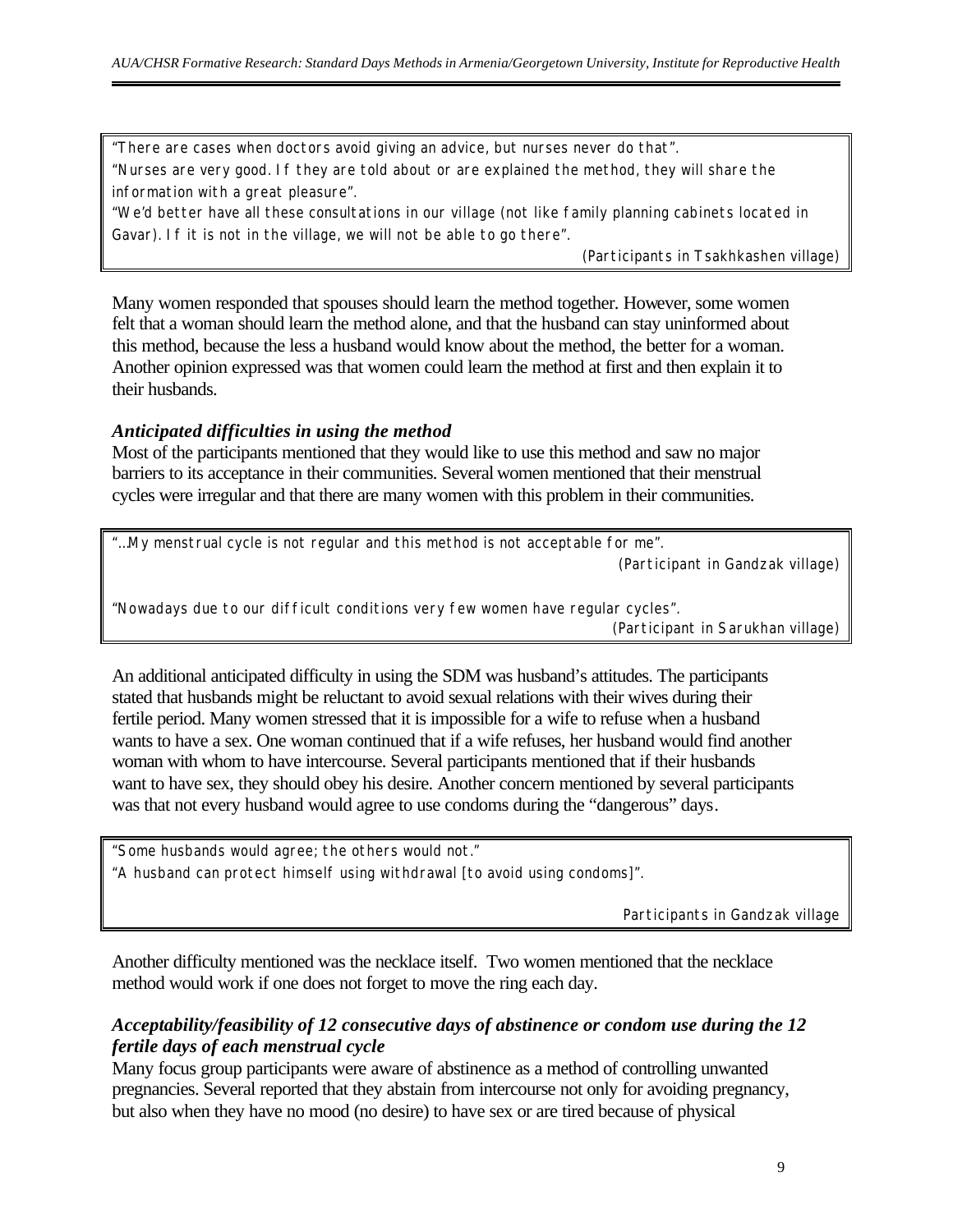burdens. According to women of one of the villages, such abstinence may last from 10 to 15 days.

The majority of women agreed that it is not difficult for a woman to abstain from sexual intercourse. According to some of them, they can wait for long period of time – even for months and years. One of the participants reported that it depends on one's age, and that there is a difference in young and older women in this matter.

"Women can wait for their husbands even for years. Sometimes our husbands leave the country for a job for years".

(Participant in Lanjakhpyur village)

"Women are happy when they can avoid sexual relations and can avoid pregnancy". (Participant in Sarukhan village)

"Women living in this village, tired of everything, can tolerate everything". (Participant in Tsakhkashen village)

Women frequently reported that men could not tolerate abstaining from sexual relations for periods longer than several days (up to 15 days at most). This opinion, however, was not shared by all of the female participants. There were also women who stated that men would not abstain from sex at all. One woman commented that men act differently saying that different types of men have different behavior.

"Women abstain for 15 days during each month, men can also act like that".

(Participant in Tsakhkashen village)

"Husbands can't wait even for an hour".

(Participant in Gandzak village)

"You cannot say the same things about all husbands. Some husbands will refuse to abstain from sex".

(Participant in Lanjakhpyur village)

Mixed opinions were expressed regarding condom use. Some of the female participants did not see major difficulties in using condoms during fertile days, whereas others were not confident in this matter. One woman stated that a husband would rather use withdrawal than a condom. In addition, poor access to/affordability of condoms was also indicated.

| "Many women in our community even have not seen condoms".                                        |                                      |  |  |
|--------------------------------------------------------------------------------------------------|--------------------------------------|--|--|
|                                                                                                  | (Participant in Gandzak village)     |  |  |
| "There are men who care for women's health (by using condoms). There are also men who don't care |                                      |  |  |
| for it".                                                                                         |                                      |  |  |
|                                                                                                  | (Participant in Gegharkunik village) |  |  |
| " Probably about 10% of our people use condoms and pills".                                       |                                      |  |  |
|                                                                                                  | (Participant in Lanjakhpyur village) |  |  |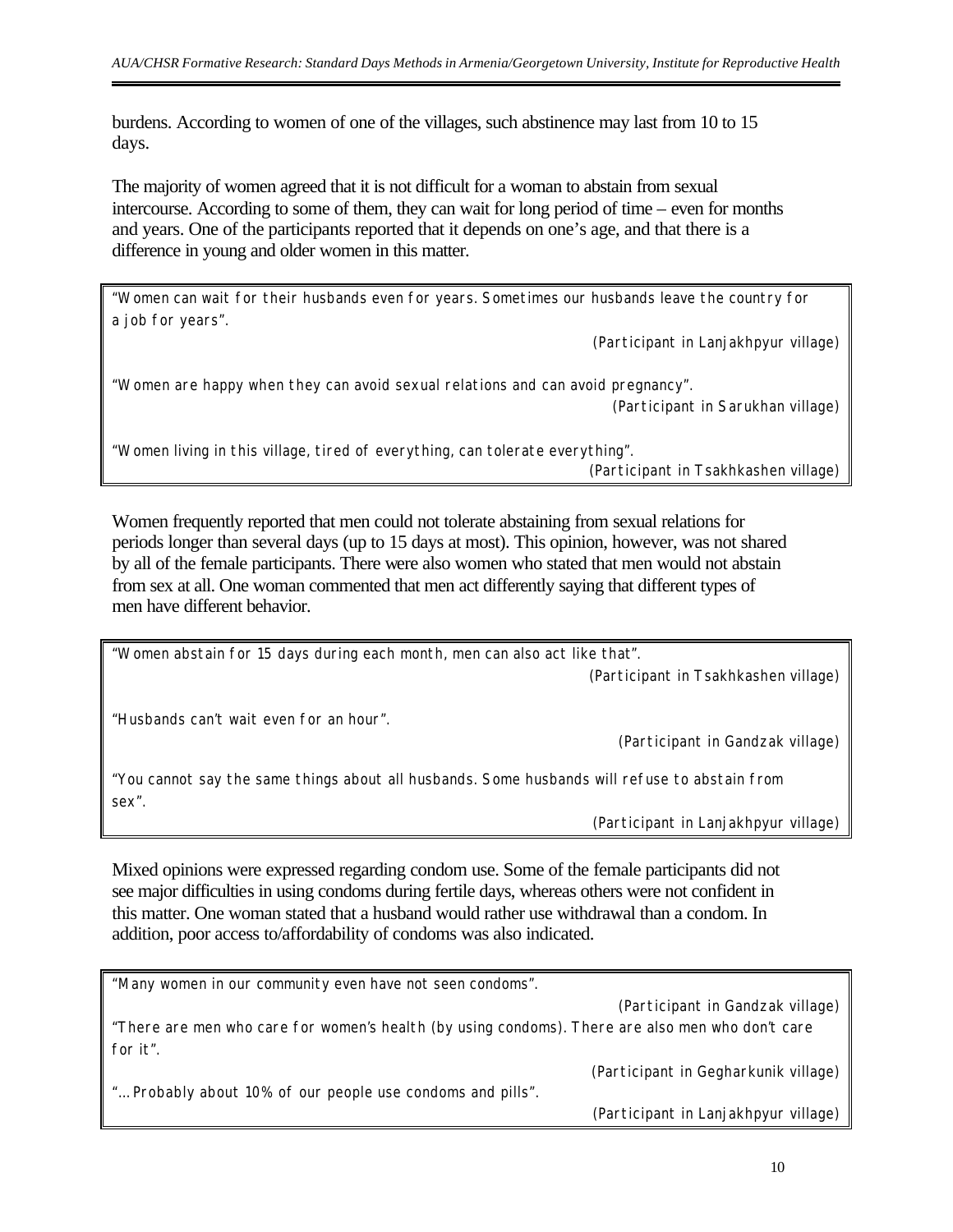# *Ability of potential users of the method to share information about sexual issues*

There was a split in women's opinions regarding the ability to share information. A slim majority of the women did not identify any serious difficulties with discussing such topics with their husbands. The other participants reported that there could be problems, indicating that it is shameful to discuss such things.

"There are so many problems that the turn of such discussions never comes".

(Participant in Tsakhkashen village)

"Nowadays it is usual to talk about such things".

"… My husband does not want to hear about it".

(Participants in Lanjakhpyur village)

As for sharing the information with potential service providers, the opinion expressed most frequently was that the women would share the information about sexual issues with providers that are knowledgeable and caring.

# *Prevalence of alcoholism and violence in the community, and their effects on family planning use*

The majority of the female participants agreed that the problem of alcohol abuse is present in their communities to some extent, but they mostly accentuated its negative influence on fetal development. Some women indicated that alcohol use could also interfere with family planning, because when a man is drunk and wants sex, he will insist on having sexual intercourse and that under alcohol's influence men become naughty.

According to the majority of FG participants, violence is not an issue. The women reported only a few cases of violence against women, and most agreed that it is a rare problem for their communities and yields no serious results. In some cases, the physical burden of daily life on women was perceived by some of them as a kind of violence against women. The majority of women were saying that they are free to refuse if they do not want to have sex; others felt that there might be problems with refusing.

" Alcohol has its positive and negative effects. There are men who drink but come home in very calm and quiet condition and go to sleep. There are just opposite cases, when men want to have sexual intercourse. It depends on the character of a man".

(Participant in Gegharkunik village)

"Our husbands don't beat us. They don't have a job and stay on the streets all day long". (Participant in Gandzak village)

# **4.2 Men**

Focus group discussions with men were conducted in Lanjakhpyur, Sarukhan, and Gandzak villages. A total of 31 men participated in the sessions. The target population was married men over 18. Participants ranged in age from 22 to 46 years of age. The number of children fathered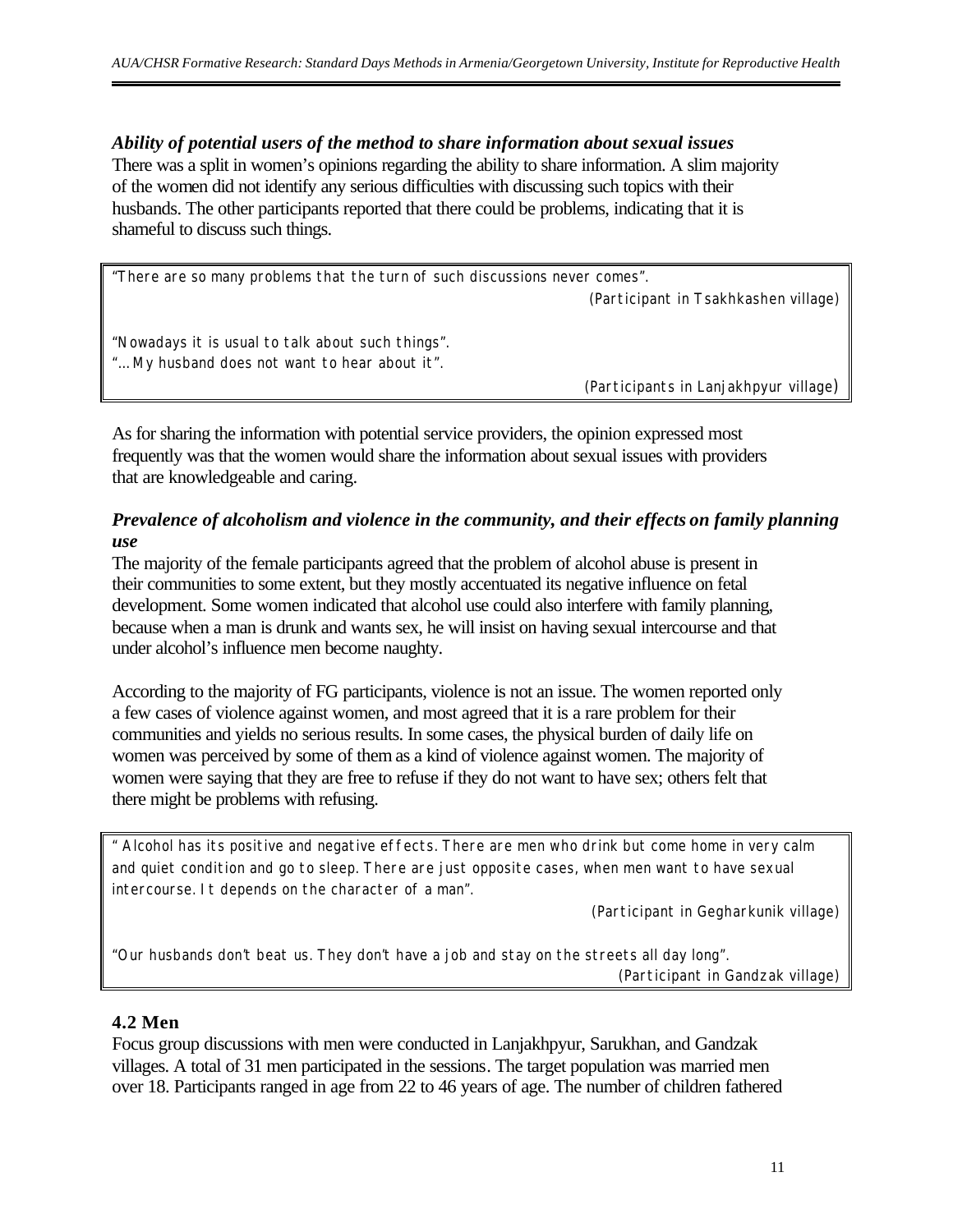by the participants ranged from none to five. The majority of the participants were employed, and had higher than secondary school education.

# *Attitude and knowledge about family size, family planning, and natural family planning*

Many men mentioned that they would prefer to have more children than they have now and that the hard economic condition is the main reason for this discrepancy. Many participants mentioned that they would have 4 children, but now limit themselves to 2. One man indicated that he would like to have 5 boys and one girl. Another indicated that, if conditions allowed, he would have 11 children. On average, there were three children per family in these communities. As with women, men also considered that the accepted necessity of having male offspring in a family leads to couples having more than two children.

"I had my children before this so-called 'independence', when I could afford them, but now I doubt I'd have this many. Presently my major concerns have shifted from enjoying the bustle of lots of kids to providing enough heat in the winter and food for my children. Those who get married now, under these horrible economic conditions, are really concerned with the number of children they'll be able to afford".

(Participant in Lanjakhpyur village)

"I guess some women are also interested in keeping the number of their children down, because the large number of children cuts down on their free time - the time they would otherwise devote to their hobbies or something else".

"…Parents who have over 5 children had probably no idea of contraception. Also the traditions and lack of education stipulated that further. However, nowadays many realize that having less than 5 children is also ok".

(Participants in Gandzak village)

According to most participants, a couple makes the decisions about family size. However, one man indicated that the decision about the family size is 80 percent the husband's and only the rest is the wife's. The same person mentioned that if there is a disagreement regarding this matter between the spouses, then the husband might hit his wife several times and solve the question in this way. There were men who assured that a man could usually make his wife to do whatever he has in his mind. Only one participant mentioned that in most cases women decide on the family size.

According to the majority of the male participants, there is a positive attitude towards the use of contraception in their communities. Several men mentioned that the use of contraceptives is acceptable for large families, but should not be practiced by smaller families. One male participant stated that they just tolerate contraception in their community. In another village the general opinion was that the contraception use is necessary, taking into account the current difficult economic conditions.

When asked about whether there are people in their communities who are against contraception, one of the participants mentioned that there are such people, because there are traditions in their village derived from the past, and that it takes time for village people to get used to contraceptives. Overall, according to the participants, natural methods are apparently preferred. Condoms and hormonal contraception were mentioned among the prevalent modern methods of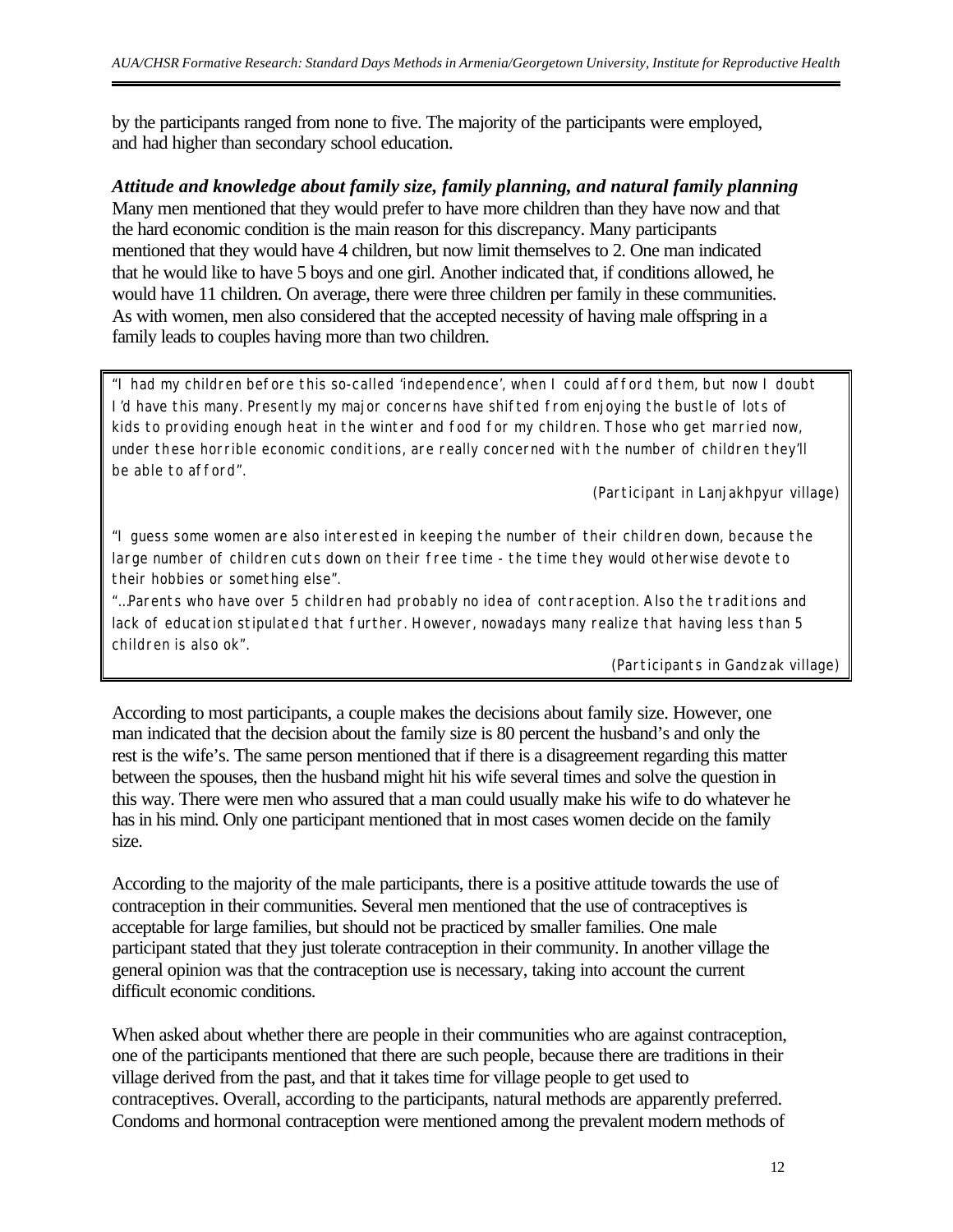contraception practiced in the community. In addition, men mentioned abortions – both induced and self-induced, and their deleterious consequences. Some of the men reported that contraceptives have always been a woman's prerogative to avoid unwanted pregnancies.

"It's not Christian to fight against the number of children. I consider this a policy targeted against the growth of our nation."

"…We all know that a regular use of hormonal medications may have side effects on women's health. So I'd better use condoms and let my *own* feelings intensity fade a bit than endanger my wife's health".

 "I have no idea so far [whether he and his wife are happy or not with the method of contraception used], but I'll ask my wife if she's happy with the method we use".

(Participants in Lanjakhpyur village)

"There are various sources of information available now, so educated people know what to do to prevent unwanted pregnancies".

(Participant in Sarukhan village)

# *Opinion of and interest in the SDM*

The overwhelming majority of the participants liked the SDM method. They expressed an opinion that it is a good method, which could be accepted in the community. One man told that there could be people who are too old-fashioned to shift to this new method. Controversial opinions were expressed on how the method should be learned. Some of the male participants thought that the couples need to learn it together, but some would prefer that women learn it themselves or be taught by other knowledgeable person (mother or mother-in-law). After that, a woman can explain the method to her husband.

" Good or bad, this method can't be disregarded. We all have to acknowledge the consequences of sex during the fertile days".

 "Actually this was similar to what we do. We just memorize the date a period starts and behave accordingly".

(Participants in Sarukhan village)

"If a woman is aware of contraception, she teaches her husband and vice versa. Actually if a woman learns it by herself, she would pay much *more* attention to contraception than if her husband has taught her just recently, because she might just ignore her husband's 'lectures' in this case". (Participant in Gandzak village)

The appropriate sources of information from which villagers can learn how to use the method, mentioned by the male participants are the Women's Consultation clinics, Family Planning cabinets, schools, and marriage registry offices. Some of them stated that pamphlets and brochures might be useful, as it would allow them to receive the information independently and avoid seeking advice from more experienced people, which is often inconvenient for them.

#### *Anticipated difficulties in using the method*

The difficulty in using the SDM mentioned most frequently by the male participants was the unwillingness of men to abstain from sexual relations for a prolonged period. Some of the men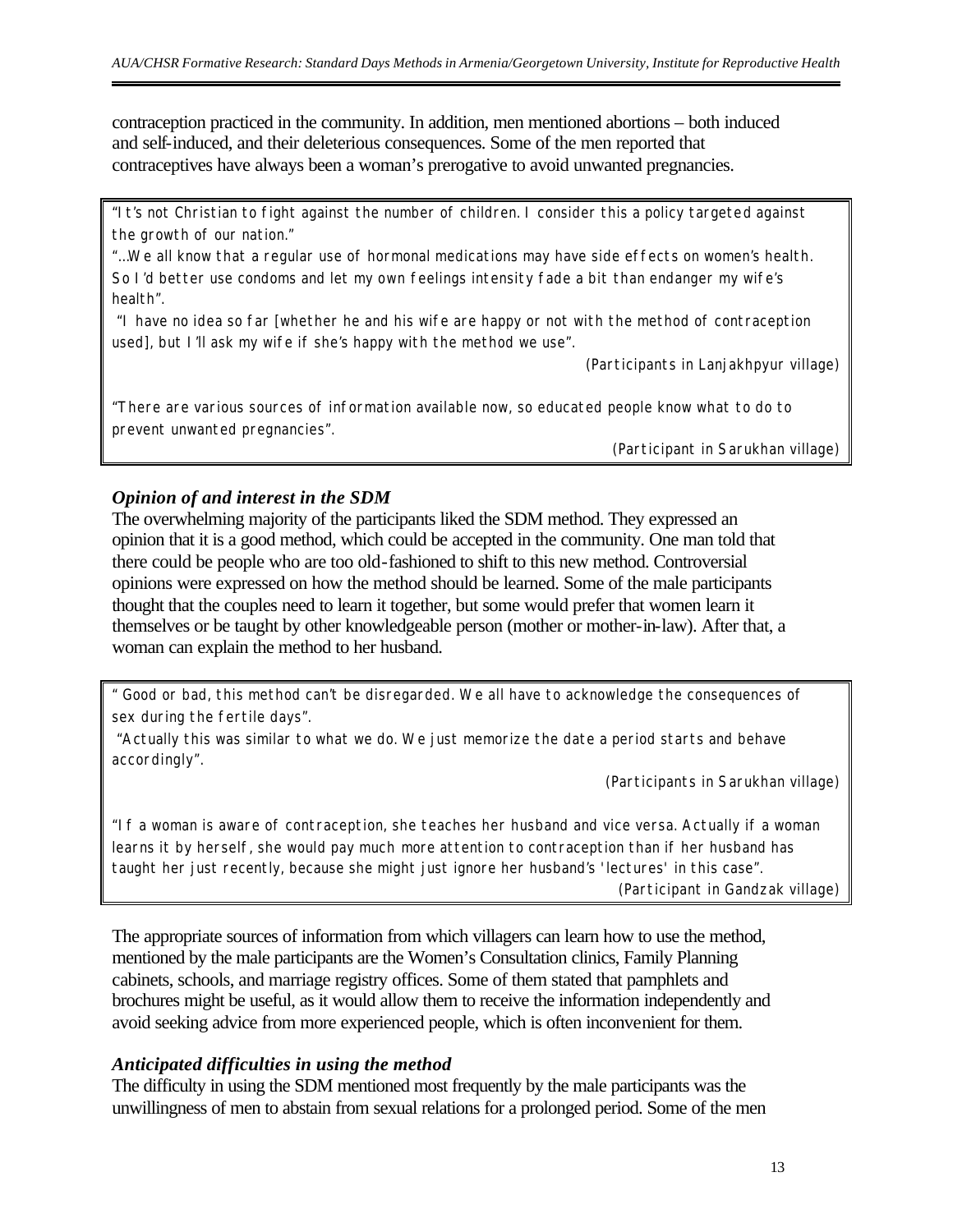indicated 3-4 days to be a maximal period that a man can abstain from sex. Others stated that it is difficult to wait for even 2 days. One participant argued that after the seventh month of a woman's pregnancy the couple should abstain from sex anyway, so it should be possible for men to wait for two to three months.

Another barrier was the bias against using condoms, though few participants overtly expressed it. There were opinions that the condoms will not be used in the community: one of the participants confessed that he personally has a rather negative attitude towards condoms. The participants from one of the villages were more positively disposed towards condom use. According to them, it is normal for husbands to use condoms to avoid pregnancy. The potential for disagreements and problems between a husband and a wife when using the method was also mentioned as a barrier. The nature of these disagreements was not clearly stated. In addition, a few participants were concerned about limited access to and affordability of contraceptives as a potential barrier to SDM use.

"My guess is that men won't use condoms in our community". (Participant in Sarukhan village)

"Men should use condoms as a method of taking care of their wives' well being during the fertile days". (Participant in Lanjakhpyur village)

# *Acceptability/feasibility of 12 consecutive days of abstinence or condom use during the 12 fertile days of each menstrual cycle*

As mentioned earlier, it seemed unlikely that men in the community would use condoms or abstain from sex for a period of 12 days.

#### *Ability of potential users of the method to share information about sexual issues*

When asked whether talking about contraceptive issues with a wife is usual for them, the male participants did not reach a definitive answer. However, the majority of the male participants noted that sharing information about sexual issues is unusual for them, although such discussions are necessary and normal. Several participants in one of the villages thought that it possible to share such information with friends and relatives and even in groups like the FG meeting, but others objected that it is embarrassing to ask other people for advice or information on this issue.

"It (talking about the contraception issues) is natural, but you should prepare your wife to this kind of conversation in advance".

"Right, it's not as easy as just saying "hi"!" (Participants in Lanjakhpyur village)

"…Sometimes we just can't ask our more experienced married friends about what interests us. This is why we usually have little knowledge of these issues before the marriage".

(Participant in Gandzak village)

# *Prevalence of alcoholism and violence in the community, and their effects on family planning use*

Almost all of the male participants were sure that excessive use of alcohol impacts sexual relations and the use of family planning methods. Only one participant cited that if a husband were drunk, he would not pay attention to his wife's reluctance to have sex. However, the male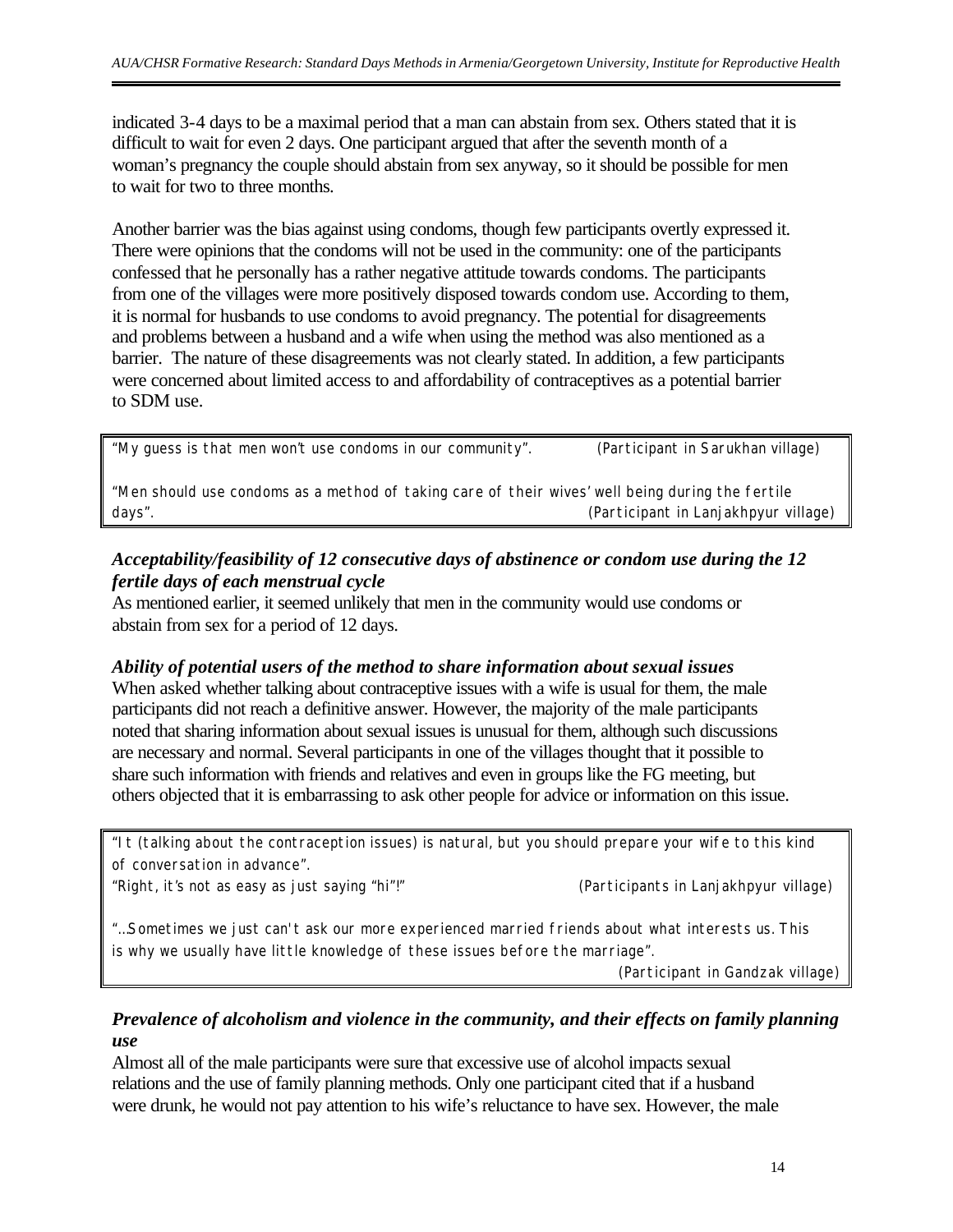participants mostly understood this issue in the context of harm to the fetus should the wife already be pregnant and not in the risk of unprotected sex during the fertile period.

It was mentioned by the participants that in theory, violence really can interfere with sexual relations, but they mostly asserted that violence is not present in their community. Only one participant expressed the opinion that whatever is done against women should not be considered violence, but this was not accepted by the rest of the group. However, when discussing issues other than violence, some of the male participants made it clear that in cases of disagreement between a husband and a wife regarding family size or abstinence from sex, men do succeed in getting whatever they want from their wives by use of force.

"Some women are so reserved that they won't reveal violence applied toward themselves". "I think it's also violent to even impose your opinion on your wife. Basically, if spouses live in harmony, there won't be any violence in such families whatsoever".

(Participants in Lanjakhpyur village)

"Violence surely interferes with sexual relations and not only in marriage. Even if it has been applied during the intercourse, it would also have its negative effect on the couple. Though this is not a problem here".

(Participant in Sarukhan village)

"Husband hits his wife for a couple of times and thus settles the disagreement [about family size]". (Participant in Gandzak village)

#### **4.3 Older women**

Focus group discussions were conducted with older women in Lanjakhpyur, Gegharkunik, and Gandzak villages. A total of 24 women participated in the sessions. The target population was married women with married sons. Participants ranged in age from 36 to 65 years old. The number of children among the participants ranged from one to five. The majority of the participants was not employed and had 10 years or less of formal education.

# *Attitude and knowledge about family size, family planning, and natural family planning*

The opinion of the older women regarding family size was similar to what was expressed by the younger women and men in that the preferable and actual numbers of children in their communities differ. The participants noted that four children is the ideal number, but due to bad economic conditions people can afford two children at most. According to the majority of the participants, on average, there are two to three children per family in these communities. One woman reported that currently young couples prefer to take care of themselves and their health instead of having more babies. The same woman told that surprisingly, extremely poor people in their village have four children in their families and are going to deliver a fifth. Another participant argued that these families do not want more children, but they just cannot afford abortions.

According to the participants, young women practice different methods of contraception including abortions, pills, IUDs, and natural methods, such as withdrawal and the calendar method. Overall, the women believe that modern methods of family planning are not very reliable and can have adverse effects on health. They mentioned dizziness as a result of taking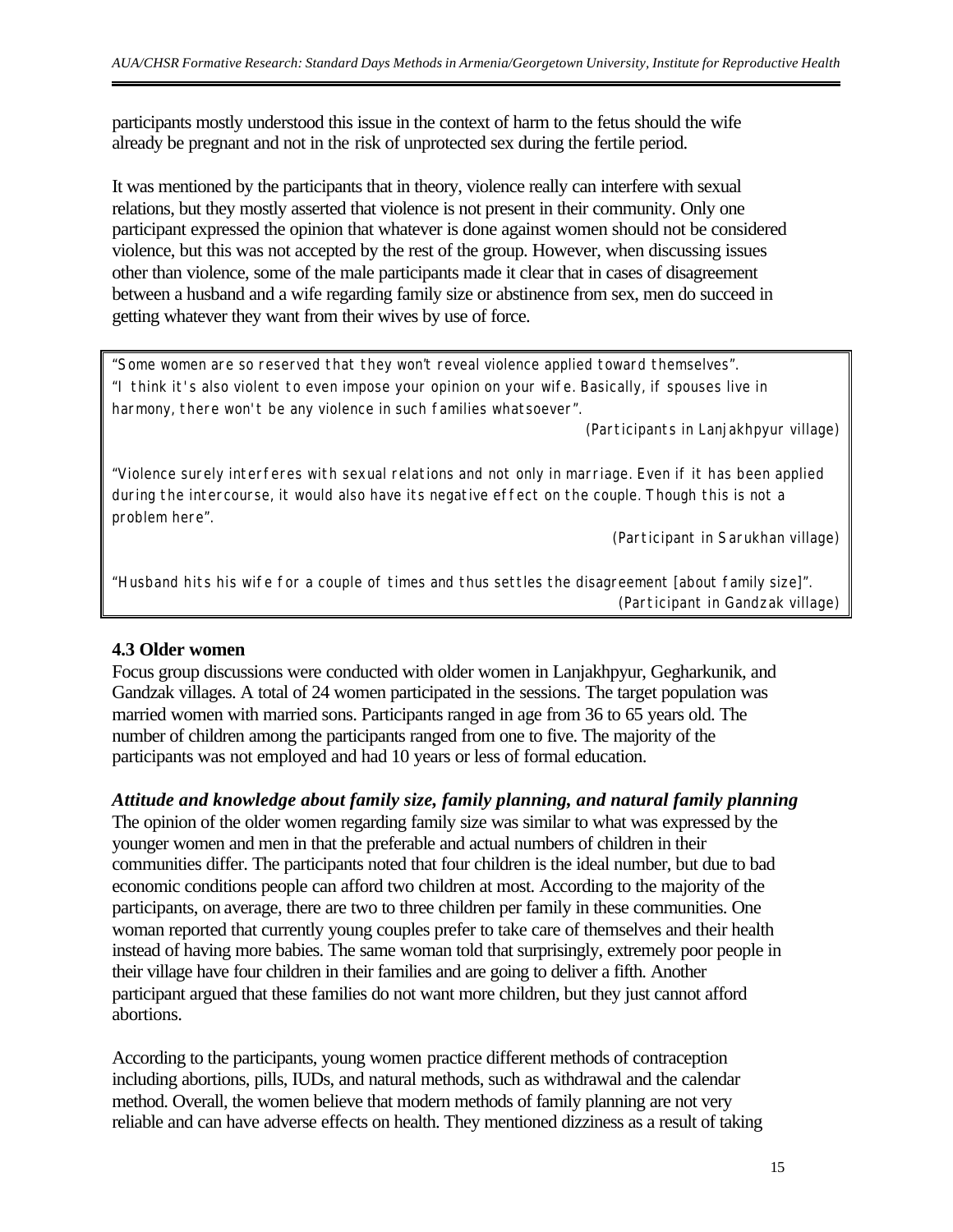pills and inflammations and irritations as a result of using the IUD. Many women stated that the safest and the most reliable method of birth control is abortion, although it is expensive. Few women mentioned the adverse health effects of abortion.

"Those methods cause side effects, and women get health problems: cyst, mioma, etc. Why weren't such kind of diseases present before? It is better to go for abortions rather than use these contraceptive methods".

"If the gynecologist is a good specialist, the abortion is safer."

(Participants in Gegharkunik village)

"There are cases when women can't have an abortion in their first months of pregnancy and have it later and die at the end. Again, this happens because of the absence of finances when needed". (Participant in Lanjakhpyur village)

"There is nothing better than abortions. You clean your uterus and it is o.k." (Participant in Gandzak village)

The influence of economic conditions on any decisions in the sphere of family planning was underlined by almost all of the participants.

#### *The influence of family members on couple's family planning use*

Controversial opinions were expressed on how the decisions about the number of children in a family are made. Many women reported that the couple mostly makes the decision, but that husbands do have a more decisive role. The participation of mothers-in-law was also stressed. However, some of the participants stated that even if the mother-in-law advises something, the daughter-in-law would not deliver a child unless she wants to. According to all of the women, financial considerations are first and foremost in the decision to have children.

"In the villages, daughters-in-law respect their mothers-in-law. But if the daughter-in-law does not want to have a child, what can we do?"

(Participant in Gandzak village)

"My daughter-in-law is now pregnant and I should give her 5,000 drams for having an abortion. Her husband cannot give the money, because he is unemployed. So, I have to give. If I don't, she will deliver a baby. No choice".

(Participant in Lanjakhpyur village)

The majority of women believed that having accurate knowledge about ways of preventing pregnancy was very important and beneficial for young couples.

#### *Opinion of SDM*

In general, the participants had positive reaction attitudes towards the SDM. Women noted that it is a nice and simple method, easy to use. Some women mentioned that it is an old method and they have used it for years, but the necklace was new for them. One of the participants pointed out that a couple can only use this method if they have the will power to follow it carefully. Another participant from the same village stated that the necklace method would be good to use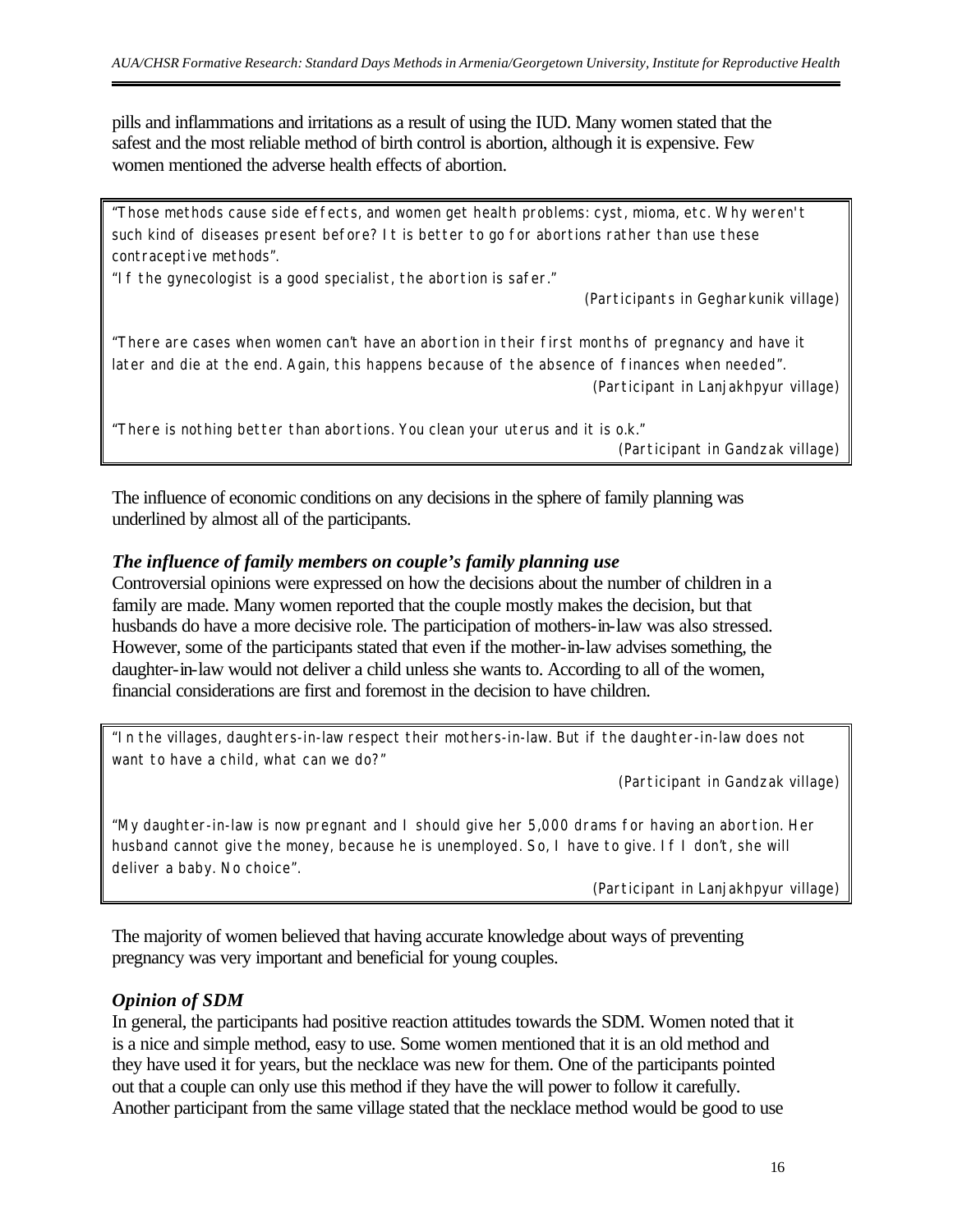where couples lack money, provided the necklaces and training are free. Almost all the women indicated that they would be glad if their daughters-in-law or daughters used this method.

"Instead of having many abortions and damaging their health, they'd better use this natural method".

(Participant in Gandzak village)

"We have been using it [calendar method] for ages. It is an old method. But we didn't use the necklace, we were simply counting days"

(Participant in Lanjakhpyur village)

Some of the women suggested organizing training classes in their villages for young women to attend. They felt that young people would visit such classes with a pleasure, since there are no other entertaining occasions in their villages. One of the participants suggested that someone could learn how to use the method and then disseminate the knowledge throughout the village. Another woman argued that in this case the information could be distorted.

## *Anticipated difficulties in using the method*

The main difficulty in using the SDM identified by the majority of the focus group participants was the anticipated unwillingness of the men to abstain from sexual relations and the reluctance to care for women's health. Another important barrier mentioned is the irregular menstrual cycles of many of the young women. It was mentioned that the necklace should be provided for free; otherwise women will not use it.

"The men do not care whether it is allowed to have sex on that day or not". "The men do not care, but we, women, do care of our health. And we should insist on that". (Participants in Gegharkunik village)

"Women should have no health problems for that. Nowadays there is hardly one woman who is healthy. Health should be taken into account"

(Participant in Lanjakhpyur village)

# **4.4 Nurses**

Two focus group discussions were conducted in Sarukhan and Gandzak villages. A total of 20 nurses participated in the sessions. The target population was nurses working in medical units of the villages. Participants ranged in age from 21 to 65 years old. The nurses reported from none to five children in their families with the average number of children per nurse being 1.8.

# *Perception of and interest in family planning and Natural Family Planning in general, and the SDM specifically, as well as perception of client interest in the method*

In general, the nurses showed interest in and support of family planning, particularly Natural Family Planning. Most expressed a wish to learn about these matters. One of the villages has a family planning cabinet and the nurse from that cabinet was the only knowledgeable person to whom the villagers turned for family planning services. The majority of nurses reported mistrust and limited access/affordability of modern contraceptive methods as the reason for their low use.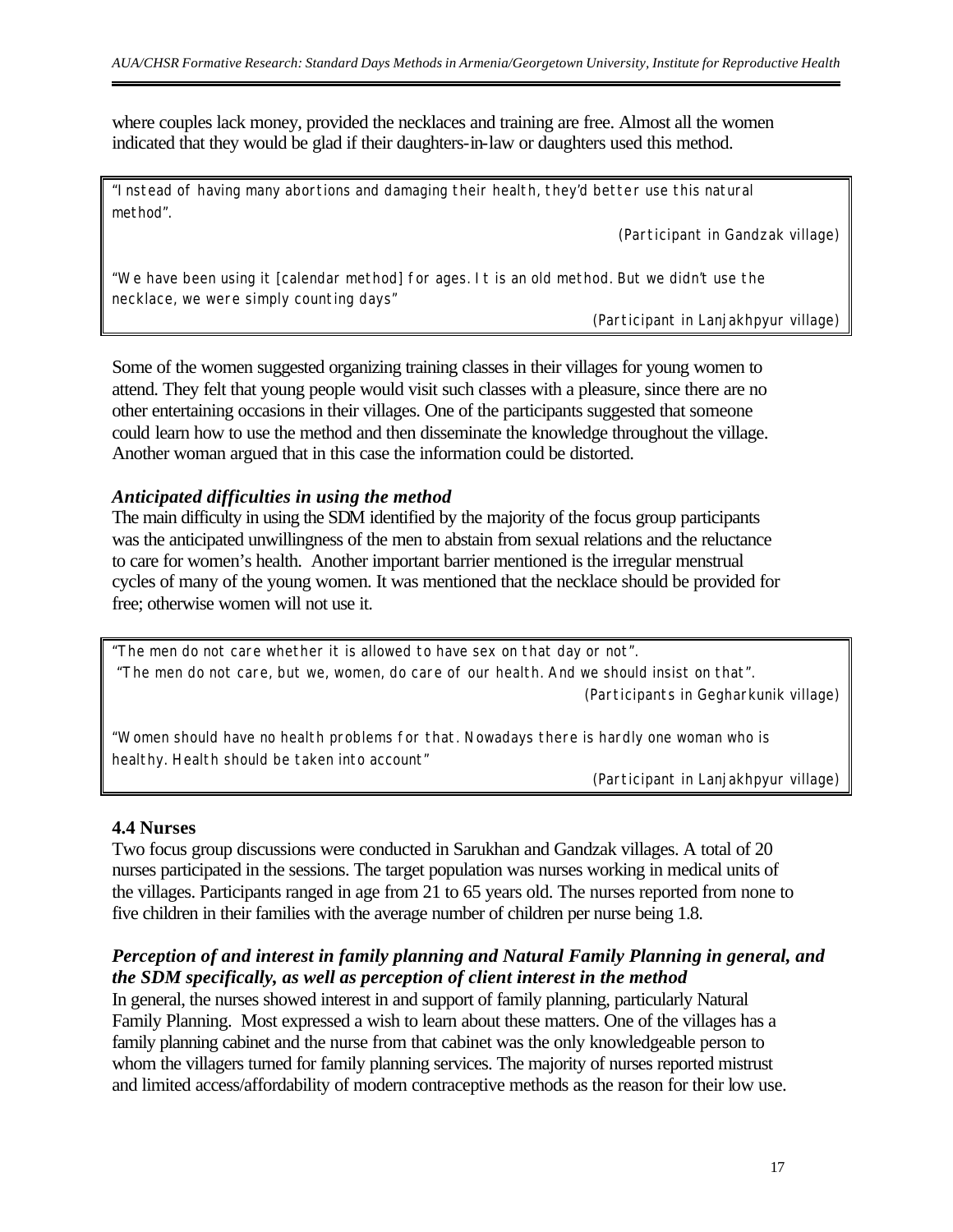"People are not able to get to Gavar in order to take condoms. They want to use condoms to avoid abortions, but reaching Gavar is a problem".

"For instance, a daughter-in-law wants to get some condoms so that her mother-in-law doesn't know about it. What will she say to her to explain why she goes to Gavar? It's better for her to visit our medical unit on her way home and get some, but no contraceptives are available, except counselling. If there have been condoms here in our medical unit, everybody would like to use them". "People are ready to admit everything, but it is preferable to have it here, in the village, not in Gavar, and free of charge".

(Nurses in Gandzak village)

"I think that natural methods are safer and better for our women. Unfortunately, among our women there are many who have irregular cycles".

"Contraceptives are available, but people mistrust them".

(Nurses in Sarukhan village)

According to the majority of the participating nurses, there is a demand for effective contraceptive methods, although it is muted due to fear of side effects. The most popular methods cited were condoms, though hormonal pills were also requested by some of the clients. The IUD was also mentioned, but the nurses added that it is an expensive method, and only few people can afford it; besides in order to have IUD inserted, the women need to visit Gavar where a gynecologist performs the insertion.

Again, the nurses stressed that abortions remain the main method of controlling births.

" I used pills and was displeased with them. I used calendar, and it did not work. What else could I do? [abortions]"

"Both financially secure and insecure women have abortions. For instance, if I get pregnant, I would rather not have a baby. I will have an abortion. There are available services".

"The only problem is finance. Abortions are available. Women have abortions in Gavar".

"They go to Gavar on foot and come back home again on foot".

(Nurses in Gandzak village)

#### *Experience in providing reproductive health services*

The nurses reported having limited experience in providing pre/post-natal care. They provide some simple family/women's health related services, but this care is mostly preventive and does not include diagnosis and treatment of diseases of reproductive organs. They do not perform STD diagnosis and do not provide any treatment: they can only provide counseling in this area.

"We can help them (women) only doing injections. That's all. We don't have even gynaecological armchair, if we have had it, our obstetrician could have helped some patients in our village. The village population have to reach Gavar for gynaecological examination. It is difficult for some women to get to Gavar in the middle of the winter".

(Nurse in Gandzak village)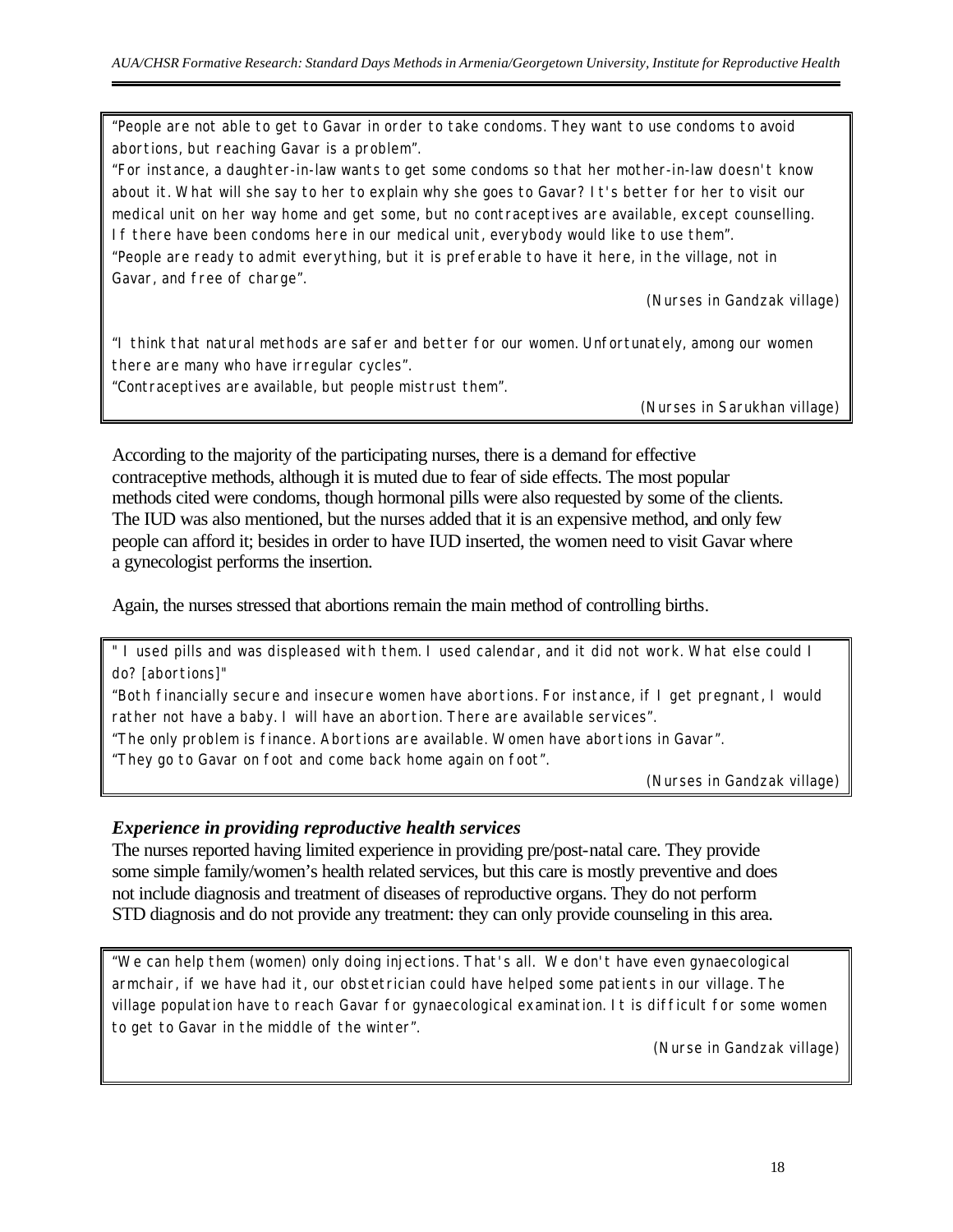"We provide prenatal care, counseling on STDs, but we do not diagnose and treat STDs. Usually we send patients to Gavar and every month a gynecologist from Gavar visits our village and does examinations".

(Nurses in Sarukhan village)

## *Knowledge about fertility (when during a woman's menstrual cycle she is most likely to become pregnant)*

Most of the nurses were aware about the fertile days of a woman's menstrual cycle, although these days were not identified quite correctly in some cases. One of the Gandzak nurses mentioned that beginning on the fifth to sixth days after menses women should avoid sexual relations for 10-15 days in order to avoid pregnancy. According to the nurses, there are women in the communities (including themselves) who mark the days of the menstrual cycle on the calendar or memorize them. In most cases it is not used as a method of pregnancy prevention. There was another opinion expressed that the village women do not memorize these days.

"Every woman remembers the day of bleeding each month. It is impossible that a woman can forget the day of bleeding".

(Nurse in Sarukhan village)

"Women keep track of their days to know if they are pregnant or not. They also keep track for not mixing the days when they should use contraception if they have sexual relationship".

(Nurse in Gandzak village)

#### *Practices of periodic abstinence*

According to the nurses, villagers rarely practice periodic abstinence, preferring to use withdrawal or condoms. Several of the nurses mentioned that there are instances of couples abstaining from sex on "dangerous days". However, the opinion was expressed that abstinence is not an effective method of pregnancy prevention.

#### *Influence of religion on sexual practices and family planning*

The nurses did not mention religion as an influential factor for sexual practices and family planning. In one of the villages it was reported that there are believers who are against contraception, especially abortions. Several of the nurses also stated that there are people in the community who are against the use of contraceptive methods, but it was not clear whether this had a religious basis.

#### *Women's sexual autonomy*

Although the nurses did not express it openly, their comments implied that women usually obey their husbands' decisions regarding intercourse and the use of family planning methods.

#### *Male participation in family planning*

A general opinion persisted among nurses that men do have a dominant role in decision-making regarding family planning issues, but they are not actively involved in discussions about the use of methods and do not need to participate in the training for using SDM. It was emphasized by the nurses from one village that men apply for their help very rarely, preferring to receive any medical aid from male physicians or through their wives.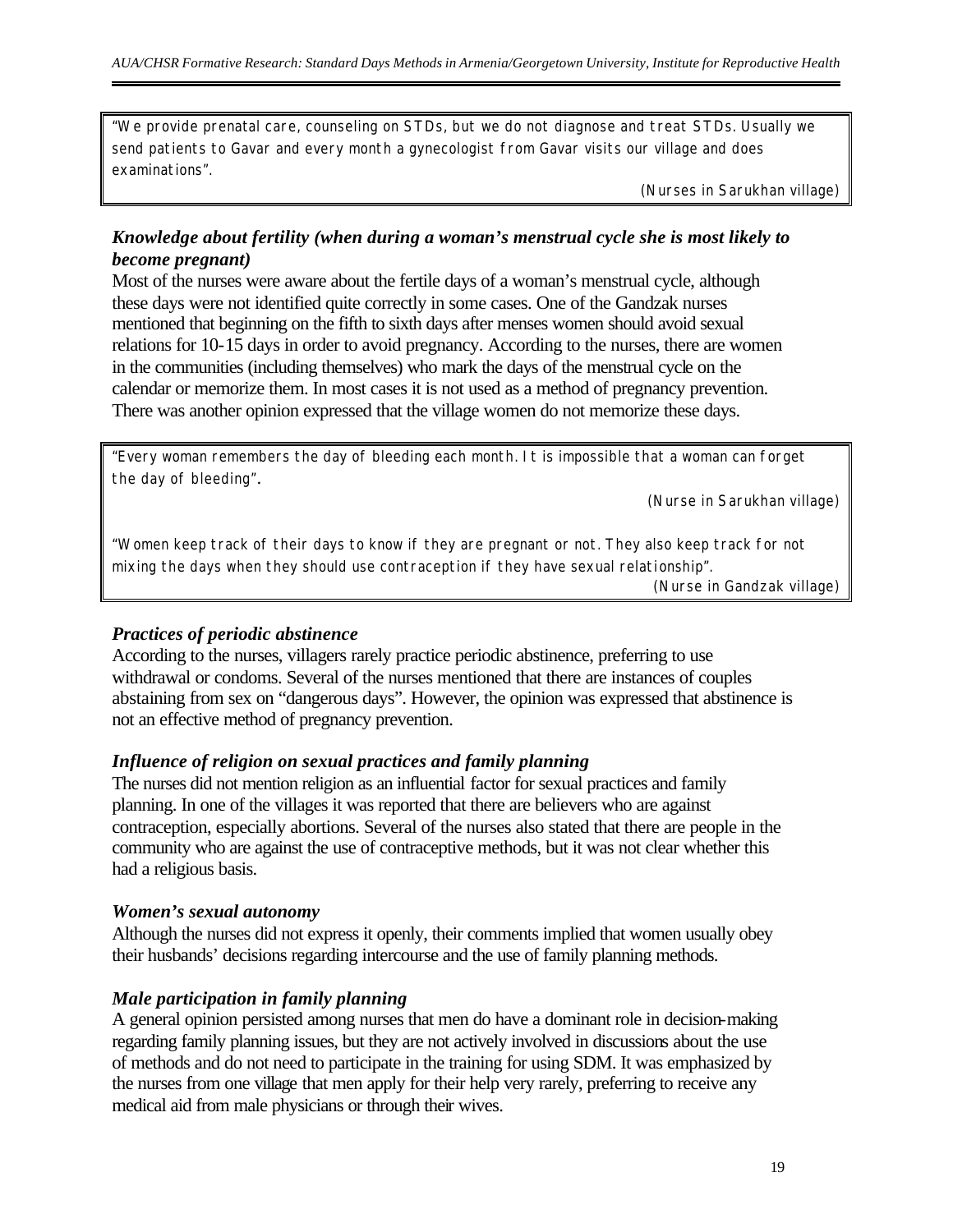"Some husbands even don't want to hear about such things".

(Nurse in Sarukhan village)

"Men can come to us but talk only to our only man – doctor (the chief doctor is male)". "Wives come to us and tell us about their husbands' problems. So, we know their problems through their wives. Men never come to us".

(Nurses in Gandzak village)

# *Feasibility of incorporating the SDM into existing programs/services*

The nurses were eager to cooperate with the organization wishing to introduce this method in their communities. They did not indicate any problems with recruiting women or explaining the method to them. Some of the nurses were suggesting alternate ways of offering SDM to women. The nurses in one village stated that they could conduct both individual discussion at clients' houses or individual or group discussions in their medical unit. A suggestion was made that it would be good to start with group sessions at the medical unit and continue with individual consultations.

"If women seem interested in the method, we'll invite them here and will have a discussion or a meeting like this. After that women can express their opinions about the method: whether they like it or not".

"During vaccination period 20 babies are brought to the medical unit with their mothers, during those days we can offer the method".

"Gynecologist should be here to meet with women recruited by us. I can meet with them too. But gynecologist is a specialist and knows better. Probably women have some problems and they will need to counsel with the gynecologist. Women should have a consultation before the distribution of the method to them".

(Nurses in Gandzak village)

"We are ready to offer this method, we can explain it to women".

"The most effective way would be an individual training, because women discuss such issues more openly in a private situation. It is possible to start with group discussions and then continue in a form of individual consultations."

(Nurses in Sarukhan village)

However, the nurses of one of the groups noted that heating of the medical facility during the winter period and provision of transportation expenses for the participants would be needed to ensure the project's success. The other group's participants mentioned that they would prefer to have condoms to deliver to villagers along with the necklaces, the updated literature on the topic, brochures, and the translated laminated version of the SDM explanation. The participants also stressed the importance of conducting the training on SDM in each village.

## *Interest in and commitment to offering a new method of Natural Family Planning, including ability to counsel clients*

As previously mentioned, the nurses were ready to offer the SDM and felt that the method will be well accepted by the community. The nurses will likely commit to this work; however, the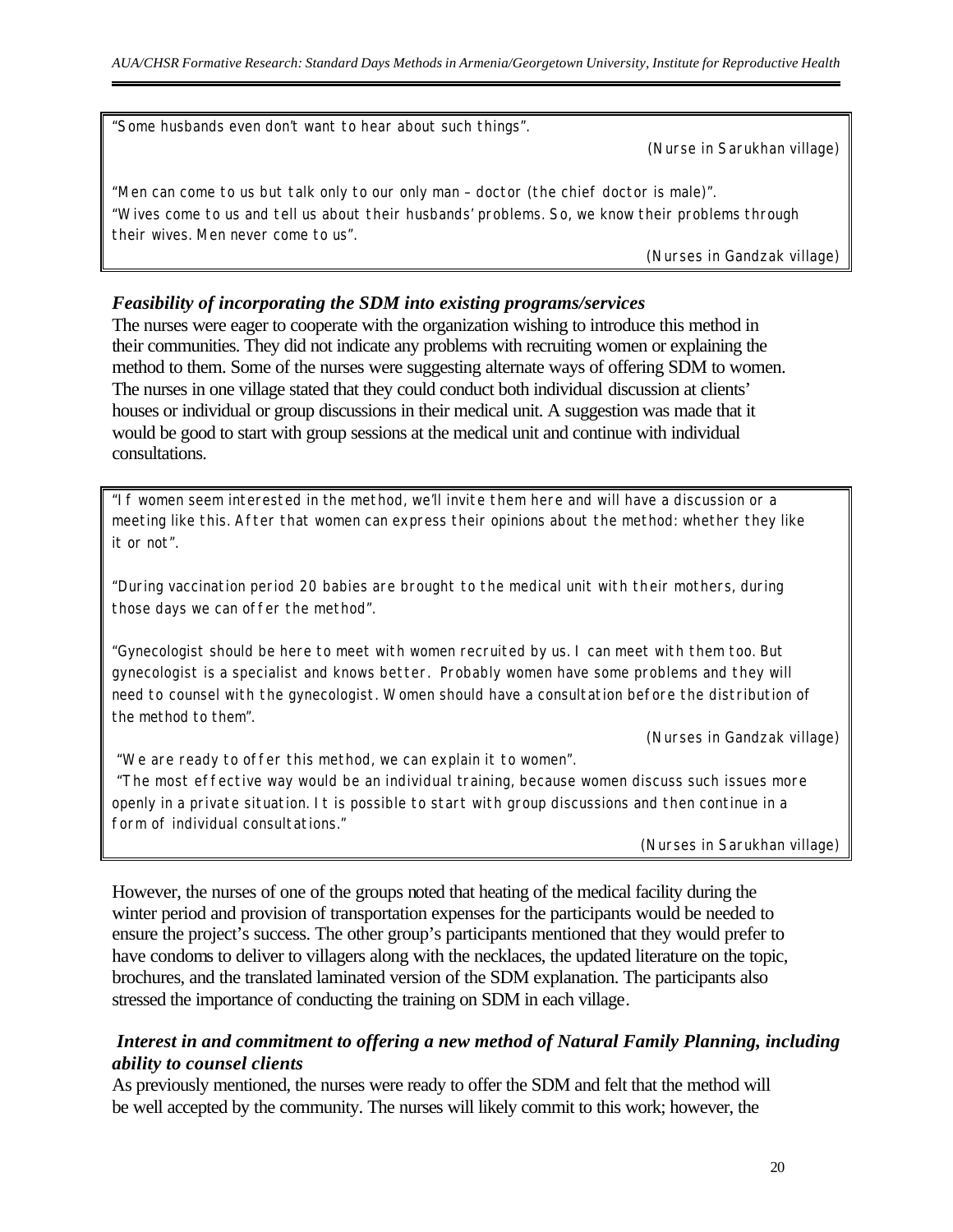nurses of Sarukhan village indicated that they would work more effectively if paid for their efforts. They felt that they are able to provide quality counseling if the necessary materials are provided to them.

"Of course, if we receive our salaries regularly we would be ready to work. We are tired of working without salary".

"If there would be a payment we would work more effectively".

"I am tired. I should distribute some drugs among villagers, but now it is too cold and actually I don't want to go anywhere".

(Nurses in Sarukhan village)

"For successful work we need heating during winter period, and coverage of transportation expenses. If all these things would be provided we could organize groups for training, we can even visit people at their homes".

(Nurses in Sarukhan village)

# *Perceived feasibility of identifying a minimum of 80-100 clients over a period of 2-3 months (given the eligibility criteria detailed in the study protocol)*

According to the focus group participants, it is feasible for them to recruit sufficient numbers of women who would use the method. The nurses estimated they could recruit 170 clients in 2-3 months. The nurses indicated more could be recruited were it not for the number with irregular cycles and other health problems.

#### *Anticipated problems/difficulties in providing the method*

The most important difficulty mentioned by the participants was the large number of women with irregular menstrual cycles, which can limit the number of clients and lower the effectiveness of the method. The nurses pointed out the pitfalls should a client use the method and still get pregnant. Participants mentioned that husbands may insist on sexual intercourse during the fertile period and this may lead to pregnancy. As previously mentioned, heating, transportation costs, and salaries are the necessary conditions for quality work from the nurses. Another possible obstacle mentioned by the participants is the poor access of villagers to condoms.

"Few days ago a woman came to me. She has used this method and nevertheless became pregnant. She had unprotected sexual intercourse when 5 days were left before the bleeding".

"A drunk husband can insist on having sex during unsafe days".

"There may be some shifts in the cycle and a probability of getting pregnant would be high".

(Nurses in Sarukhan village)

"The couple should probably use condoms on these several days. They should get condoms in order to feel the effectiveness of the method".

"The couples will have to abstain if they can' t afford reaching Gavar to get condoms".

(Nurses in Gandzak village)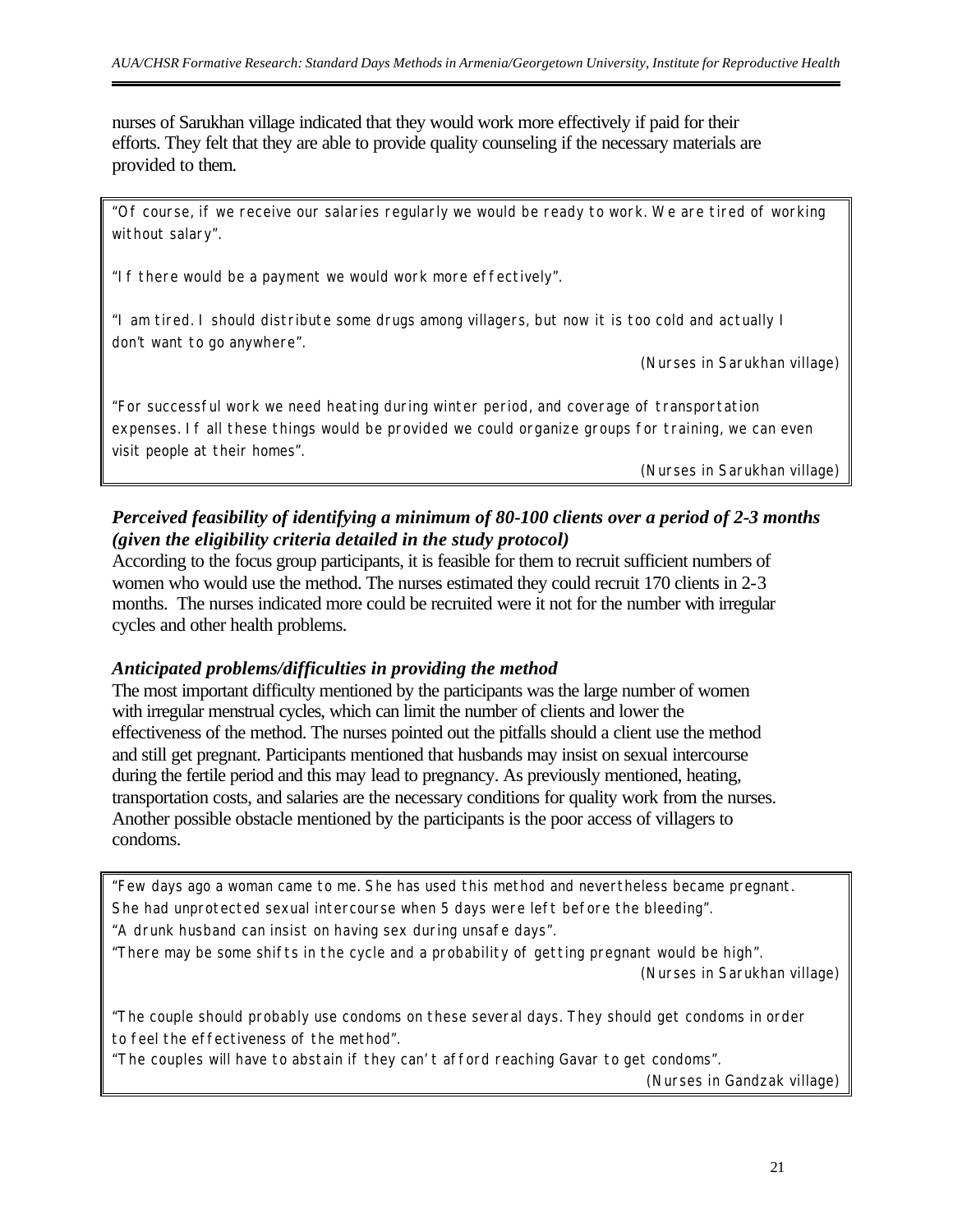# *STD incidence/prevalence*

The nurses expressed contradictory opinions about STDs. According to the majority of the participating nurses, there are very few STD cases in their communities. They noted it is difficult for them to judge about the real number, since mostly men are infected. Men do not visit the medical unit for services, preferring to apply directly to male doctors or hoping to keep their condition secret, to specialists in Gavar or Yerevan. Another nurse felt that trichomoniasis and fungal infections are widespread among villagers. If nurses recognize the STD in a patient, they send him/her to Gavar for official diagnosis and treatment.

"People having syphilis or gonorrhoea keep the secret, and go to other places, i.e., either to Yerevan or Gavar and are being diagnosed and treated over there. We can't say about others, since infected people act in confidence".

(Nurses in Gandzak village)

"No, we do not have many cases of STD here. If we suspect STDs we send patients to a gynecologist in Gavar".

(Nurses in Sarukhan village)

# *Other factors which could potentially interfere with successful use of the method (violence against women; alcohol abuse, etc.)*

The nurses mentioned that there is no pronounced alcohol abuse in their communities. However, as mentioned earlier, intoxicated husbands do insist on having intercourse, despite the wife's desire. The nurses also noted the reluctance of village husbands to be involved in discussions about contraceptive use. All of the participating nurses reported that there is no violence in the community.

"It is common, but men use alcohol moderately".

"Due to alcohol use husband can forget about dangerous days. Very often women become pregnant due to this reason. They told that husband's mood was very good, he wanted sex and it resulted in a pregnancy".

"…Family members come home after wedding party and husbands, forgetting about unsafe days, insist on having sex".

(Nurses in Sarukhan village)

"There are men who want to have sexual relationship though they have used some alcohol. They don't want to understand anything. These days we have to use condoms".

(Nurse in Gandzak village)

# **4.5 Physicians**

A total of three in-depth interviews were conducted in Sarukhan and Gegharkunik villages with the physicians working in the health units and ambulatories of the villages: a general practitioner, an ambulatory clinic head (trained as a general practitioner), and a dentist. The interviews took place in the health care facilities of those villages.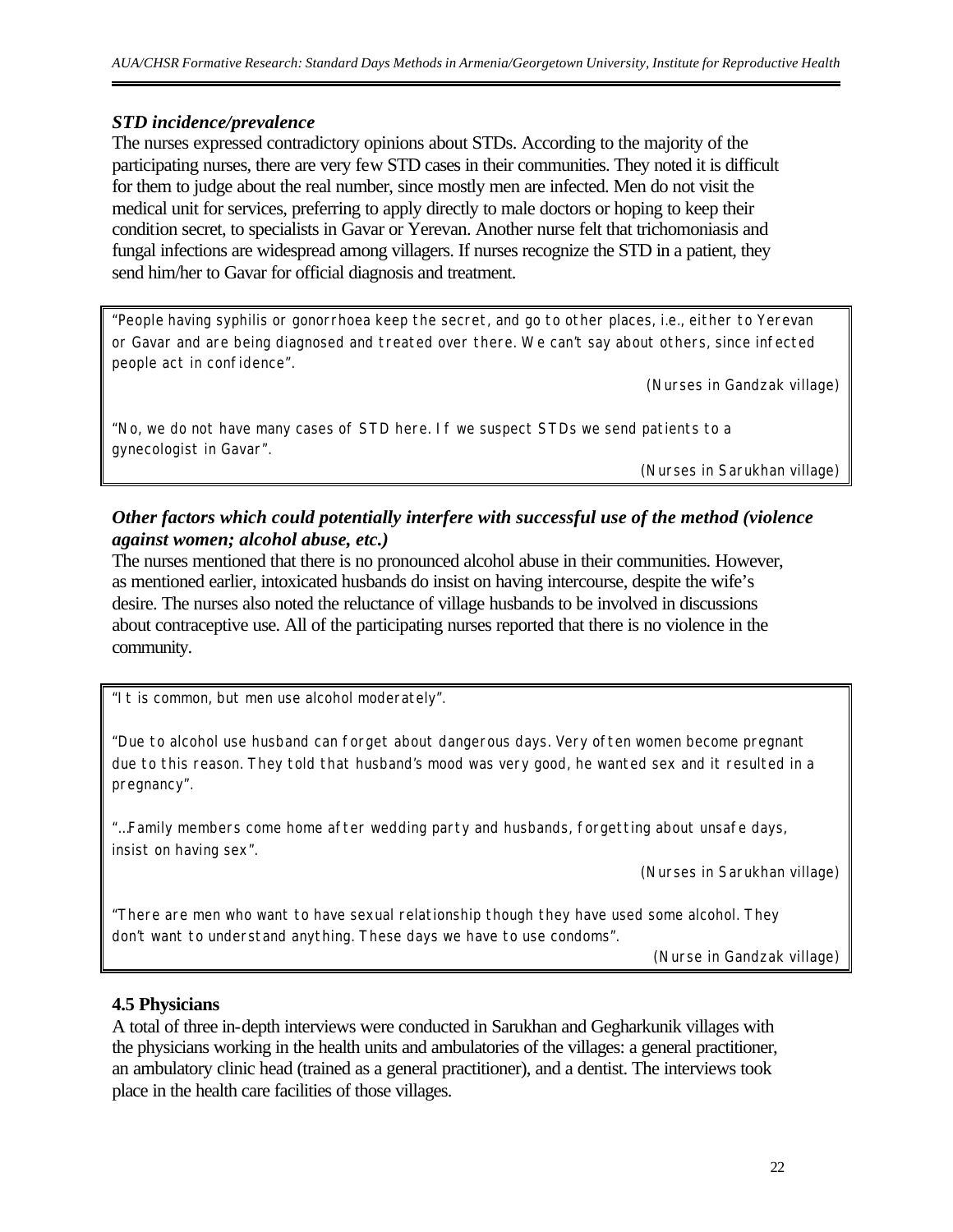# *Perception of and interest in family planning and Natural Family Planning in general, and the SDM specifically, as well as perception of client interest in the method*

Physicians interviewed for this study expressed a genuine interest in family planning issues and reproductive health services. All of the physicians emphasized the necessity for villagers to have access to contraceptive methods to be able to take care of their own health. The physicians were unanimous in their perception of the necessity of additional information on family planning to be provided to people through TV, newspapers, individual consultations and lectures. All physicians stated that their clients and the population in general have misunderstood the term "family planning," confusing it with hindering the natural growth of the population. Two physicians reported that a large effort was undertaken to explain the exact meaning of this term to the villagers.

"Yes it is important. People should have an access to contraceptive methods at the moment they need it... because otherwise they would be compelled to go for abortion".

(Physician in Gandzak village)

"... I think it is very important for people to know about contraceptive methods in order not to have "mistakenly" born children. Look at the eyes of children from children houses – is it their fault that parents left them? All these children are the result of an "untrue love"...In addition, if contraceptives are not available women to bed with a fear of getting pregnant each night. That is why nervousness and other problems are so common in our women".

(Physician 1 in Sarukhan village)

"...I should say that the community members understood the term "family planning" in a wrong way. There was a widespread opinion that family planning means to prevent women from having children. It took really long time for us to explain that family planning means to protect women's health and do not send women to surgical procedures for aborting pregnancy, e.g. not to do an abortion".

(Physician in Gandzak village)

The attitude of the physicians toward contraceptive methods was generally positive, with a clear preference given to natural methods of family planning. All of the physicians stated that their most disliked method of contraception is pills because of their hormonal nature. According to the physicians, they observed a similar attitude toward pills in their clients. However, two out of three physicians mentioned that there is a demand for barrier methods of contraception such as condoms, IUDs, and creams. According to the physicians, condoms, IUDs and pills are the most popular methods among clients.

"...In general, I should say that though there is a large selection of modern methods of contraception, I am more inclined towards natural methods because they are natural for the body".

(Physician in Gandzak village)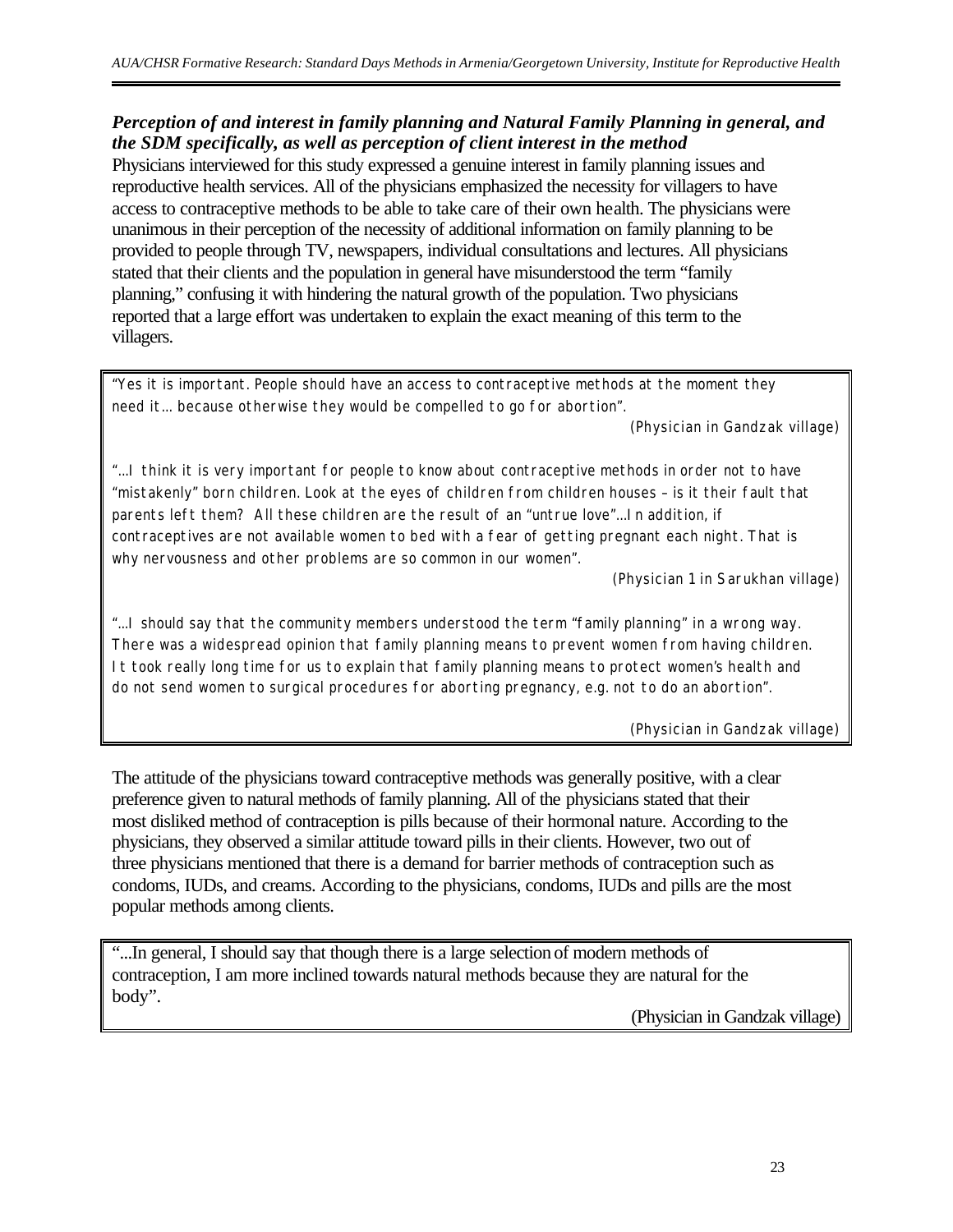"I do not like modern contraceptive methods...Natural methods are more convenient. Though I should say that it depends on a person. Each person should decide for himself on the most appropriate method. For example, for student families IUD is very convenient. For those who already completed their reproductive function – hormonal pills are fine. For a newly married couple I would suggest using natural methods...I have positive attitude toward natural methods...Whatever is physiologically natural it is also coherent with a human body".

(Physician 1 in Sarukhan village)

The physicians confirmed the nurses' assertions that abortion continues to be the main method of regulating family size. However, one of the physicians perceived that abortion, being painful, unhealthy, and expensive, encourages the use of contraceptive methods.

After the SDM explanation, all of the physicians expressed a positive attitude toward the method. One physician mentioned that he currently practices this method and is very happy with it. Among the advantages of the method cited by physicians are lack of cost and the absence of physiological manipulations of the body. The necklace was seen as a more tangible application of the calendar method.

With regards to clients' interest in the method, the physicians perceived that the use of the method would depend on each woman's characteristics and health status. One of the physicians mentioned that since their communities had access to modern methods of contraception some women might prefer them to natural methods. Another physician said that if couples understand the benefits of this method, they would be interested. All physicians felt that the decision of using of the SDM should be made by a couple together with a physician.

"In my opinion, if couples understand the benefits of this method they will be interested in it. For example, I really like this method because it allows the closest contact between spouses and both of them receive necessary hormones from each other. I know a case when a husband and a wife were dissatisfied after the sexual intercourse with a condom".

(Physician in Gandzak village)

"Yes, I think many couples will be interested in this method and will use it. I also use this method, and I know a couple of families who use this method".

(Physician 2 in Sarukhan village)

# *Experience in providing reproductive health services*

When asked about experience in providing reproductive health services, two out of three physicians reported that they have experience in providing pre/post-natal care, STD counseling, and family planning services. Two physicians mentioned that a series of lectures and other reproductive health education activities in the communities they serve had recently been conducted. Despite the fact that only one health care facility had a family planning cabinet, two out of three physicians reported that they personally offer counseling in and information on family planning to villagers and feel themselves responsible for providing quality reproductive health services. The dentist was not involved in the provision of reproductive health services. All physicians reported that nurses from their health facilities help them in providing information and counseling on reproductive health services to clients. The physician from a village having a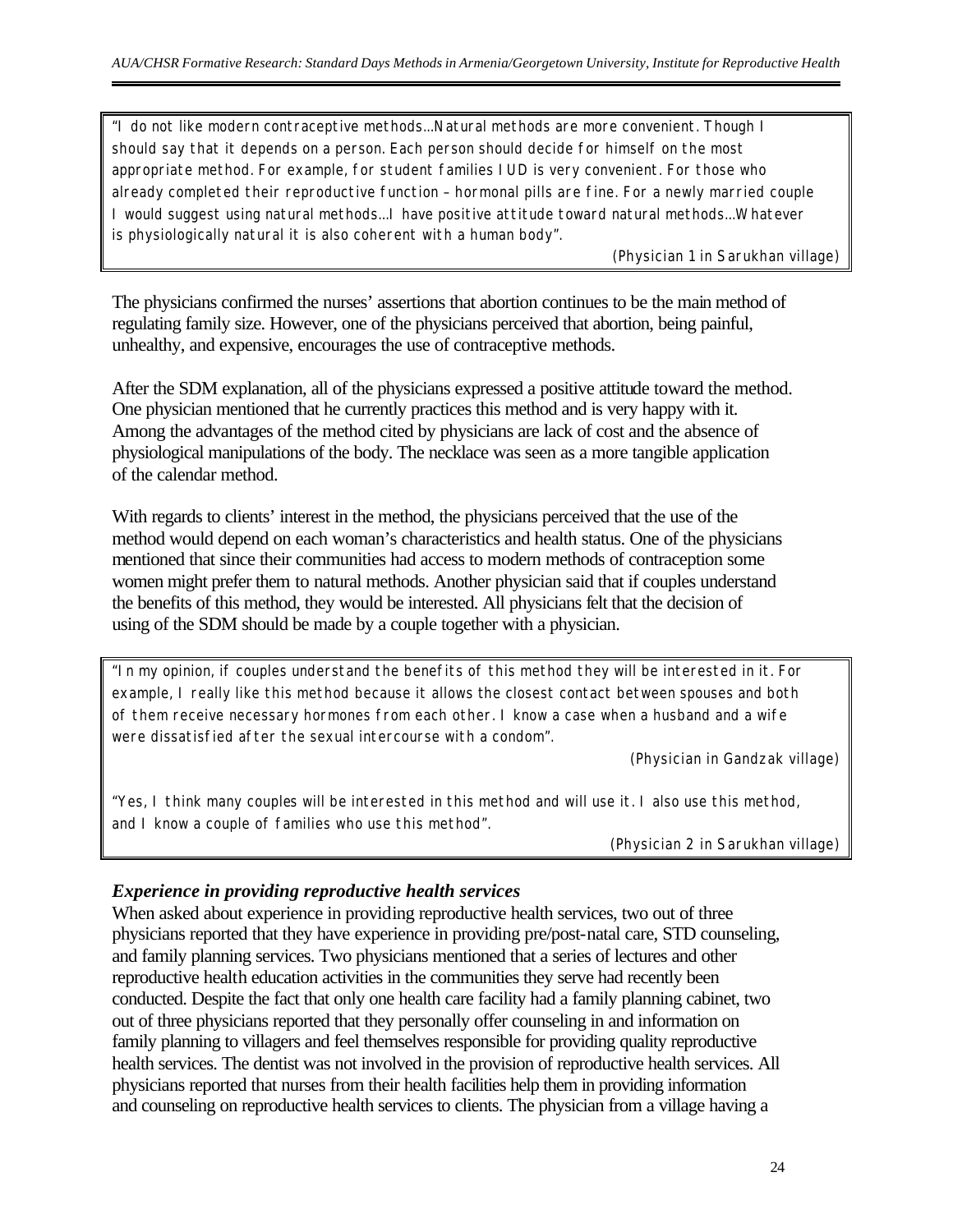family planning cabinet said that in addition to counseling, they provide clients with contraceptive supplies. However, clients are compelled to visit Gavar's gynecologist to insert it, since there is no gynecologist in their village. The physician from a village where there was no family planning cabinet complained of his inability to provide the villagers with family planning methods beyond counseling.

"We provide counselling on hormonal pills, Depo-Provera injections, condoms, IUDs, vasectomy, and natural methods".

(Physician 1 in Sarukhan village)

"...Nurses provide information and counselling to the community members and they, in turn, disseminate information to other community members. In the past, health providers widely provided information and education to people. Now these activities are less employed due to the social conditions. However, information on family planning and STDs is really important to know, and we think that it is our major responsibility to pay attention to these issues"

(Physician in Gandzak village)

When asked about typical contraceptive methods' users in their communities, two physicians mentioned that their clients are mostly women of reproductive age with very few men visiting for condoms or consultation.

# *Knowledge about fertility (when during a woman's menstrual cycle she is most likely to become pregnant)*

The physicians were well aware of the fertile days of a woman's menstrual cycle. They reported that they have applied the calendar method sometime in their sexual life, and one physician was giving exceptional preference to it. Opinions of the physicians on women's knowledge about their fertile and infertile days differed. Two physicians believed that the majority of women in their communities do not have a clear idea about the days in their menstrual cycle when they are most likely to become pregnant. Only the physician from the health unit where the family planning cabinet is located was sure that women do have that knowledge, although she was not quite confident in their ability to correctly define the day of ovulation. Two physicians perceived that there are women who either mark the days of menstrual cycle on the calendar or a piece of paper, or memorize them. It was stressed though, that in most cases women keep track of their menstrual cycles to make sure that their cycles are regular and that they did not develop a disease, not as a method for preventing pregnancy. One physician stated that women in her village mostly use pregnancy tests (brought from Yerevan's drugstores) to detect pregnancy.

 "I do not think that they [women] do that [keep track of their menstrual cycles]. If you will gather together 15 women and ask them when in this month they were menstruating and when the next menstruation will be, they hardly will answer this question".

(Physician in Gandzak village)

"I think that educated women do that [keep track of their menstrual cycles] because of a fear to get pregnant or to develop a disease"

(Physician 2 in Sarukhan village)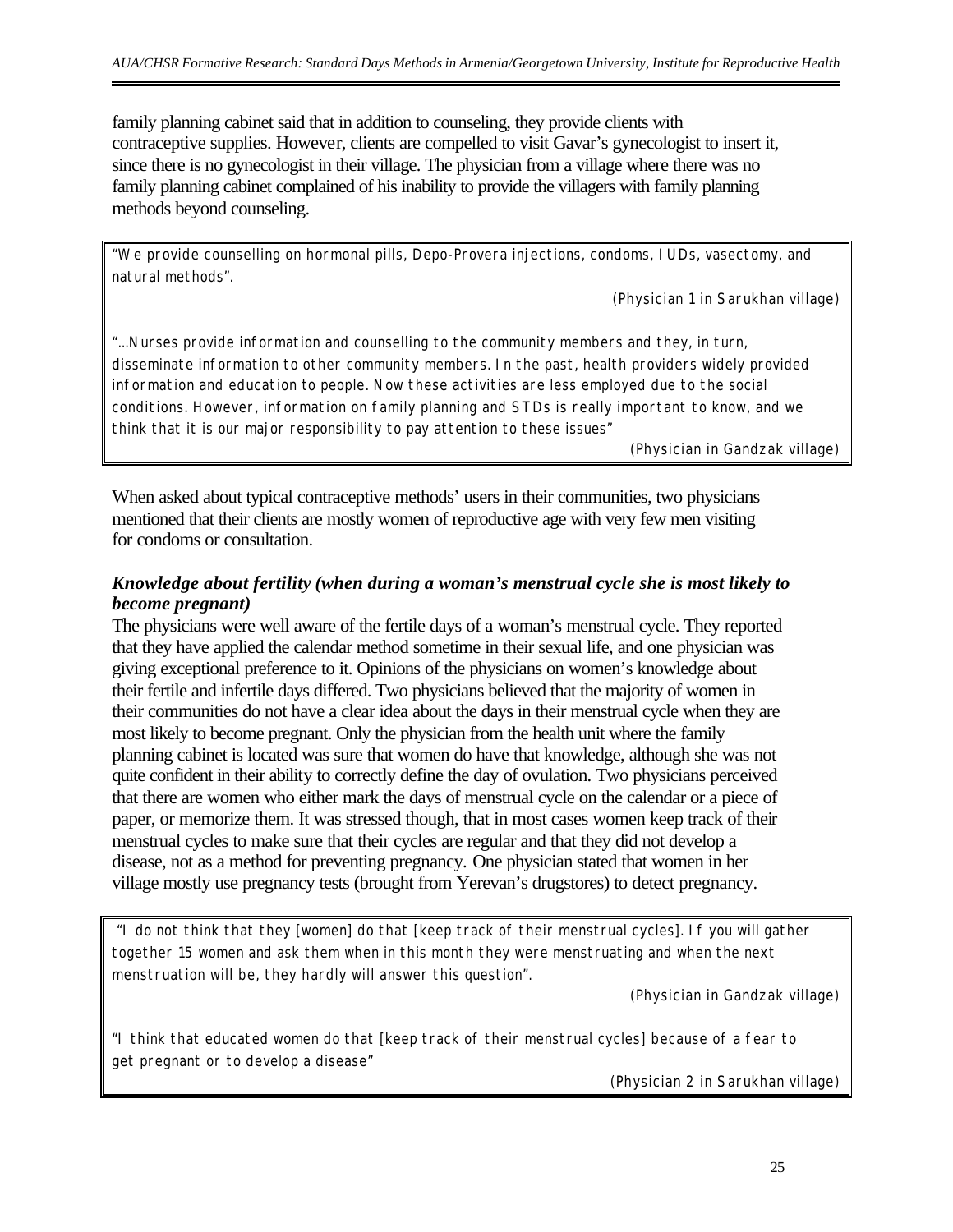# *Practices of periodic abstinence*

According to the physicians interviewed for this project, periodic abstinence is not a widespread practice among couples in their communities. One of the physicians stated that only the men who understand the danger of abortion would agree to abstain from sex on "dangerous" days. Another physician (from the village having a family planning cabinet) said that since different contraceptives are now available, abstinence is not widely practiced. According to that physician, only women who have gone through multiple abortions would prefer abstinence. The physicians were unanimous in their opinion that majority of men primarily practice withdrawal and, to a lesser extent, condoms to prevent an unwanted pregnancy.

"Yes, those who have enough understanding and knowledge - they employ this method [abstinence]. There are people who know that pregnancy may most probably occur in the middle of the menstrual cycle, and they, of course, use this method to avoid pregnancy. For example, I use this method – I have sexual intercourse with my wife 3-4 days before her period and 3 days after it. It is very convenient".

(Physician in Gandzak village)

When asked about how couples decide on when to abstain from sex, the physicians stated that couples apply their knowledge on fertile and non-fertile days and simply count those days with the help of a calendar. One of the physicians reported that s/he has distributed family planning calendars (provided by the Armenian Family Planning Association) to women in the village and had the nurses explain their use. However, the physician was not sure that women could correctly and effectively apply the calendar method in determining the days for abstinence.

"We distributed Family planning Calendars to women of our village. On that calendar a woman can mark a day of her menstruation and track where is she in her menstrual cycle. However, I should say that very small percent of women are involved in this. First, we did not have enough calendars to give out to each woman. In addition, many women are so busy with their daily problems that do not have time to follow on their cycle and forget how to use the calendar. Our nurses participated in the training organized by that organization. You know, as women, they really liked the calendar method and had not been sufficiently aware of it in the past (even being health care providers). So, they learned it for themselves and started to teach other women on that method".

(Physician in Gandzak village)

# *Influence of religion on sexual practices and family planning*

According to the physicians participating in the in-depth interviews, religion is not perceived as a factor that influences sexual practices and family planning use among villagers. However, all of the physicians mentioned that there are some groups of people with conservative values or low education level who are against any contraception, especially artificial methods. One of the physicians estimated that about 20% of the people in his community would only accept natural family planning methods. Another physician stated that people who are against any contraception belong to different age and social groups.

"You know there are people who seem to be far from reality. Those people are against any contraceptive method".

(Physician in Gandzak village)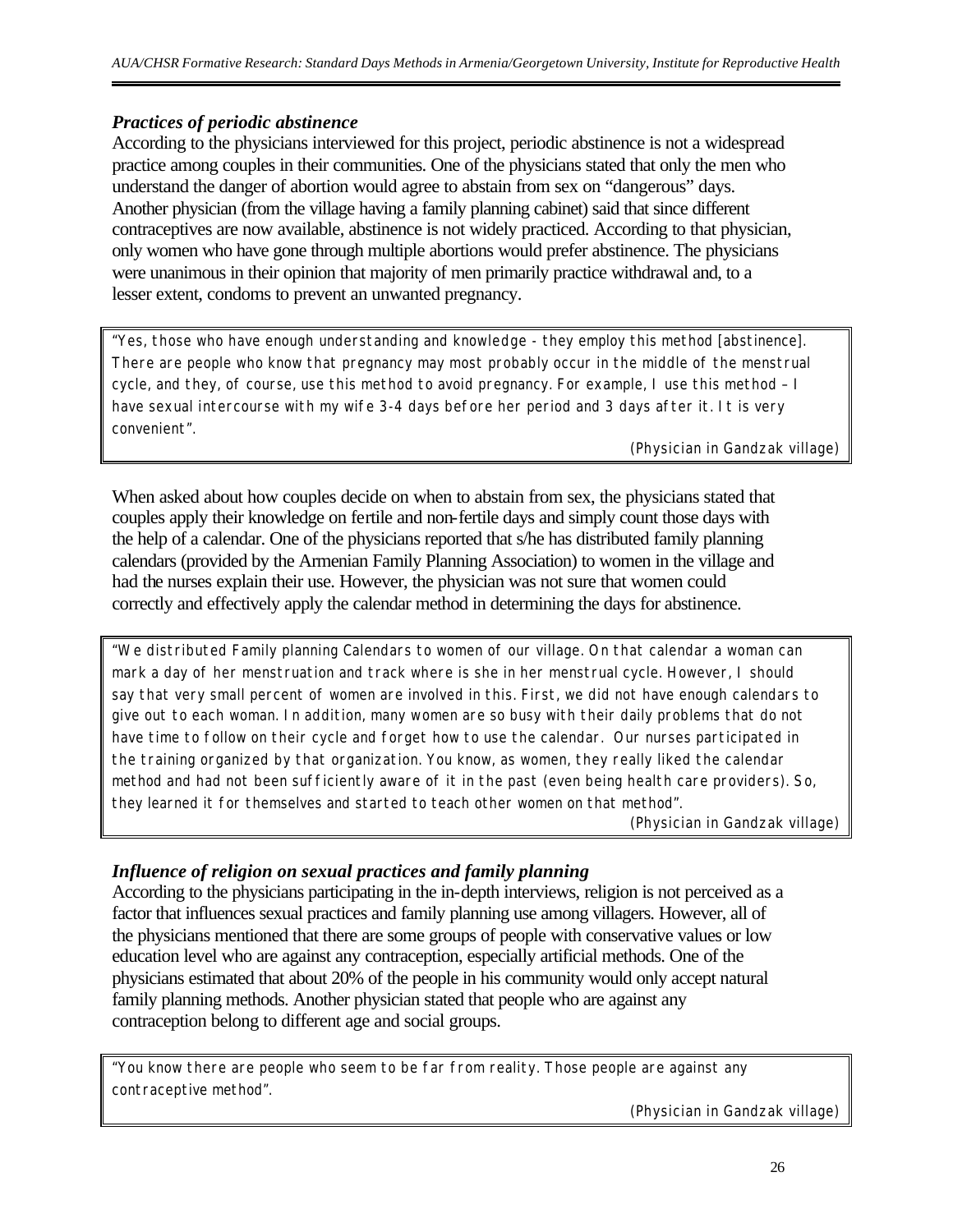"...There are special groups of people who have stubborn mentality. Whatever you explain to them they do not listen to you and do not change their opinion. Their argument is like, "Our grand mothers did not use contraceptives and they were fine with that. They had had 5-6 children and it was great. Why should we use contraceptives?"

(Physician 1 in Sarukhan village)

#### *Women's sexual autonomy*

Despite the fact that none of the physicians openly mentioned the man's command role in the family, it was accepted that a wife generally adheres to her husband's desire to have sex and to use condoms. All of the physicians accepted the fact that women rely mostly on abortion to space births. Two physicians explained women's sexual dependence by the husband's low educational level and awareness about contraceptive and family planning issues. Only one physician believed that women and men are equal in their decisions about sexual relations and can easily communicate about these issues.

"...However, I should say that mostly abortion is used as a family planning method. Those who are unaware of methods send their wives to abortion. Those who have even a little understanding use condoms and other methods".

(Physician in Gandzak village)

# *Male participation in family planning*

When asked about their client profile, the physicians mentioned that the percentage of men who apply for family planning services is very small. They noticed that a few men were comparatively active in asking for condoms and other methods of contraception. All of the physicians expressed their desire to see men involved in the selection of a family planning method. However, when asked about couples' communication about sexual issues, their opinions split. As previously mentioned, only one physician was confident that couples do communicate about sexual issues and family planning. Nevertheless, all physicians believed that men should be present in the training on SDM in order to be more aware of reproductive health issues and more involved with women's health issues.

"In general, they do not communicate with each other about these issues mostly because of low awareness and low level of development. I am really sorry for that... It is desirable to have men present in the training session... Let them also be educated and aware of women's problems and tortures". (Physician 2 in Sarukhan village)

"Yes, sure men should participate in the training sessions, because it is related to a couple – both a husband and a wife should decide on a method to be used".

(Physician 1 in Sarukhan village)

#### *Feasibility of incorporating the SDM into existing programs/services*

In general, the physicians expressed readiness to cooperate with the organization that is going to introduce this method in Gavar region of Armenia. Only one physician refused to recruit women and to explain them the method but only because of gender issues; he is a male and a dentist, which, according to him, would hinder the effective introduction of the method to women. However, all of the informants agreed that nurses could successfully offer the SDM to clients.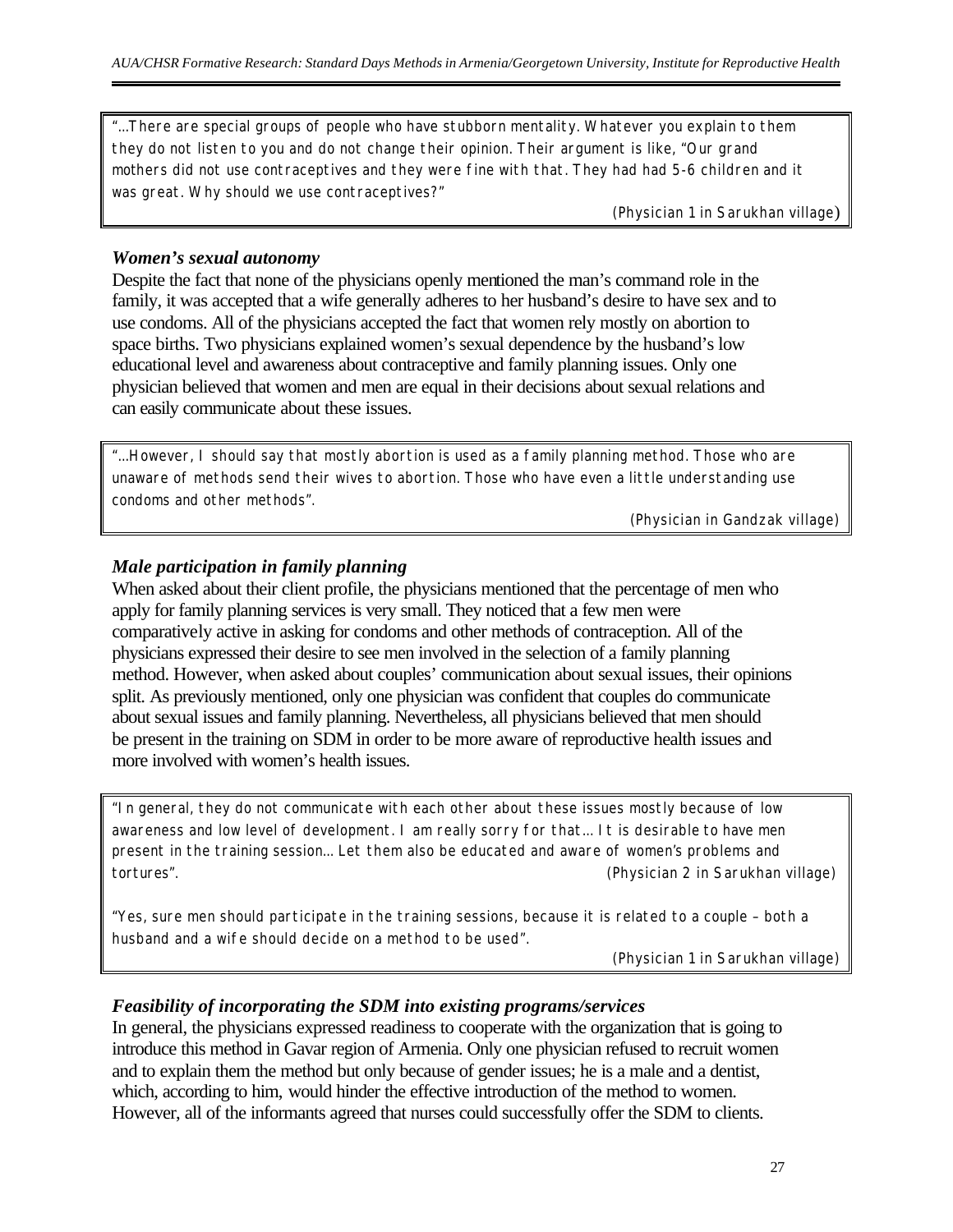"Yes, there is no problem with that [for nurses to offer the SDM]. Our nurses have a wealth of experience in communicating with the villagers".

(Physician 1 in Sarukhan village)

"Why not, it is possible for them [nurses] to offer this method...It would be even easier for them to offer this method than it will be for me [male physician]".

(Physician 2 in Sarukhan village)

The physicians agreed that both individual discussion at people's houses or individual and group discussions in health care facilities are appropriate places and conditions for teaching the method. None of the physicians gave a clear preference to either group discussions or individual consultations emphasizing the necessity of both approaches. The physicians stated that individual consultations are necessary to decide on individual basis the appropriateness of the method, whereas group discussions are helpful while giving a general overview of the SDM.

"I think it would be better to teach this method in groups, though there will be people who will need individual consultations. We can even gather the same group two times".

(Physician in Gandzak village)

"I think it [training] should be done on an individual basis. The training should provide individual discussions and explanations; women's cycles should be checked. It is possible to conduct training both in the ambulatory and at homes. Also there could be conducted group discussions to give a general understanding on the method".

(Physician 1 in Sarukhan village)

"Whichever is easy to organize. It [training on the SDM] maybe taught both individually and in groups. It depends on the availability of a time and resources".

(Physician 2 in Sarukhan village)

It is worth noting that the physicians spoke about the requisite finances for expenses such as heating, transportation, and refreshments while organizing training sessions to teach the SDM in their communities.

## *Interest in and commitment to offering a new method of Natural Family Planning, including ability to counsel clients*

As mentioned previously, two out of three physicians were ready to offer the SDM, and all believed that the method would be well received by women of reproductive age and the communities in general. However, it should be noted that the physicians joined with the nurses in stressing the need to be compensated for their work. The physicians raised the issue of prolonged non-payment salaries through the health sector.

The physicians felt that nurses are well qualified to provide appropriate counseling and teaching on the SDM. While talking about reproductive health education and counseling in family planning offered in their communities, the physicians referred to numerous lectures, consultations and other information-education activities in which nurses, working in the health care facilities, played an active role. They stated that nurses would show a great commitment and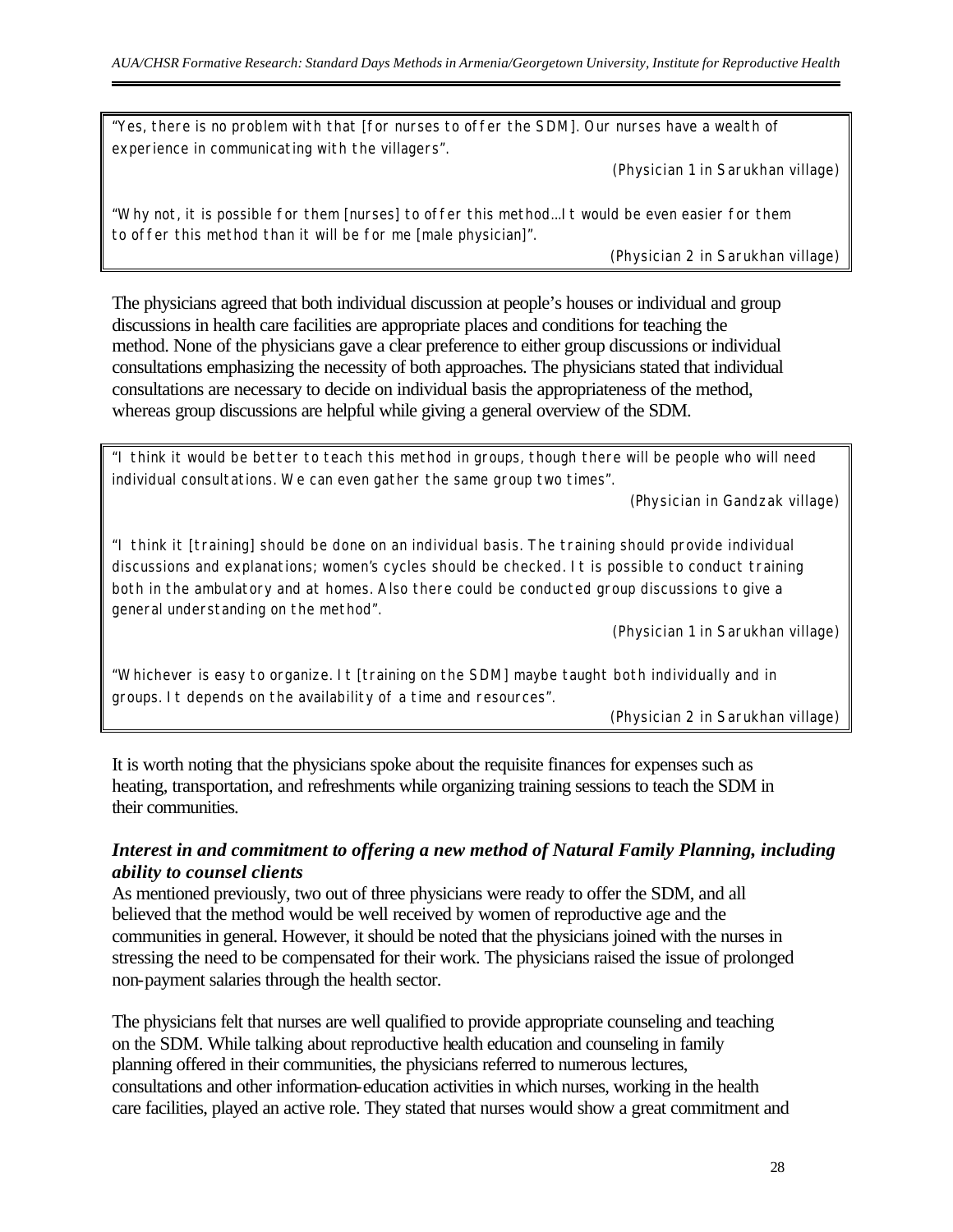high dedication to offering a new method of natural family planning if motivated and reimbursed for their work.

"...If they [nurses] have motivation to do this work, it would be possible for nurses to offer this method. It is necessary to give them a bonus or other motivation. They should be paid for this activity. In that case they will teach this method with higher responsibility; if somebody will have problems with understanding the method, nurses will repeat it again and again, and will explain everything in detail".

(Physician in Gandzak village)

"...Also there should be a financial support to make service providers interested in successful presentation of this method".

(Physician 2 in Sarukhan village)

When asked about the type of support needed to successfully offer the SDM, one physician emphasized the need for provider training. He suggested presenting all service providers with general procedures to be used while offering the method to different clients. In addition, the need for a large-scale mass media promotion of the method as a tool for its successful presentation was mentioned. Another physician asked for necklaces to be able to explain the method to clients and noted that he did not need any additional help to promote the method. Another physician declared that he needed nothing but financial support to be able to successfully offer the SDM.

"I think it is necessary to conduct a counselling seminar for those people who will offer this method. It is necessary to develop a scheme according to which service providers will be taught about different approaches to different people and about information to be presented to people... In addition, large information-education activities should be conducted to fully present the effectiveness of the method".

(Physician 2 in Sarukhan village)

"We will need the necklace itself... No, I do not think that we need other support. Population willing to receive new information is available, health providers willing and able to explain the method to the population are also available".

(Physician in Sarukhan village)

With regards to the materials that would be needed to be able to teach the method, physicians requested statistics on the effectiveness of the SDM in preventing pregnancy, literature, and other educational resources along with necklaces, calendars and research protocols. One of the physicians mentioned that it would be ideal to have a poster with a graphic representation of a woman's menstrual cycle with clearly marked fertile and non-fertile days, and a day of ovulation. This would ease the presentation of the method for service providers and the process of understanding for the community members. The physicians emphasized the need for statistical data, and printed and video information that demonstrate the effectiveness of the standard days method in pregnancy prevention. The need for general information on women's reproductive health was also mentioned.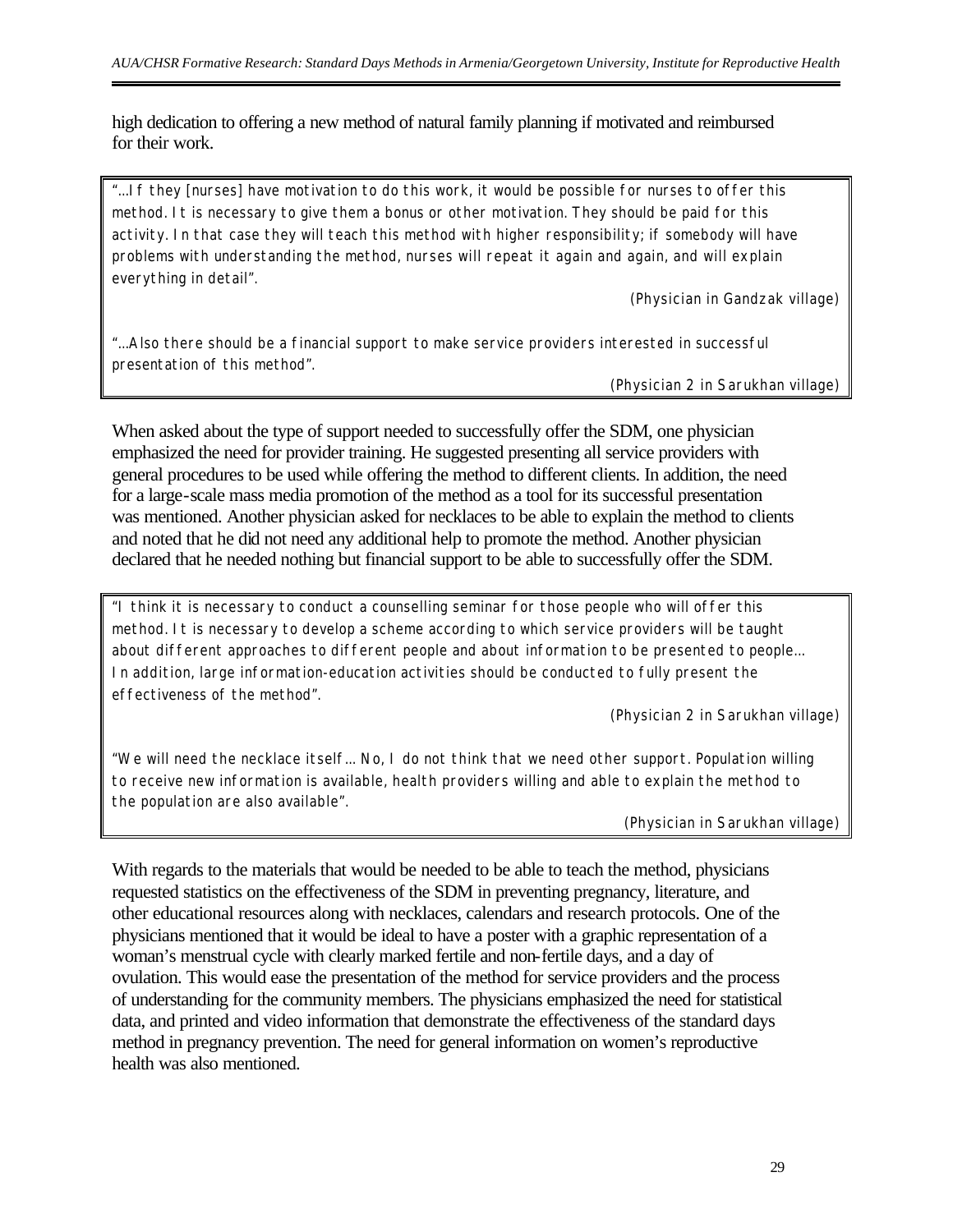"We need literature that proves the effectiveness of this method in preventing pregnancy, and discusses users' experience in terms of the effectiveness of the method. We need videotapes and other materials necessary to explain the method, and to explain that women using this method have a low risk of reproductive health diseases, breast cancer and etc. Also, the users of this method should be presented on videotapes; they should express their opinion on the method, discuss its benefits and drawbacks".

(Physician in Gandzak village)

"...We will also need literature data on the percent of pregnancies among women using this method in order to believe in the effectiveness of the method and to have a basis for offering and explaining it to the population".

(Physician 1 in Sarukhan village)

"There should be posters available to present the method schematically. There should also be a graphic that presents a woman's menstrual cycle, ovulation day etc. These IRH materials are understandable for us. Women need more visual and detailed information materials. In addition, it is necessary to have information on consequences of not using natural methods or other methods. Though many women know these consequences, a special emphasis should be put on unwanted pregnancy's consequences, abortion and the psychological stress related to it".

(Physician 2 in Sarukhan village)

# *Perceived feasibility of identifying a minimum of 80-100 clients over a period of 2-3 months (given the eligibility criteria detailed in the study protocol)*

Only one physician felt that it is feasible for him to recruit up to 200 women interested in the method over a two to three month period. The other male physician (dentist), as already mentioned, refused to recruit women as this was outside the scope of his practice. The third physician agreed to recruit only a few women until she becomes more confident in the effectiveness of the method in preventing pregnancy. Again, the physicians brought up the issue of compensation.

"Yes, I can help with that... I can recruit very few women, since first of all, I have to be sure that this method is effective in preventing pregnancy. So, first I should be sure in the method and then I can offer it to others".

(Physician 1 in Sarukhan village)

"Yes, I can help with that, again only for appropriate compensation... Most probably, I can find about 200 women for that period. Though I know that they need about 30-40 people in a group". (Physician in Gandzak village)

# *Anticipated problems/difficulties in providing the method*

The most important difficulty in providing the method, which was anticipated by all of the physicians, was the large number of women with irregular menstrual cycles in the communities under investigation. According to one of the physicians, nervous and hormonal imbalances in women caused by the difficult social conditions are the most common reason for disturbances in menstrual cycles. This can seriously affect the proposed effectiveness of the standard days' method.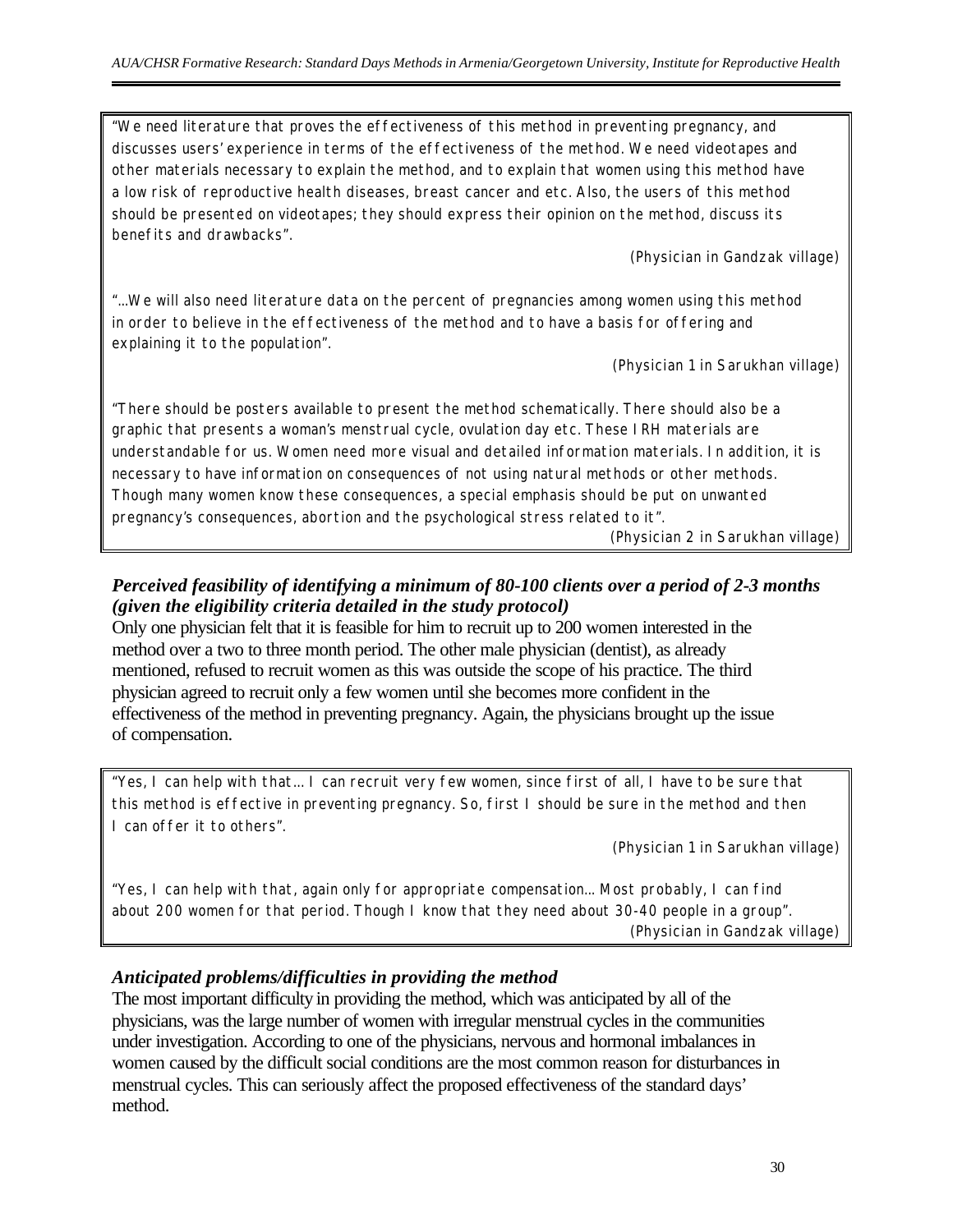When asked whether it would be easy or difficult for clients to use the method, only one physician felt that it would be easy for couples to use the method and that there will not be problems related to partners' cooperation and use of condoms. Two physicians stated that having access to and willingness to use condoms or abstain from sex during his wife's fertile days would highly depend on a husband's commitment to family planning. The physicians also stated that after detailed explanations are received from service providers there should not be serious problems using the method. Other possible obstacles identified by the physicians were the concern that women can use the method incorrectly and that there might be monthly fluctuations in otherwise normal menstrual cycles which may result in unwanted pregnancies.

"As I already mentioned, it [correct use of a necklace] would depend on us [providers] and people's ability to understand and to follow the explanations...If a husband is "normal", has the "moral norms" and understanding, he would abstain from sex or use condoms on those days".

(Physician in Gandzak village)

"Yes, they will encounter problems...They may forget to move the rubber ring, or a husband may be drunk. This is not an ideal method, so definitely there might be problems".

(Physician 2 in Sarukhan village)

All physicians saw no actual difficulties in offering the method. One physician stressed the necessity for service providers to apply an individual approach when offering the method to clients.

"Yes, there will be problems...You know it is necessary to develop an individual approach to every person in order to explain the method. Again, it depends on a level of intellectual development of each individual; also it depends on the correct presentation of this method".

(Physician 2 in Sarukhan village)

As mentioned earlier, the coverage of heating and transportation expenses, and financial benefits are considered necessary conditions for quality work.

#### *STD incidence/prevalence*

None of the physicians had the capacity and facilities to diagnose and treat STDs and vaginal infections. One physician mentioned that according to the official circulars only certified gynecologists are allowed to provide such services. All of them reported that in cases when they suspect an STD or a vaginal infection (based on vaginal discharges and the information collected from clients' about their risk factors) they refer patients to Gavar's Central Hospital for specialized medical care.

"No, we do not provide STD treatment by ourselves. It is strictly prohibited. According to the circulars from a Chief Gynecologist of the Republic of Armenia there are enough highly qualified gynecologists in the country who can serve all patients in that sphere. I agree that each specialist should be responsible for his own sphere...Appropriate specialists in Gavar treat all patients from our village".

(Physician 1 in Sarukhan village)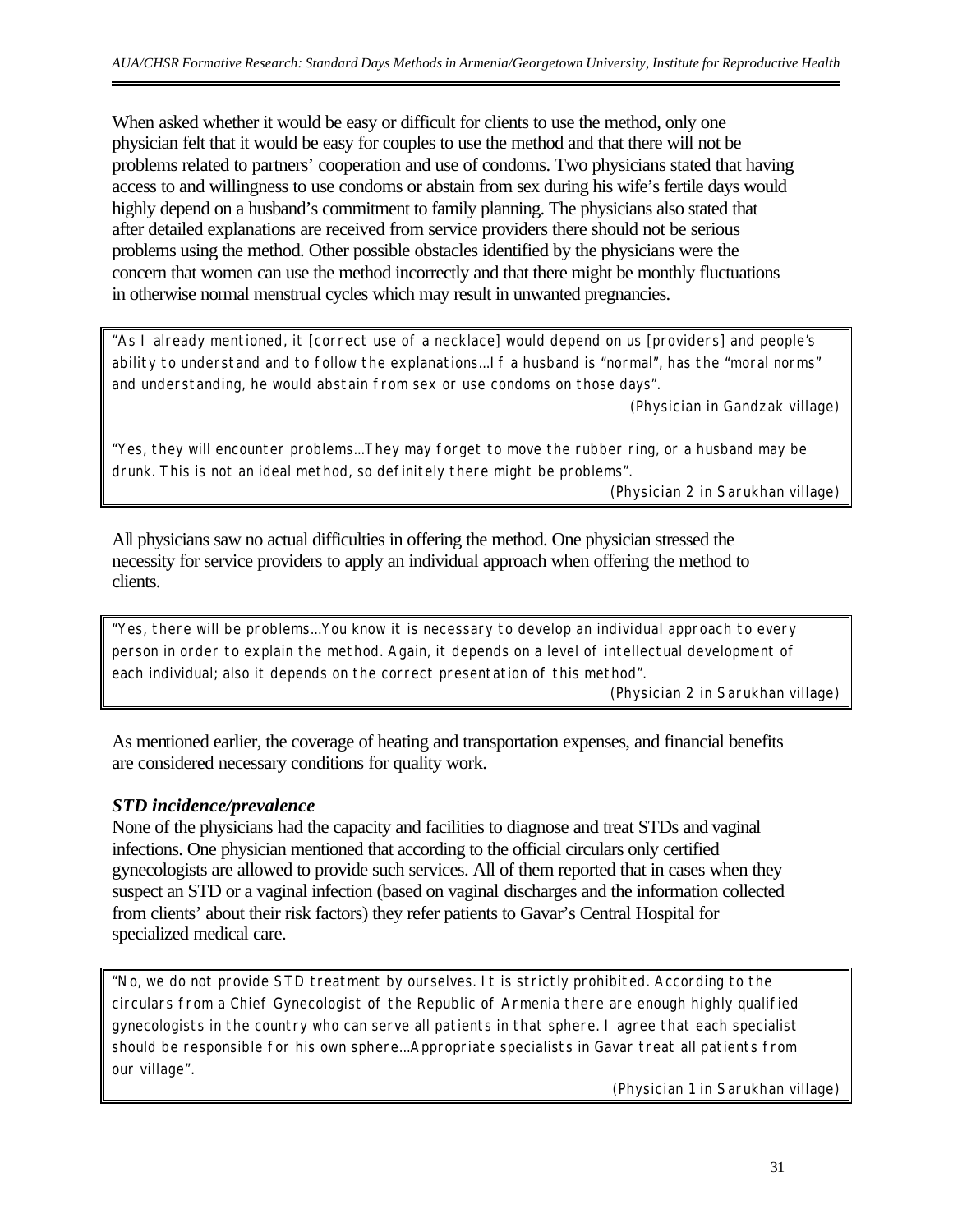However, all the physicians believed that currently there is a low prevalence of STDs and vaginal infections in their communities. The male physicians stated that in the past he had seen many cases of STDs in men, but not nowadays. A male physician said that only 1-2% of young men currently have an STD problem. One physician speculated that the reason for not seeing many patients with STDs might be the fact that men apply directly to specialists in Gavar's Central Hospital. Another physician who was confident that an STD patient from the village he serves would apply directly to him contradicted this opinion and stated the actual prevalence of STDs had decreased. The same decreasing tendency was observed in the incidence of vaginal infections in women

.

Chlamydeous, trichomona, gonorrhea and yeast infections were mentioned as the most common STDs in men and women during the past year. Among the possible reasons for the decrease in the incidence of STDs and vaginal infections are the decreasing prevalence of casual sexual relations and the fact that nowadays wives travel with their husbands if they are going to be absent from home for a long period of time. None of the physicians had medications available in their health care centers for treating vaginal infections in women or STDs in men. However, they confirmed that these medications are available in pharmacies and that patients would buy these medicines if prescribed.

"In the past vaginal infections were widespread since men were absent from their homes for a long period of time and they "were bringing" infections home upon return. Now wives leave with their husbands and the number of vaginal infections decreased. I even discussed this issue with the gynecologist trying to clarify whether women apply directly to her for vaginal infections. However, she confirmed that vaginal infections are rare now". (Physician 1 in Sarukhan village)

"I think that the most common infections are gonorrhoea and yeast infections. I cannot say for sure that gonorrhoea is common but for prevalence of yeast infections I am quite sure. You know villagers are not able to keep hygiene and their sexual intercourse may occur at any time and place without taking into consideration the conditions". (Physician in Gandzak village)

# *Other factors which could potentially interfere with successful use of the method (violence against women; alcohol abuse, etc.)*

While aware of and concerned with the alcohol use in their communities, the physicians do not consider alcohol abuse to be common in their communities. However, all of them noted that although there is no salient alcohol abuse, it happens that drunken husbands do insist on having sexual intercourse, despite the wife's desire. This, as well as husbands' unwillingness to be involved in a discussion about contraception use can be a barrier for using the method. Only one physician was confident that alcoholism does not interfere with sexual relations and family planning since the problem of alcohol abuse was perceived to reside in the villages' older men. Two of the physicians were concerned about the health and psychological consequences of alcohol abuse that may result in both psychological disorders and unwanted pregnancy in couples and numerous health problems in children conceived when a husband was drunk.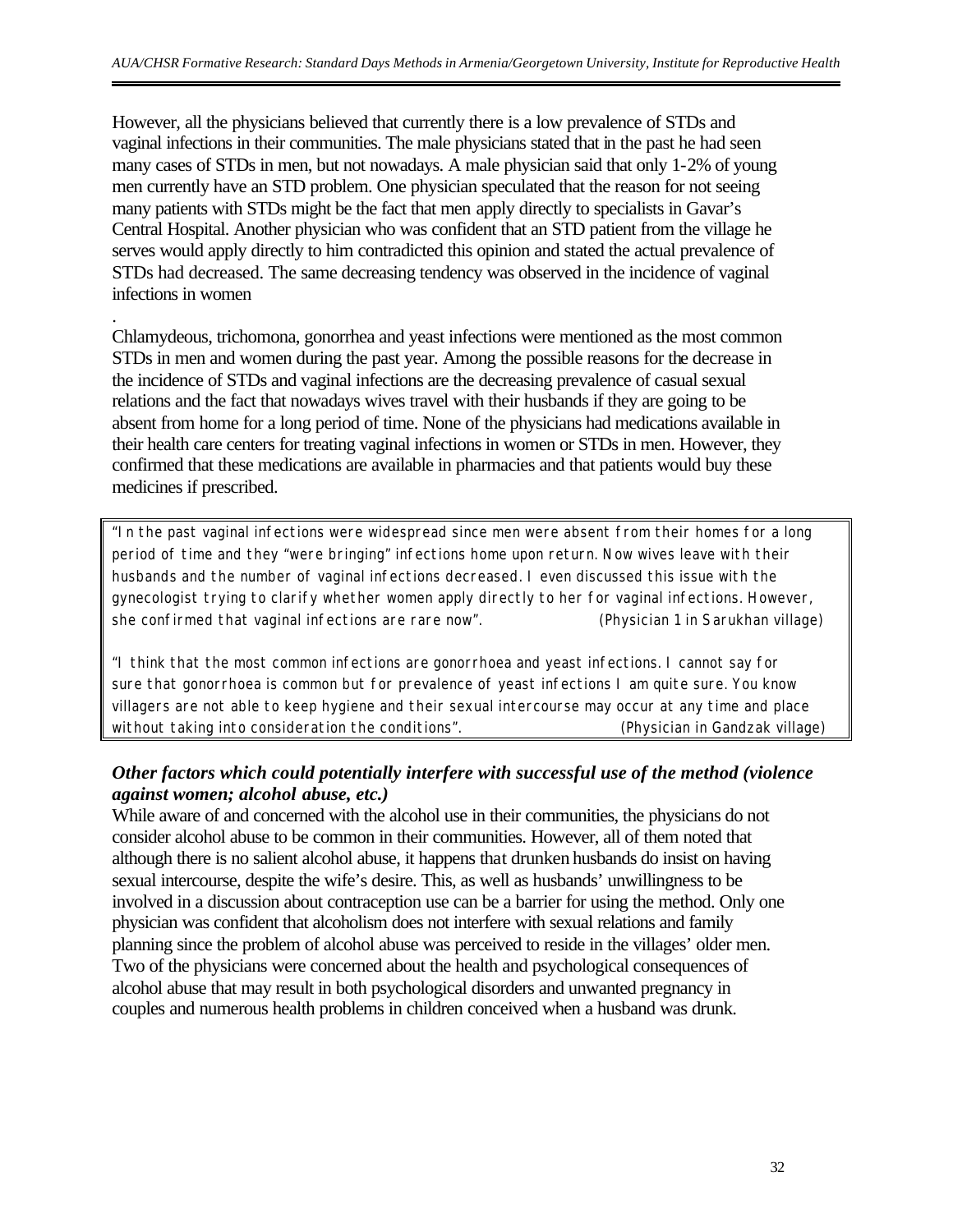"I should say that men do not drink much, and it is a controlled drinking. They do not abuse alcohol. Of course, it interferes with sexual relations. A man becomes weaker, loses his sexual power. Chronic abusers alcohol become impotent...It depends on the level of consciousness of an individual. For example, there are families here, which have mentally retarded children or there is a family with two children having harelips. These cases prove that women in these families conceived when their husbands were drunk. I should mention, however, that there are also two families where men drink a lot. However, they have normal and beautiful children".

(Physician in Gandzak village)

The physicians were unanimous in their opinion about the absence of violence against women in these communities. Only one of the physicians associated to some extent the hard physical labor imposed on women with the violence against them and felt that this can seriously affect sexual relations since being overloaded with work women are suppressed and cannot insist on the usage of any family planning method preferred.

# **5. Conclusions and Recommendations**

In the following section the conclusions of this qualitative research are summarized. Based on these conclusions, recommendations are presented for the Institute for Reproductive Health to consider in designing its implementation plan for the Strategic Introduction Study of the SDM. The conclusions for women, men and older women are given separately. Taking into consideration the numerous similarities, the findings for the health care providers are consolidated.

#### **5.1 Women**

#### *Conclusions*

#### **Economic conditions limit family size to two while the ideal size is three to four; having at least one son is valued.**

According to female participants, the average number of children per young family in the Gavar communities is two; however, the ideal number of children is considered by the women to be three or four. A family may decide to have more than two children if they have yet to produce a son. Families can and do regulate their fertility, though mostly through abortion: other alternatives are needed.

#### **Men play a dominant the decision-making process.**

It can be concluded that women, while involved, are not the main decision makers with regard to family size. Although usually a couple makes a choice, in cases of disagreement, a husband makes the final decision. In addition, mothers-in-law are also influential decision-makers in this sphere.

#### **Younger women utilize abortion to regulate family size; fear of side effects limits appeal of contraceptive methods.**

In general, the attitude of younger women towards the use of contraception is neutral. The method of family planning most frequently mentioned is abortion. Methods such as the IUD, pills, and condoms are also used in the community; however, these are rarely used because they are considered to have adverse health effects and low reliability.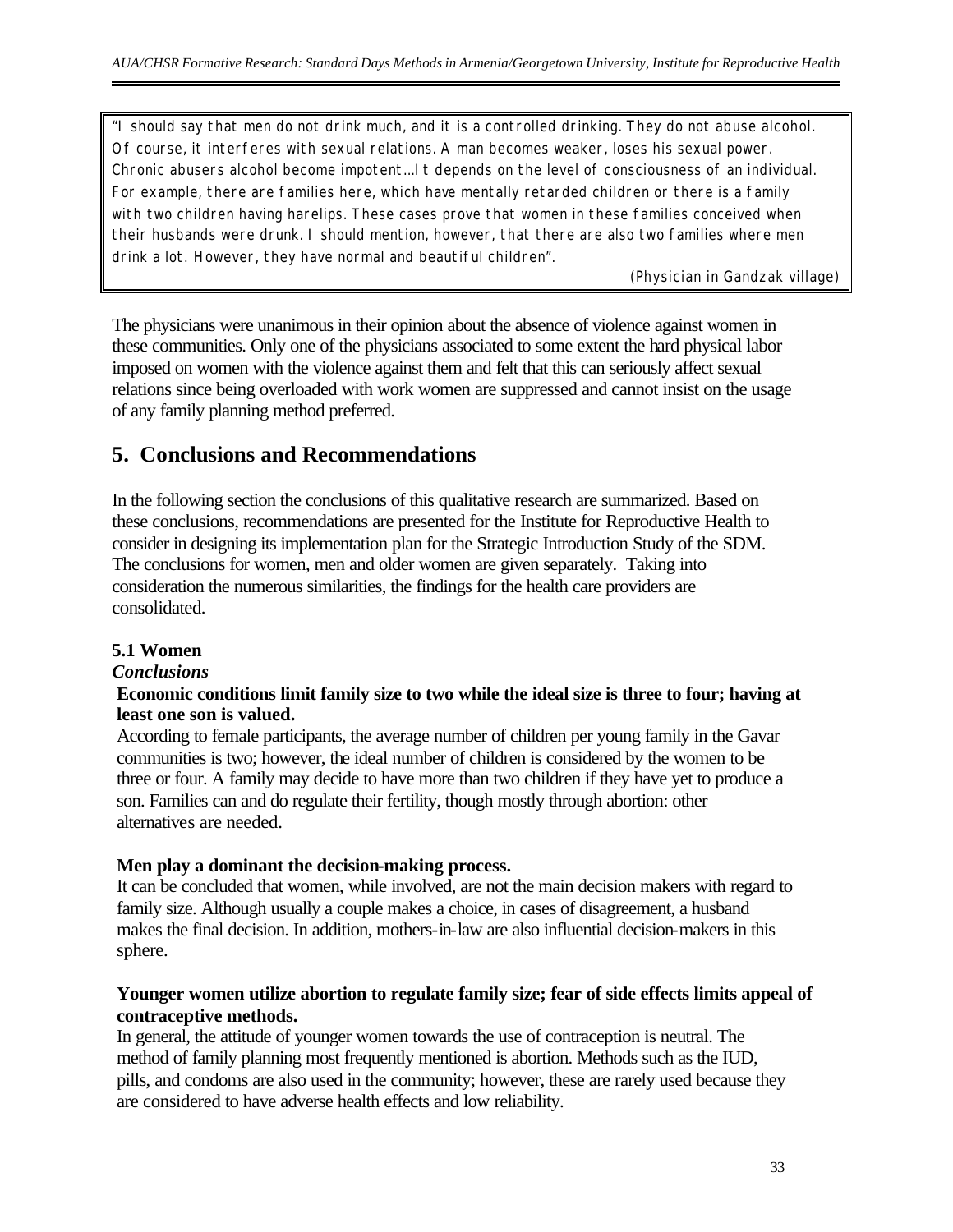#### **Natural methods, including the SDM, are likely to be well received.**

The attitude towards natural family planning methods is positive. In addition, all the participants liked the necklace method. Among the advantages the women cited were the ease of usage, absence of side effects, and lack of cost Women do not expect any side effects from using natural methods outside the possibility of getting pregnant. All these factors are the prerequisites for the acceptance and practice of the SDM as a new natural contraception method by Gavar women.

#### **Individual and groups modes of instruction are acceptable; nurses are the preferred instructor.**

It was revealed that the appropriate sources of information from which women can learn how to use the method are the Women's Consultation clinics, group discussions with knowledgeable lecturers, consultations with physicians and nurses, printed materials, classes in schools, as well as sharing the information among relatives and friends. It is difficult to conclude which source will be the most appropriate one. However, among the most popular sources of information, nurses were frequently mentioned. The general opinion was that spouses should learn the method together or a woman should learn the method alone and explain it to her husband afterwards.

#### **Care should be taken in determining if women can reliably use the method (irregular cycles); deference to husbands' wishes may limit effectiveness.**

The majority of women mentioned that they would like to use the SDM and saw no major barriers for this method to be accepted by the community. The women indicated irregular menstrual cycles experienced by many community women and the reluctance of husbands to avoid sexual relations with their wives during their fertile period as the main barriers to implementing the SDM. These barriers are aggravated by the conflicting assertions of women that they can refuse to have intercourse and they must obey their husbands' desires.

The common opinion was that men cannot tolerate abstaining from sexual relations for a long period of time, and even several days may create disagreement in spouses; whereas women can wait longer, even for several months (but this opinion was not unanimous). Although the women did not see major difficulties in using condoms during their fertile days, they were not confident their husbands would agree. Therefore, men's attitude and behavior should be taken into consideration when planning the training on the SDM method in Gavar communities.

#### **Need for improved access to/availability of condoms/alternatives for fertile days**

Condoms and abstinence will not be readily accepted, but lowering barriers to their use in combination with other programmatic interventions can increase the correct practice of the SDM.

#### **Spousal communication regarding contraception is limited; women communicate openly with service providers.**

Sharing information regarding sexual issues with husbands is not a common/routine practice for women in these communities. As for sharing the information with potential service providers, the perception was that the women would share the information about sexual issues with providers that are knowledgeable and caring. Women and providers agree that there should be no problems with communication between health care providersand clients regarding the SDM.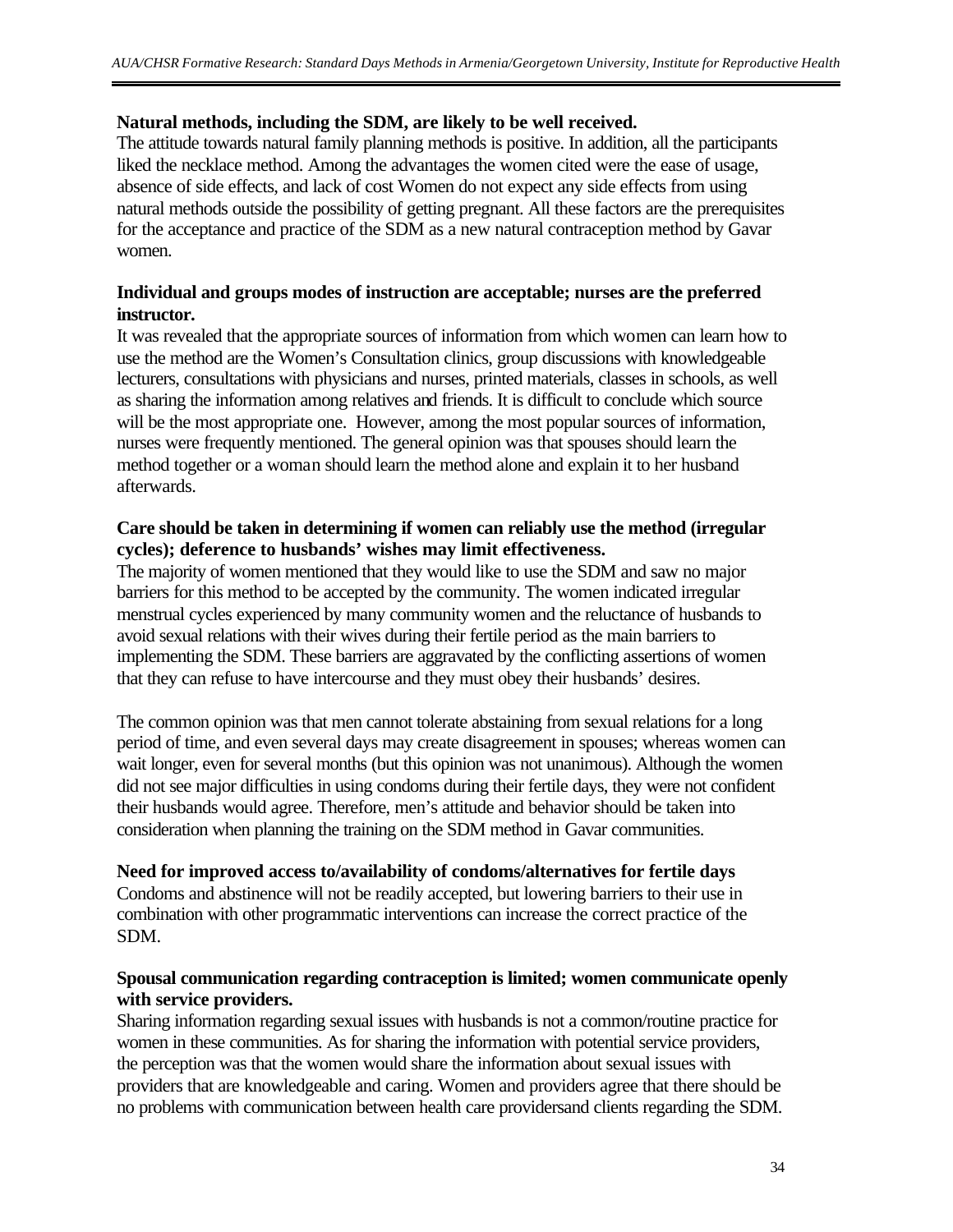#### **Alcohol use may negatively impact the effectiveness of the SDM; violence against women is rare.**

The majority of women felt that the problem of alcohol abuse is present in their communities to some extent and may interfere with family planning methods, though there is no serious danger with respect to their sexual life. This perception may require corroboration as the Gavar region has a reputation for its homemade alcohol beverages and extensive use of alcohol. Due to its wide acceptance, the respondents may be underestimating the danger of alcohol abuse in the community.

According to the FG women, the problem of violence was not an issue in their communities, though solitary cases of violence against women were recalled. This attitude is somewhat inconsistent with statements that women are often forced to demur to their husband's wishes.

# *Recommendations*

- *1)* **Use health care providers (preferably nurses) as the SDM service providers;**
- *2)* **Provide service providers and potential clients with credible data on the effectiveness of the SDM;**
- *3)* **Provide health care providers with training, printed materials, visual aids, and literature on the topic;**
- *4)* **Carefully screen potential service users to ensure the participation of women who would benefit from the SDM (e.g., those with regular menstrual cycles);**
- *5)* **Include husbands and mothers-in-law as target audiences for information and training efforts;**
- *6)* **Utilize both individual and group instructional methods;**
- *7)* **Assure providers and clients have clear and realistic expectations regarding the method's effectiveness.**
- *8)* **Provide access to condoms/alternate methods for fertile days; and**
- *9)* **Address the possible reluctance of husbands to abstain from sexual intercourse or the usage of condoms on fertile days, which can be aggravated by the alcohol influence in certain cases, as a potential barrier for the effective usage of the method;**

# **5.2 Men**

#### *Conclusions*

#### **Economic conditions limit family size to 2 while the ideal size is 3-4; having at least one son is valued.**

As with the women, almost all male participants would prefer to have more children than they now have. The hard economic conditions were cited as the main reason that families do not have as many children as they desire. Men, on average, estimate there are three children per family in these communities, and the ideal family size is considered to be three or more.

#### **Men play a dominant the decision-making process.**

According to the male participants, a couple makes the decisions about family size, however, in some families, men's opinion influences the outcome more than women's. This coincides with the conclusion drawn for the women's groups.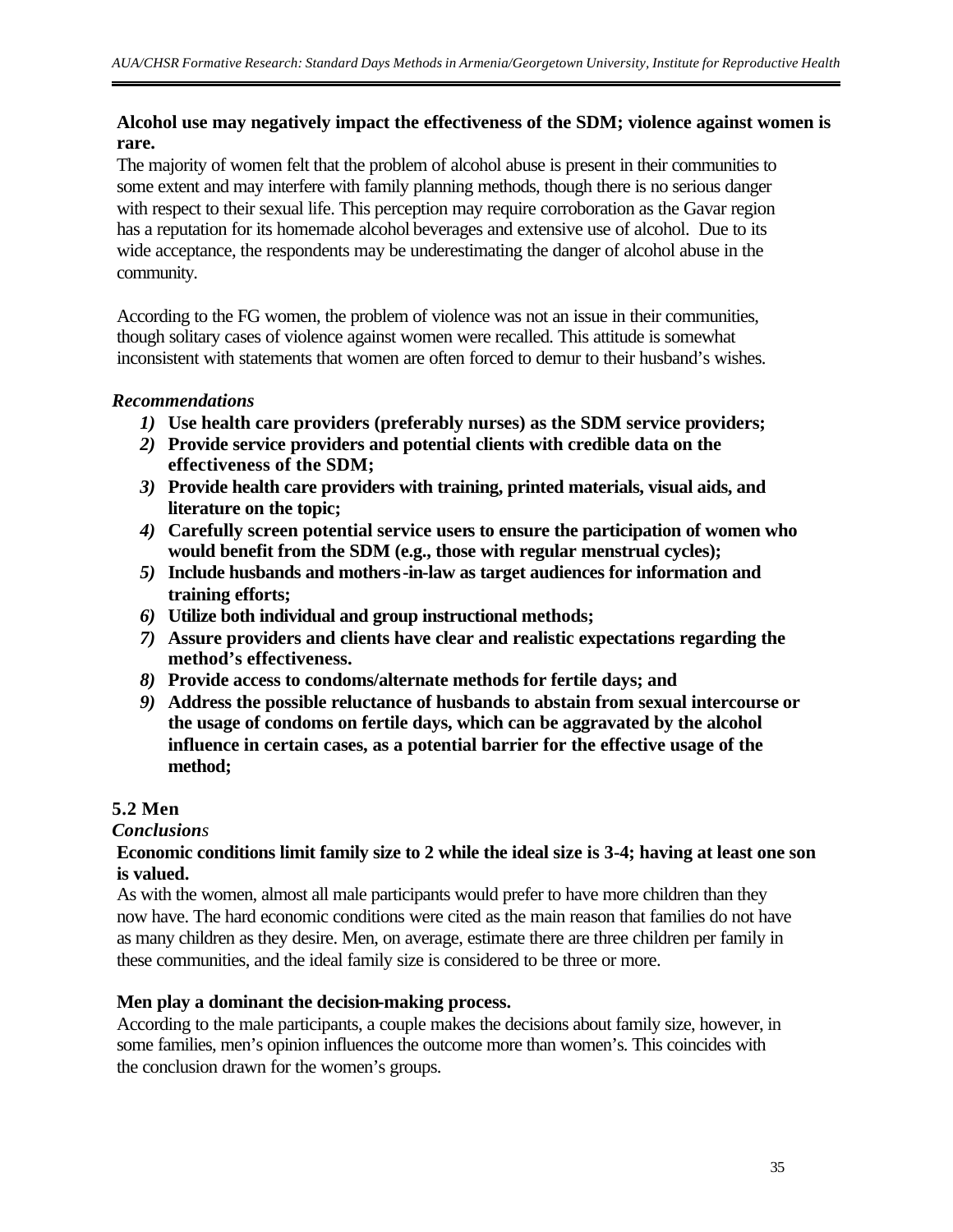#### **Abortion is the primary means of regulating family size; men view contraception as the woman's prerogative and do not take an active role in family planning.**

In general, there was positive attitude towards the use of contraception, with preference given to natural methods. Of modern contraceptive methods, several participants mentioned condoms. In addition, men mentioned abortions – both induced and self-induced - as a frequently practiced method and noted its deleterious consequences. Few men pay attentionto reproductive health issues and perceive contraceptive use to bethe women's prerogative. Therefore, an attempt should be made to increase men's involvement and responsibility in family planning issues, as their understanding and agreement is essential for the effective usage of the method.

### **The SDM is well received; there was no agreement on the optimal method for learning the method.**

The overwhelming majority of male participants liked the SDM. Contradictory opinions were expressed on how the method should be learned. While some of the participants thought that couples need to learn it together, others would prefer that women learn the method by the selves or be taught by another knowledgeable person (mother or mother-in-law), and afterward explain it to their husbands. This is similar to what was discovered during the women's sessions.

#### **Men are reluctant to consult service providers on the subject; written materials are preferred.**

Women's Consultation clinics, family planning cabinets, schools and marriage registry offices were cited as appropriate sources for acquiring information on the SDM. The men believe that pamphlets and brochures may be useful, as it would allow them to avoid directly interacting with people. As with the women's group, no clear preference was given to any of these sources.

#### **Men may be unwilling to abstain from sex for more than a week or use condoms**.

The main difficulty in using the SDM emphasized by the men was their unwillingness to abstain from sexual relations for longer than a week, which was unambiguously expressed. Another barrier cited was their reluctance to use condoms, though less emphatically stated. It seemed unlikely that men in the community currently use condoms or abstain for a period of 12 days. **Men do not freely and comfortably communicate about sexual issues.**

# The sharing of information about sexual issues is unusual for the majority of village men, although they perceived the necessity for such discussions. While some participants thought that

it is possible to share such information with friends and relatives, and even in groups like the FG meeting, others emphasized the inconvenience of asking other people for advice or information.

#### **Alcohol was perceived as deleterious, but more so on the health of the fetus than in family planning.**

All of the participants agreed that the excessive use of alcohol affects almost everything, and sexual relations and births spacing are not an exception. However they emphasized that the main harm is the birth of children with malformations (in case of alcohol abuse). The majority of men were not able to appreciate the possible interference of alcohol use upon the use of contraceptives during sexual relations. Violence was not considered to be a serious problem in the community, but men thought that, where present, it could cause the problems in sexual relations.

#### *Recommendations*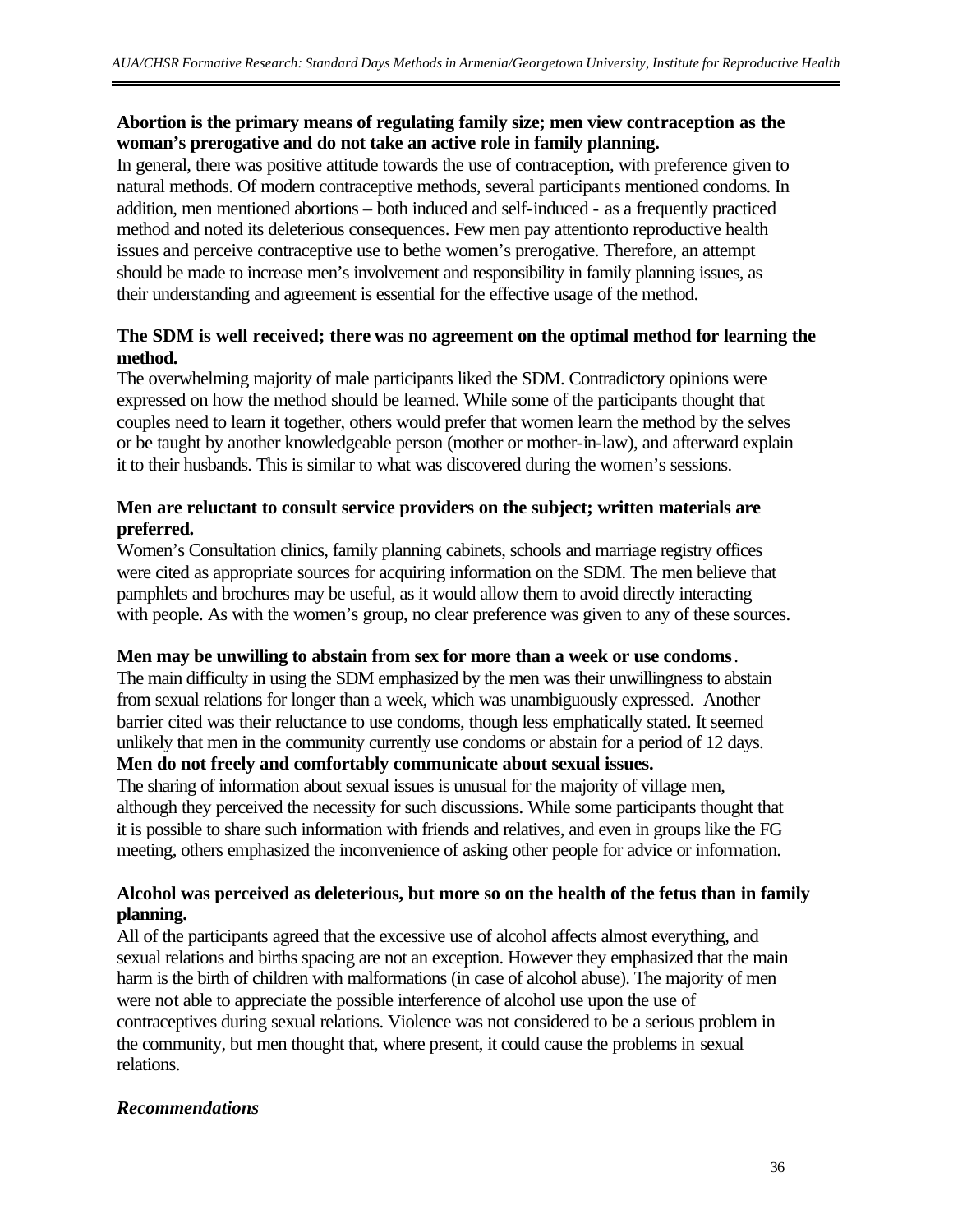- *1)* **Conduct SDM training for men/couples enhanced with general reproductive health content;**
- *2)* **Emphasize/support a responsible male role for family planning;**
- *3)* **Stress the necessity of using condoms/abstaining during "fertile days;"**
- *4)* **Include free condoms and instruction on their correct use; and**
- *5)* **Provide opportunities for individual/couples consultations supported by written material.**

#### **5.3 Older women**

#### *Conclusions*

#### **Economic conditions limit family size to 2 while the ideal size is 3-4; having at least one son is valued.**

The older women expressed the common opinion that the preferable and actual number of children in their communities differs, saying that four children is the ideal number, but due to bad economic conditions people can afford two children at most. According to the older women, on average, there were two children per family in these communities.

#### **Abortion is the primary means of regulating family size; older women view abortions as safer than other methods.**

Again, abortions were mentioned as the most frequent method for regulating family size in these communities. The adverse health effects of abortion were noted; however, these older women believed that contraceptive methods are about as much or even more deleterious. They considered abortion as the "safest and the most reliable" method of controlling births, though expensive. These beliefs can be explained by the influence of Soviet period traditions when abortions were effectively the only 'modern' method of family planning available.

Among contraceptive methods used by young couples, IUDs, condoms, pills, as well as "calendar" and withdrawal methods were mentioned. Overall, older women seemed to be more conservative than younger ones, and gave no clear preference to any of the methods. The influence of economic conditions on any decisions in the sphere of family planning was particularly underlined by almost all of the participating women.

#### **No consensus emerged on the locus of decision-making; economic considerations dominate.**

Controversial opinions were expressed on how the decisions about the number of children in a family are made. The general opinion was that the couple decides on this matter together, but husbands have more decisive role. The participation of mothers-in-law was also considered essential. However, the determining factor is the financial situation of the family. On this fact, all the stakeholders were in agreement.

#### **Natural methods, including the SDM, are likely to be well received.**

The vast majority of the participants had positive reaction towards SDM. While the method was considered to be rather old and well known, the use of a necklace was new for them. Several women suggested organizing training classes in their villages for young women to attend. Almost all of the women expressed an opinion that they would like their daughters or daughtersin-law to use this method. This could support the introduction and the usage of SDM.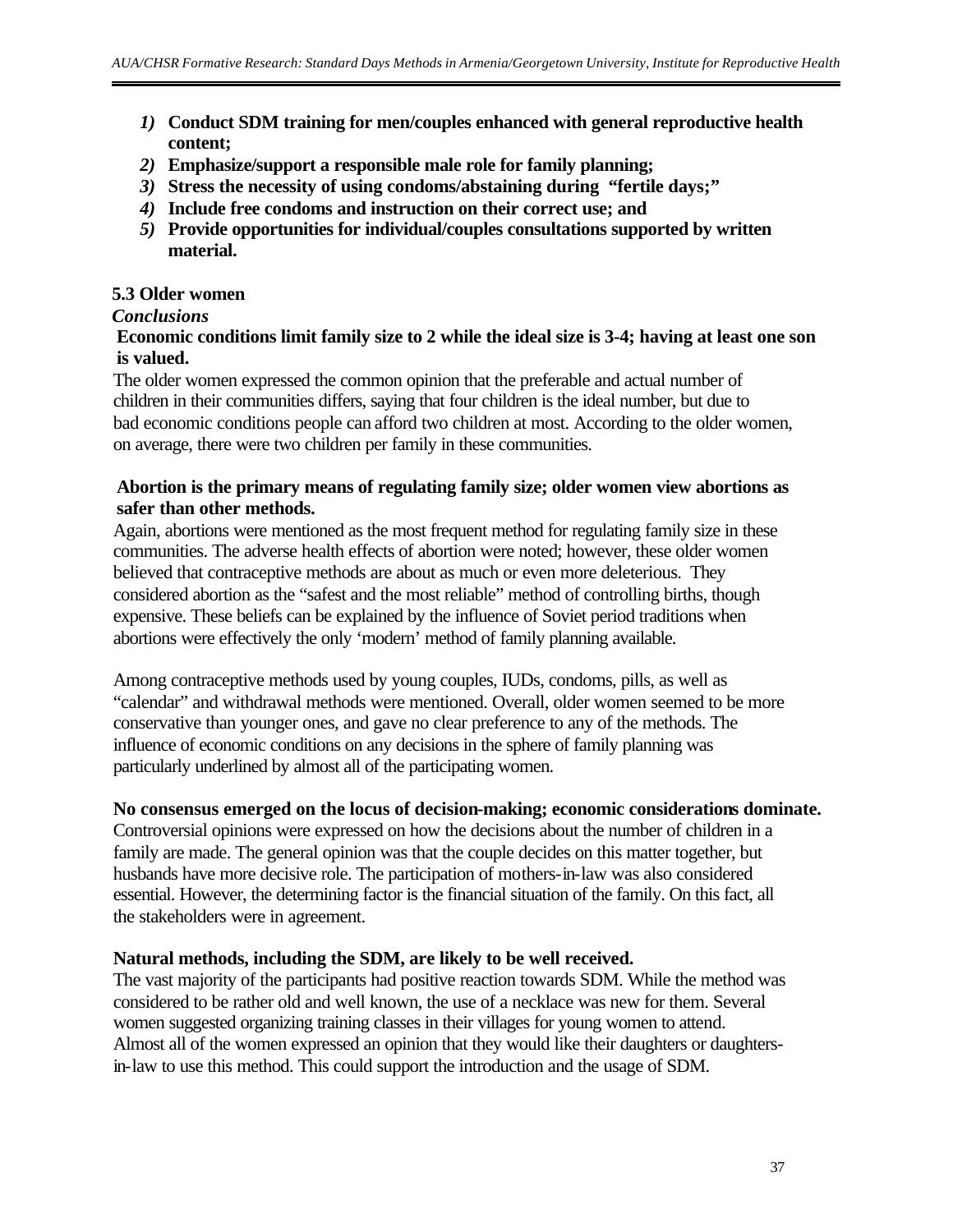#### **The health of women and cooperation of men are viewed as key barriers to successfully implementing the SDM.**

The main difficulty in using the SDM identified by the older women was the perceived unwillingness of the male participants to abstain from sexual relations. Another important barrier mentioned was the irregular menstrual cycles experienced by many of the young women. Older women stated that the necklace should be provided for free; otherwise women will not use it. The latter point should be taken into consideration when planning the study.

## *Recommendations*

- *1)* **Increase the awareness of older women, as influential decision makers in the family planning sphere, through the provision of printed educational materials on the topic;**
- *2)* **Emphasize the linkages between the SDM and the widely practiced/known calendar method.**
- *3)* **Provide the necklace free of charge; and**
- *4)* **Make clear the danger and consequences of abortions when teaching the SDM to women in Gavar communities;**

# **5.4 Health Care Providers**

#### *Conclusions*

#### **Providers support safe, effective family planning methods; affordability and access are key concerns.**

Overall, the physicians and the nurses were interested in family planning, and expressed the wish to learn about these matters. Attitudes toward contraceptive methods were mostly neutral among nurses and positive among physicians. Preference was expressed for natural methods. The participating health care providers felt that there is a demand for effective contraceptive methods among population, though accompanied with the fear of side effects, especially for oral contraceptives. Again, the nurses and physicians stated that abortions remain the main method used to control births. According to the health care providers, there is a need in the community for barrier methods of contraception such as condoms, IUDs, and creams. The physicians mentioned condoms, IUDs, pills and withdrawal to be relatively popular methods among clients. The nurses and physicians from a village without a family planning cabinet complained that family planning methods are inaccessible to village dwellers.

#### **STDs are perceived as minimally prevalent.**

Health care providers participating in the study have experience in providing preventive, pre/post-natal care, and some simple family/women's health related services. None of them is involved in the diagnosis and treatment of diseases of reproductive organs including STDs, except counseling. The physicians reported there is a low prevalence of STDs in their communities. This perception may be due to low utilization of formal healthcare services.

#### **Providers need additional/refresher training regarding the reproductive cycle.**

While both the physicians and the nurses were aware about the fertile days of a woman's menstrual cycle, in some cases the nurses did not identify these days quite correctly. According to the health care providers, there is a habit of marking or memorizing the days of menstrual cycle, though in most cases it is not used as a method of pregnancy prevention. However, this habit may be helpful since the usage of the necklace method could be build upon this practice.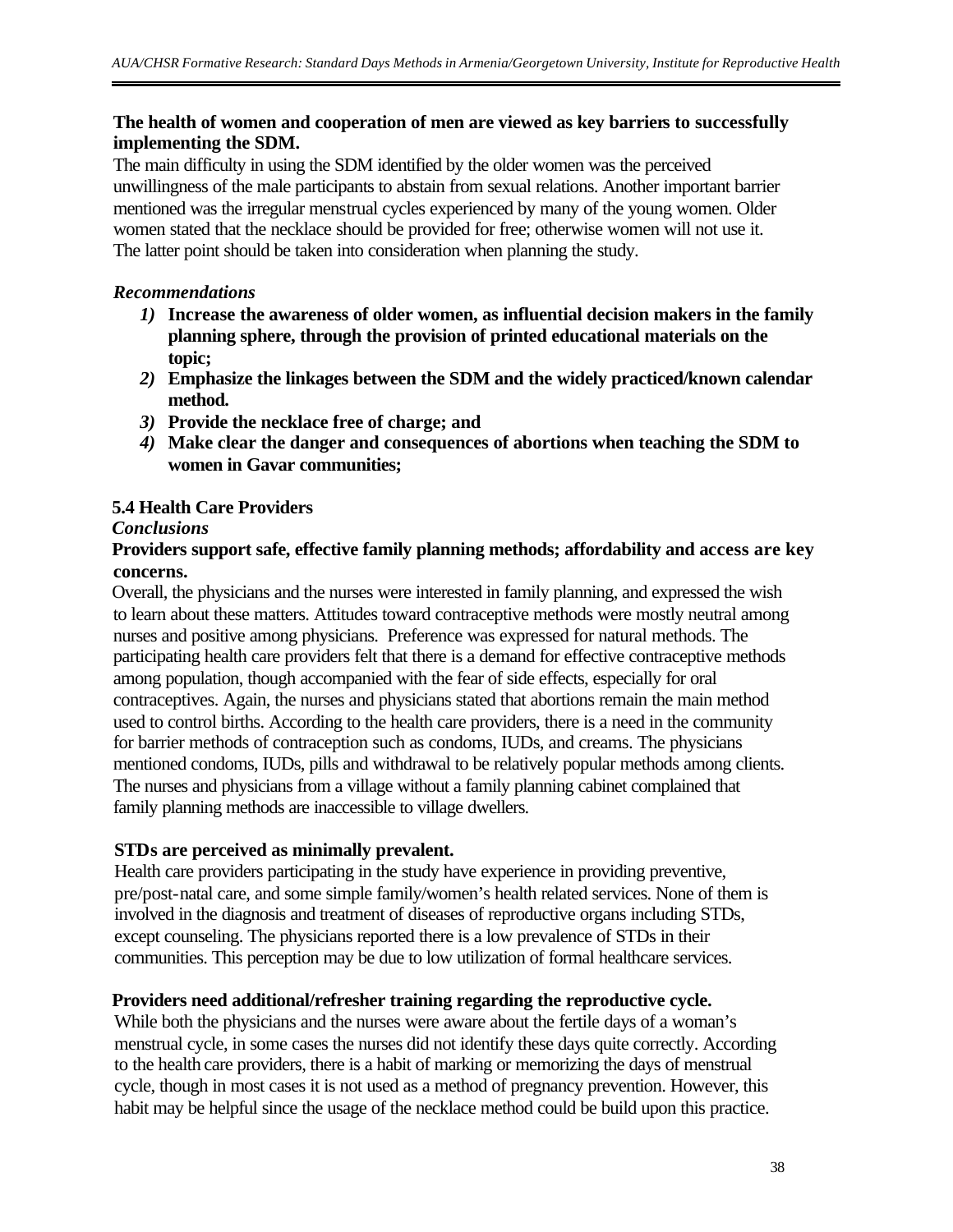#### **Abstinence is not perceived as a viable alternative for 'fertile days.'**

While some cases of abstaining from sex on "dangerous days" were mentioned, the general opinion expressed was that the villagers rarely practice the periodic abstinence, preferring to use withdrawal or condoms.

#### **Men have a dominant role in sexual decision-making.**

It was perceived by most of the health care providers that, in sexual relations, men are dominant. Although it was not openly expressed, it could be inferred that women usually obey to their husbands' decisions regarding intercourse and use of family planning methods.

#### **Spousal communication about family planning is limited; men seldom seek family planning services.**

According to the nurses and the physicians, men are not actively involved in discussions about contraceptive methods and apply for family planning services very rarely, preferring to receive any medical care from males or through their wives. While the nurses thought that men do not need to participate in the training on the usage of the SDM, the physicians were unanimous in their desire to see men being more aware of reproductive health issues and more involved in the selection of a family planning method. It should be noted that the reluctance of men to apply to the nurses for services might create problems in using them to introduce the SDM to men.

#### **Providers support the aims of the project and see nurses as the preferred providers; resources for expenses/salaries would need to be provided.**

The nurses were eager to cooperate with the organization wishing to introduce this method in their communities. They saw no problems with recruiting women or explaining the method to them. The physicians were also ready to collaborate with the Institute for Reproductive Health in introducing the method in Gavar region. The physicians agreed that nurses could successfully offer the SDM to clients. No preference was given to either group discussions or individual consultations as ways of presenting the SDM to clients, and the necessity of both approaches was emphasized. There was a suggestion made by the nurses, that it would be good to start with group sessions at the medical unit, and continue with individual consultations.

It can be assumed that the nurses and the physicians will be supportive of the SDM introduction study. However, the compensation for their work as well as the coverage of expenses on heating, transportation, and refreshments for training sessions are essential for health care workers' commitment to provision of the SDM services. They requested necklaces, calendars and research protocols, literature review and statistical data on the effectiveness of the SDM in preventing pregnancy.

#### **Providers estimate that a sufficient number of clients can be enrolled in a study.**

It seemed feasible for the nurses to recruit the requisite number of women, who would use the method (about 170 clients in two to three months). Despite the physicians' readiness to cooperate, only one expressed a willingness to recruit potential clients until they are convinced of the SDM's effectiveness.

#### **The large number of women with irregular cycles, poor access to condoms, and husband's reluctance to use them may limit the effectiveness of the SDM.**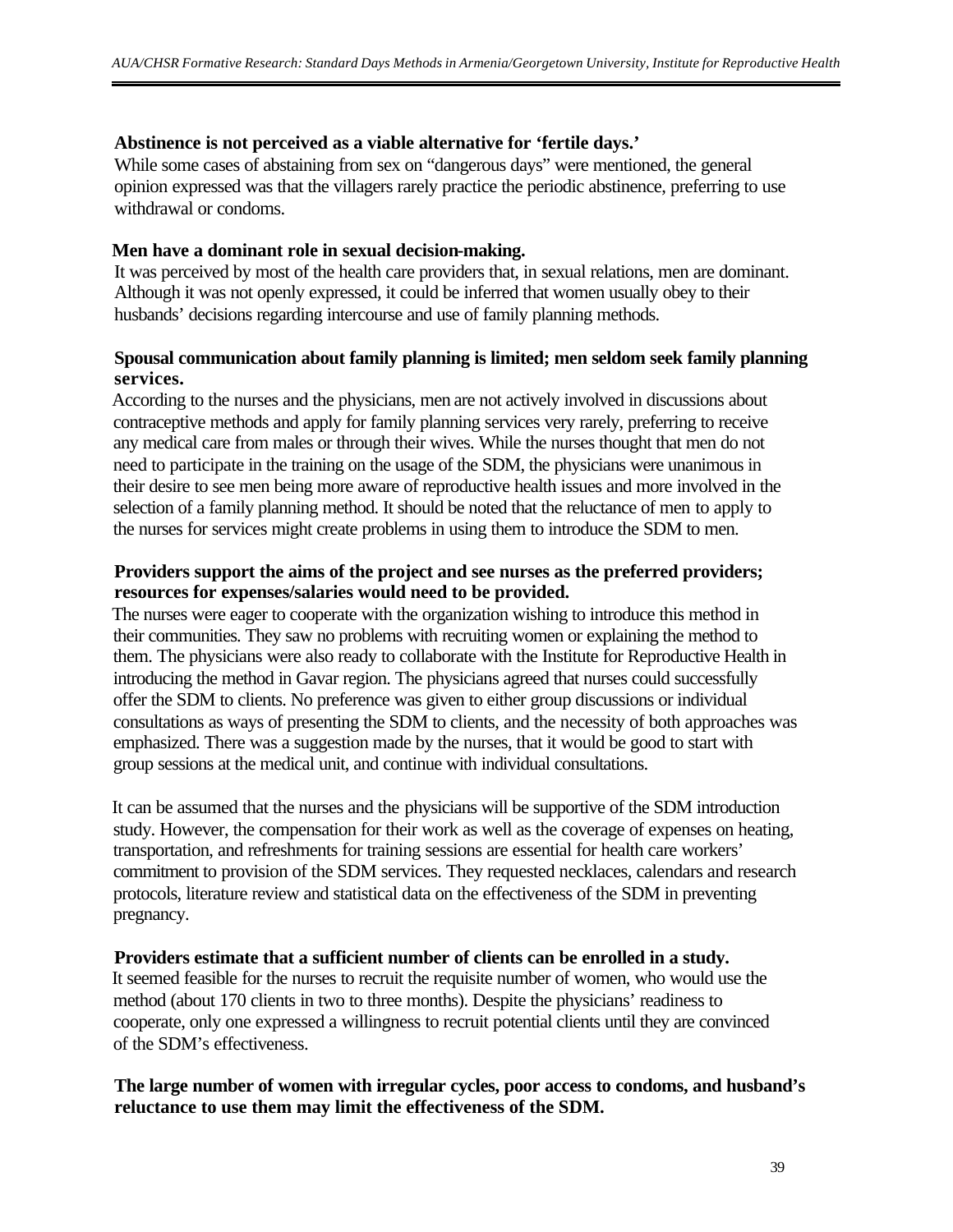The most important difficulty, mentioned by the physicians and the nurses was the large number of women with irregular menstrual cycles, which can limit the number of clients and lower the effectiveness of the method. This finding is supported by the data collected in focus groups with other targets participating in this study. It emphasizes the necessity for carefully screening women to be involved in the study. The health care providers also noted that, in the communities with a family planning cabinet, women might prefer to use more effective modern methods of contraception. Other possible obstacles could be the inability of women to use the method correctly or monthly fluctuations in otherwise normal menstrual cycles, which may result in unwanted pregnancies. Moreover, poor access of some villagers to condoms or unwillingness of husbands to use them during "fertile" days may pose additional problems in providing and using the method.

#### **Alcohol abuse and violence, while estimated as low, may limit the effectiveness of the SDM.**

According to the physicians and the nurses, although there is no pronounced alcohol abuse in their communities, it does happen that inebriated husbands insist on having sexual intercourse, despite the wife's desire. This, as well as the reluctance of men to be involved in discussions about contraception, could pose barriers in successfully implementing the SDM. This finding is consistent with the views expressed by the men, women, and older women participating in this study. Providers also perceived that there is no violence in the community.

#### *Recommendations*

- *1)* **Provide nurses with introductory information regarding women's reproductive health before giving them the responsibility to offer the SDM to potential users;**
- *2)* **Provide physicians with valid and reliable data on the effectiveness of the SDM in preventing pregnancies;**
- *3)* **Use nurses supported by physicians to implement the program for women;**
- *4)* **Provide the physicians and nurses with a wealth of printed materials, visual aids and literature on the topic;**
- *5)* **Develop careful screening procedures to limit involvement in the study to women able to benefit from the method;**
- *6)* **Provide compensation for the nurses' and physicians' efforts devoted to the recruitment of women for the study and provision of counseling and training services;**
- *7)* **Provide resources for acquiring and distributing condoms, especially in villages without family planning cabinets;**
- *8)* **Cover direct expenses such as heating during winter training sessions and transportation expenses; and**
- *9)* **Encourage men reluctant to visit nurses to visit physicians for training.**

All stakeholders interviewed in this process have a positive attitude toward natural family planning. Many expressed concern that the SDM may be of limited value due to the prevalence of irregular cycles among Gavar's women and difficulties in observing abstinence during the fertile period. Direct communication about family planning and sexual health (spousal, familial, or provider-patient) is desired but not routinely practiced. Alcohol abuse and domestic violence will likely have little impact on a large-scale program introducing the SDM. Service providers are supportive of and interested in the method, but only if adequate resources and support are provided.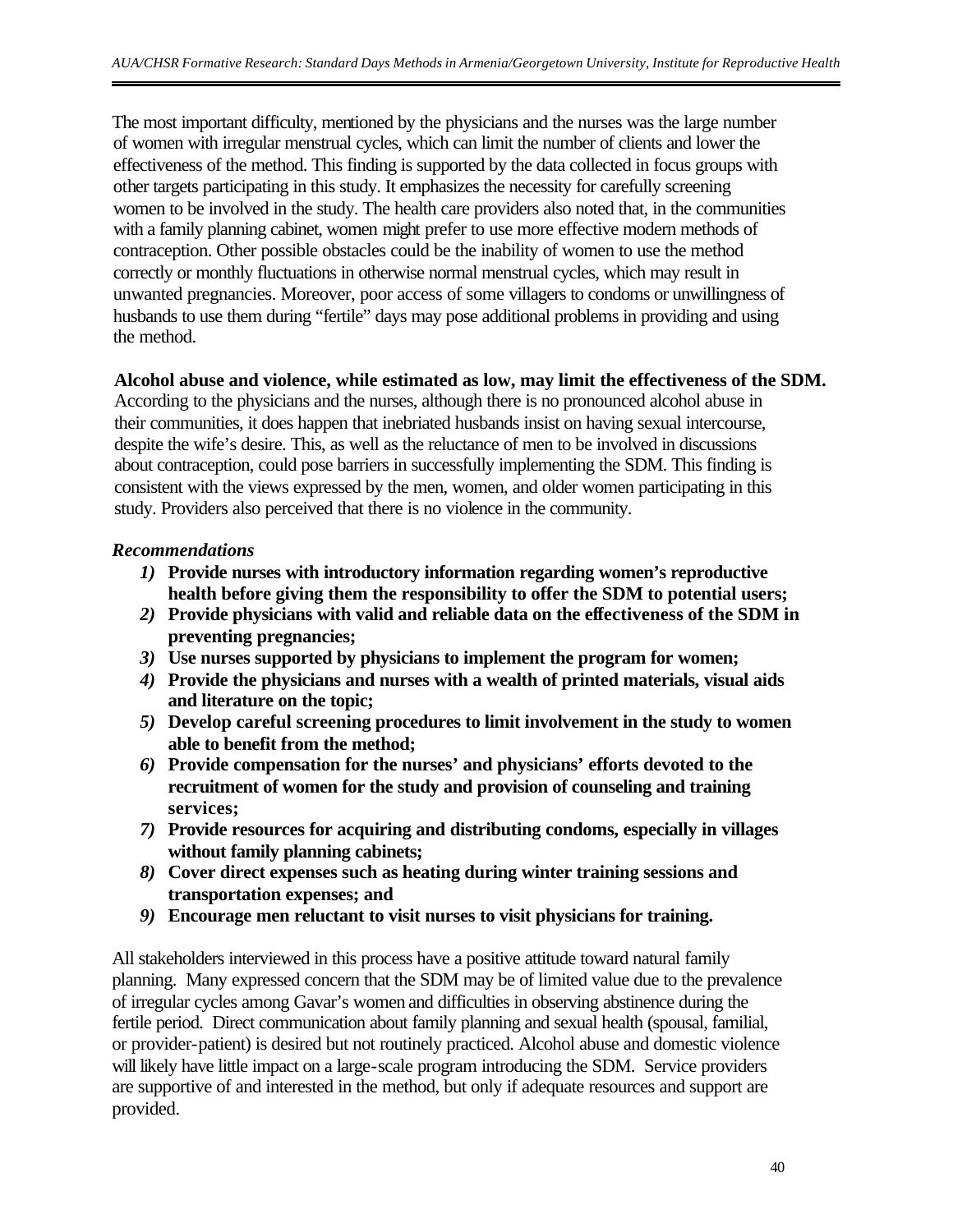In light of the heavy reliance on abortion, the mistrust of many modern contraceptive methods, and the inaccessibility/affordability of those modern methods, the SDM provides a viable alternative to interested families. In sum, Gavar is a suitable site for a strategic introduction of the SDM provided the aforementioned concerns are addressed in the planning and implementation of the project.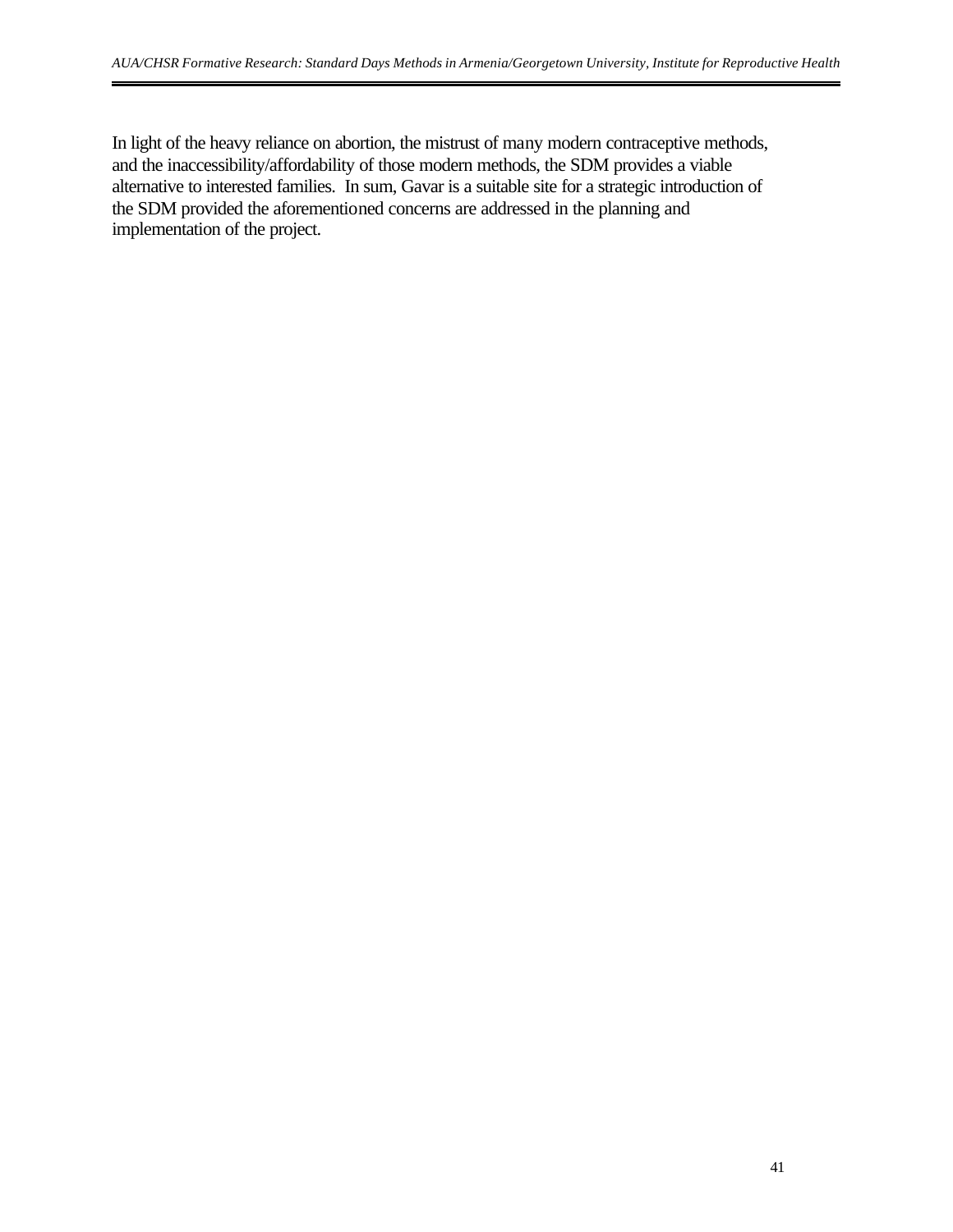# **6. References**

- *1. Baseline Reproductive Health Survey: Assessment of the "Green Path" Campaign*. Center for Health Services Research, American University of Armenia, Yerevan, Armenia, October 2000.
- *2. Reproductive Health Survey Armenia, 1997*. Armenian National Program on Reproductive Health, Ministry of Health of Armenia, WHO, UNFPA, UNICEF, Yerevan, 1998.
- *3.* Salvador S, Danielian L. Report on Qualitative Research: JHU/PCS Project on Reproductive Health in Armenia. Yerevan, Armenia, August 1999.
- *4.* JHU/PCS Armenian Field Office. *Clinic Monitoring Report.* Yerevan, Armenia, January 2001.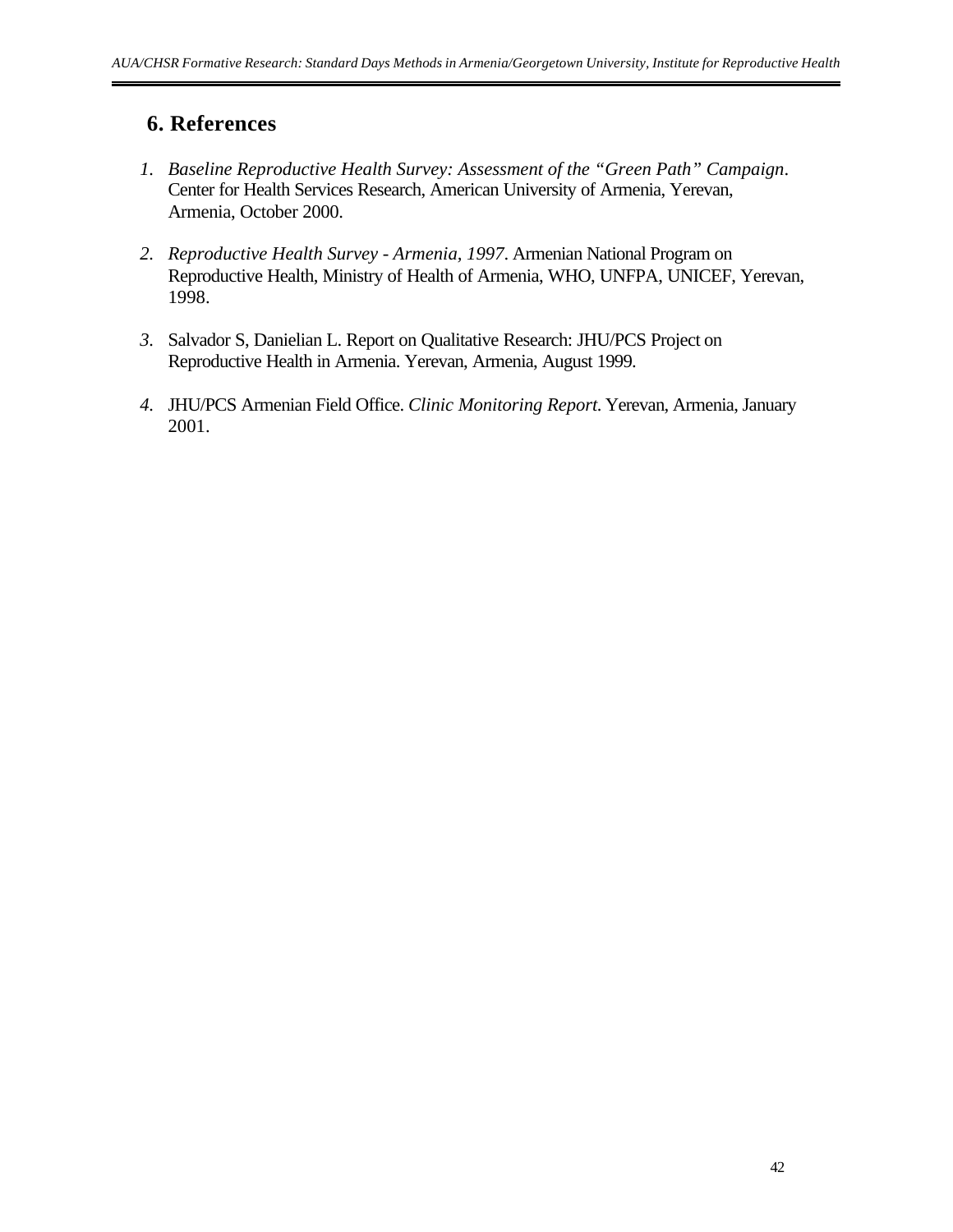# **7. Appendices**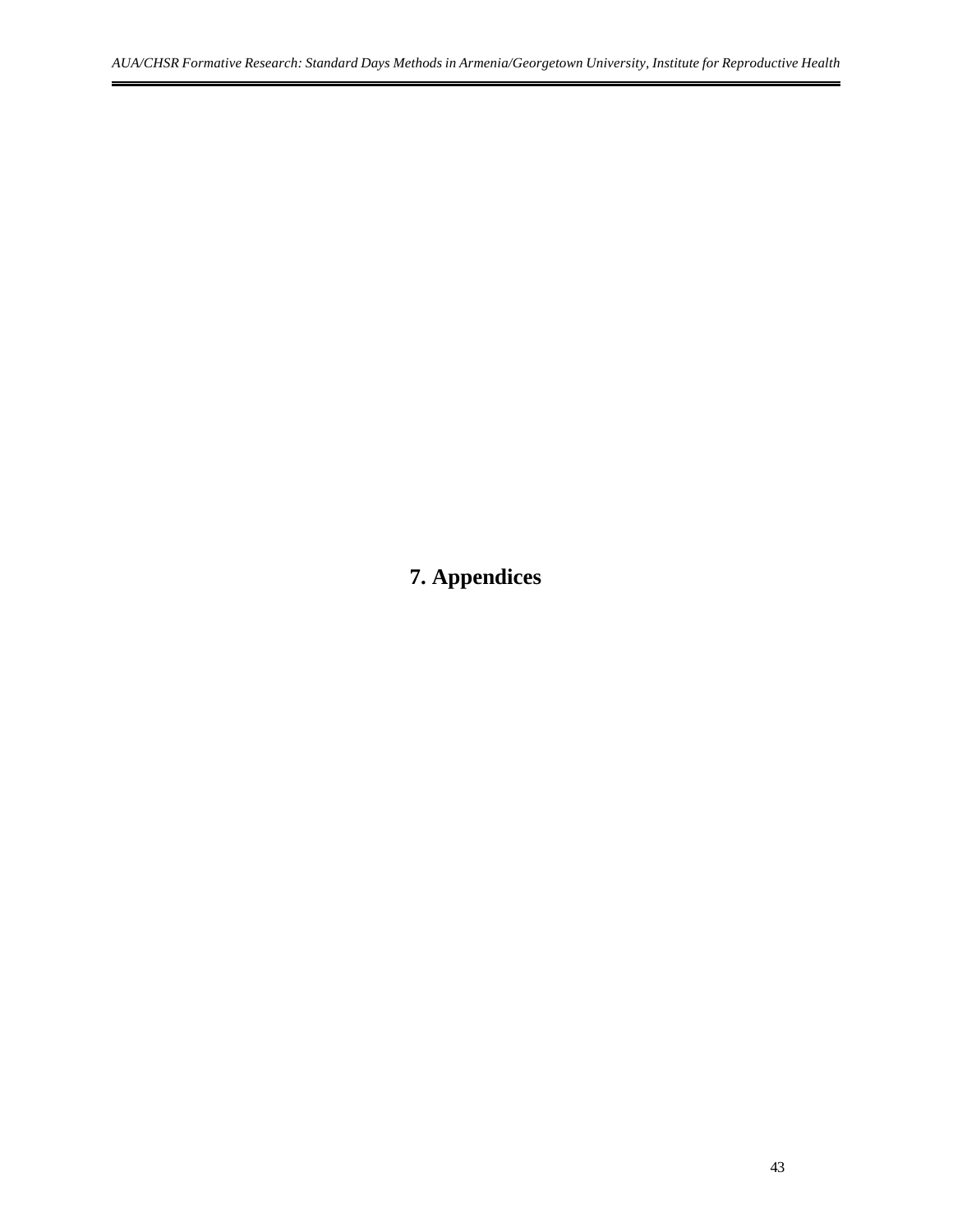# **Appendix 1: Guides**

# **STUDY OF THE FEASIBILITY AND ACCEPTABILITYOF THE STANDARD DAYS METHOD OF FAMILY PLANNING**

## **GUIDE FOR CONDUCTING FOCUS GROUPS (MEN/WOMEN)**

### INTRODUCTION

(Moderator: please read the sentences in quotations exactly as they are written)

- Presentation of moderator, recorder and observer
- Welcome and thank participants
- Objective of the meeting: *"We are interested in learning about your opinions on family planning, because our organisation wishes to offer a new method of spacing births (which we are going to explain to you today). Before initiating such an effort, we would like to learn more about reproductive health behaviour and health services in your community, as well as what you think about this new method."*
- Tape recorder: *"The opinion of each one of you is very important to us. However, it will not be possible to pay attention to what we are discussing and at the same time take notes of what is being said. Therefore, we have brought a tape recorder so that we won't miss any part of the conversation. Is it alright with you if we use the tape recorder?"*
- Confidentiality: *"Everything we talk about today is confidential and will not be discussed outside of this meeting. No one's name will appear in the reports we will prepare. We will be talking for approximately an hour and a half. If there is any part of the discussion you do not wish to participate in, you don't have to."*

# **ICE BREAKER**

In this exercise, we would like to learn each of your names in order to give you a nametag and call you by your name.

Questions for the Ice Breaker exercise:

- Presentation of the participants.
- What is your name?
- What type of work do you do?
- How many children do you have?
- What type of activities do you enjoy doing?

## **WE WOULD LIKE TO INVITE YOU FOR DELICIOUS REFRESHMENTS. PLEASE, HELP YOURSELVES.**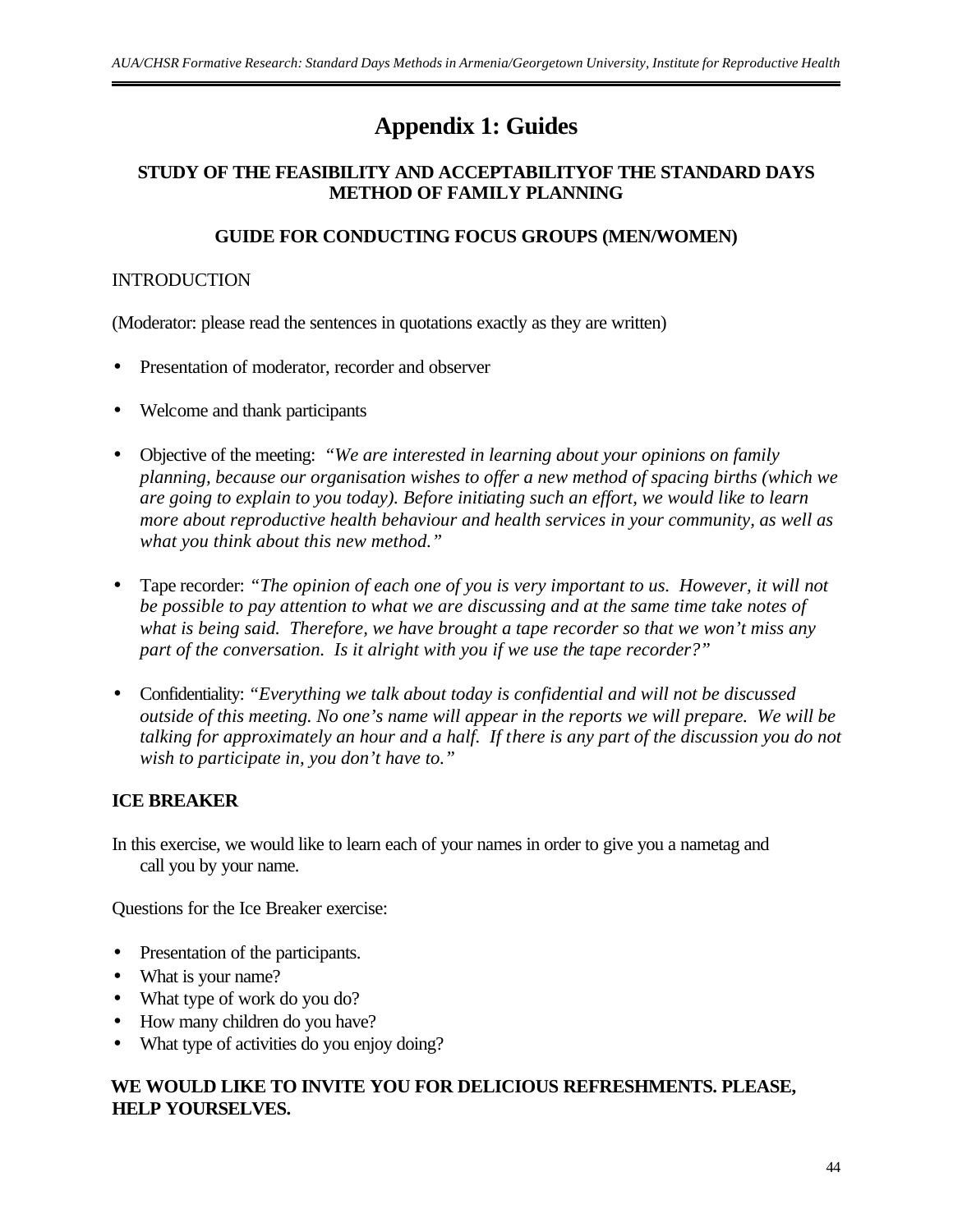# **A. SPACING BIRTHS**

Let's begin by talking about couples and their children in this community.

- 1. What is the general attitude towards methods of spacing births (natural and modern) in your community? Are there people or groups, who are against it? If yes, who, and why it is so?
- 2. How do couples feel about the number of children they have?
	- What do couples generally think is the ideal family size?
	- Why?
	- How many children would you like to have?
	- Do couples usually have as many children as they would like to (or more? or less?)
	- If not, why?
	- On the average, how many children do couples here have?
- *3.* Do couples here do anything to postpone or prevent a pregnancy? What? What are the reasons for not doing anything *(if they don't use any methods)?*
	- Where do they learn *(the method/behaviour mentioned as a form of family planning*)?
	- Are they happy with (*the method/behaviour mentioned as a form of family planning)?*
	- What kind of problems (potential and actual) do they have with *(the method/behaviour mentioned as a form of family planning)*?
	- Do economic conditions affect the decisions regarding the usage of methods to prevent pregnancies?
- 4. Who decides about family size and the use of the methods of spacing births? The husband? The wife? The couple?
	- What if the husband and wife disagree? How do they resolve this?

#### B. ABSTINENCE

Sometimes couples avoid having sexual relations during certain days for various reasons.

- 5. Do couples in this community avoid sexual relations on certain days?
	- Why? *(explore reasons, including family planning)*
	- On which days do couples not have sex?
	- And on which days do they have sex?
	- Do couples abstain every month or only sometimes *(how often*)?
	- For how many days do couples not have sexual relations?
- 6. What do men think about abstaining? What do women think?
- Do couples agree?
- If not, what do they do?
	- Can women refuse when the husbands want to have sex?
	- Do you think that the excessive use of alcohol may interfere with sexual relations and the use of methods of spacing births? Why do you think this? Is there such a problem here?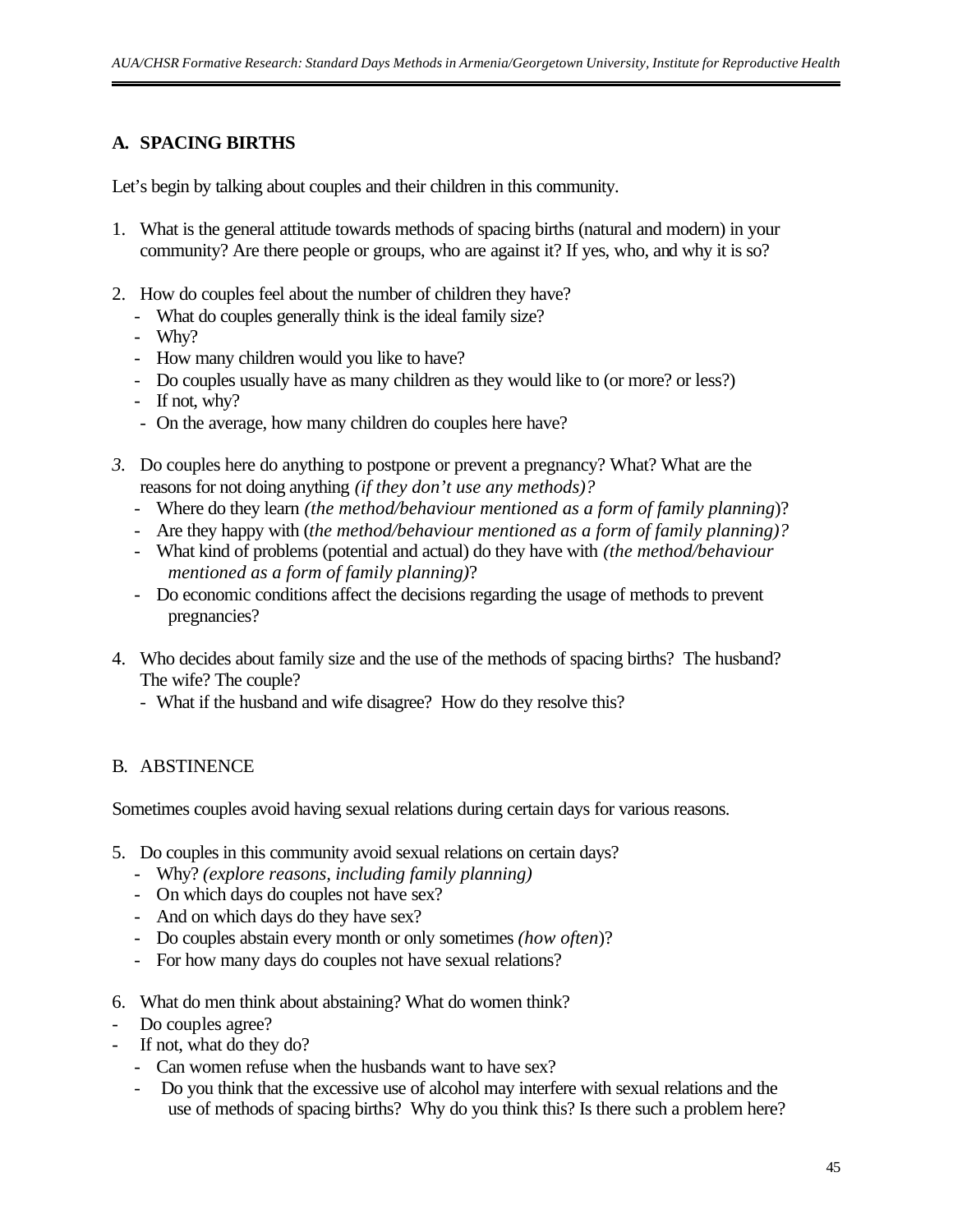- Do you feel that violence against women may interfere with sexual relations and the use of the methods of spacing births? Is there such a problem here?

# **C. MENSTRUAL CYCLE ("period")**

### (*This question is only for women)*

- 7. How often does a woman menstruate or have a period? *(use the appropriate word)*
	- How many days does menstruation last? (How many days does a woman bleed)?
	- How much time passes between one period and the next?
	- Is it always the same or does it sometimes vary?
	- Is it the same for all women (Does more time pass between bleeds for some women than for others?)
- 8. Do women/couples here are in the habit of marking (keep track of) their periods? (Where? How? On what? Why do they do this? Do they use it as a method of preventing pregnancies? Can you describe how it is done? )
- 9. Do you know about the cases when a woman became pregnant, although she was using natural contraception method? Can you remember such cases? What method was used? Was it used correctly?

## D. ACCEPTABILITY AND USE OF THE STANDARD DAYS METHOD

*EDUCATOR: Using the Counselling Guide, give an explanation of the method.* 

*MODERATOR: Now that we have explained the Standard Days method to you, we would like to hear your opinions on this new method.*

10. What do you think of this method?

Do you think it would work here to space pregnancies? Why? Why not?

In the explanation of the method, we mentioned that couples should not have sexual relations, or should use condom, on the days a woman is on the white beads if she wishes to prevent pregnancy. There will be about 12 days during each cycle that the couple will need to abstain from sexual relations or use condoms.

- 11. How will the husband feel about abstaining from sexual relations or using condoms during these days? How will the wife feel?
- Could there be potential disagreements or problems?
- How might these be resolved?
- How many days can a man wait without having sexual relations with his wife?
- How many days can a woman wait?
- Is talking about contraception issues with your husband/wife usual thing for you? What about other families here?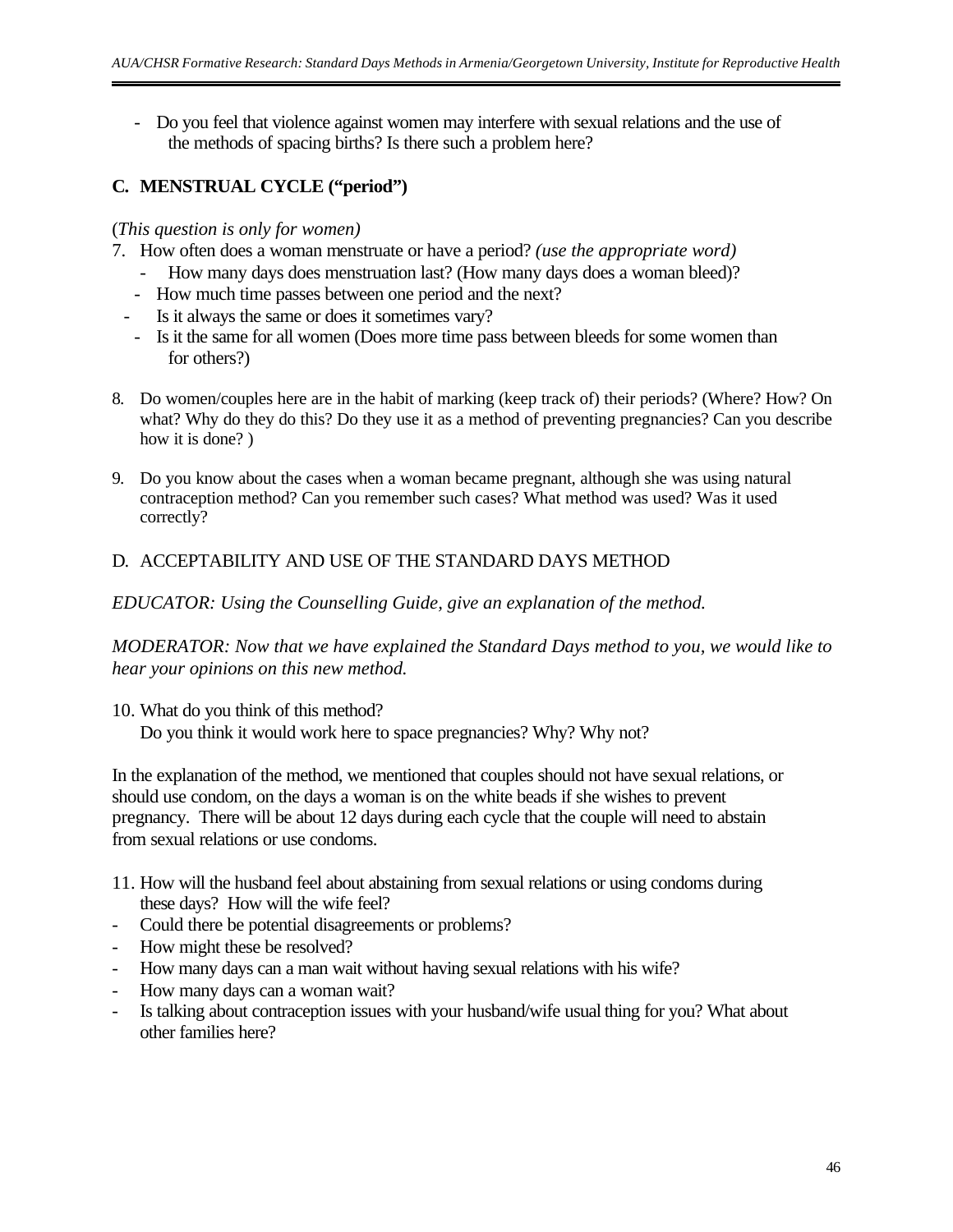- 12. Do couples need to learn how to use this method together, or can the woman learn about it by herself?
	- Who should teach the couple to use this method?
	- Where should people go to learn how to use the method?
- 13. What should be done in order to make this method of family planning acceptable to couples?

### **Thank you for your attention and collaboration**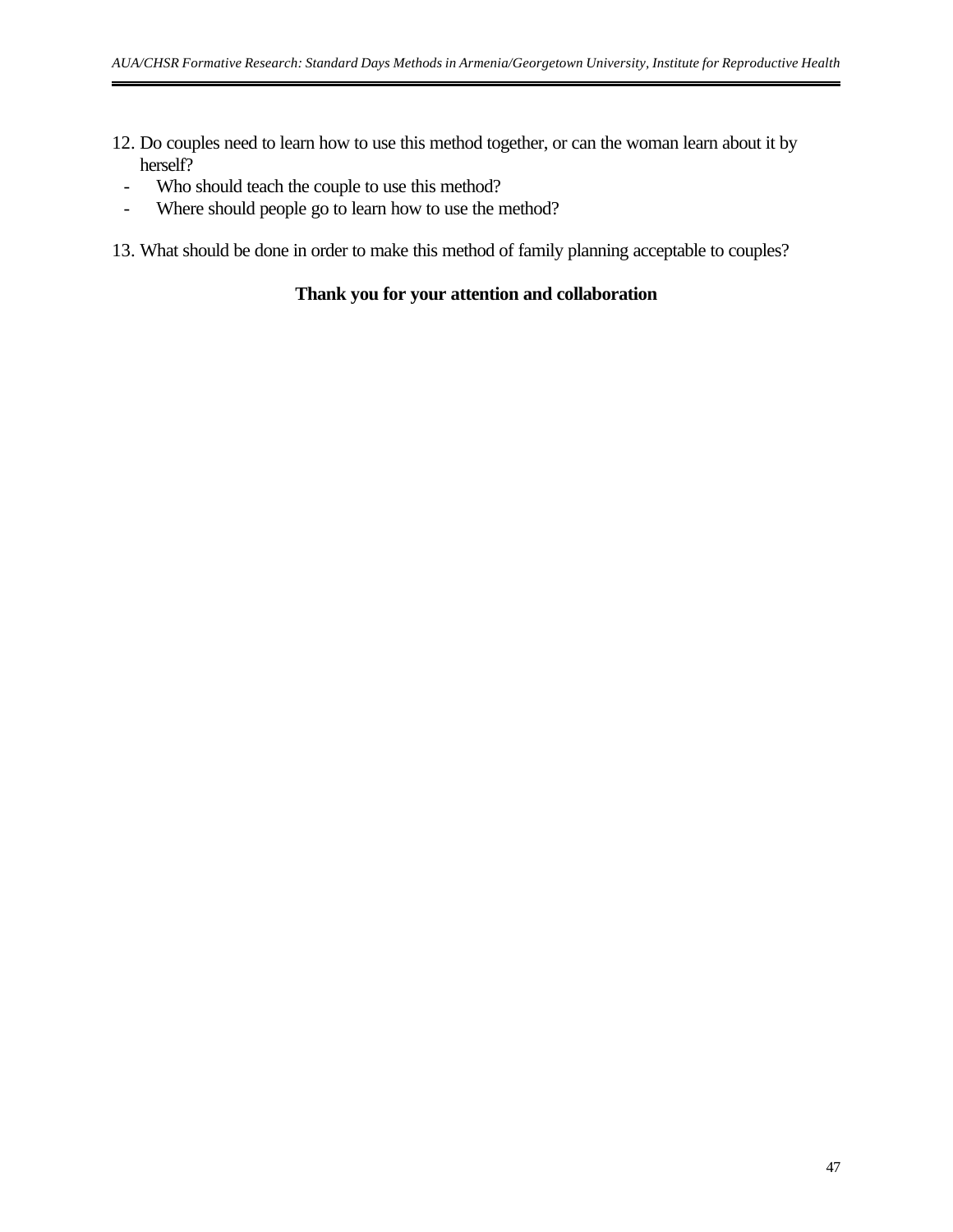## **STUDY OF THE FEASIBILITY AND ACCEPTABILITY OF THE STANDARD DAYS METHOD OF FAMILY PLANNING**

### **GUIDE FOR CONDUCTING FOCUS GROUPS WITH OLDER WOMEN**

#### INTRODUCTION

(Moderator: please read the sentences in quotations exactly as they are written)

- Presentation of moderator, recorder and observer
- Welcome and thank participants
- Objective of the meeting: *"We are interested in learning about your opinions on family planning, because our organisation wishes to offer a new method of spacing births (which we are going to explain to you today). Before initiating such an effort, we would like to learn more about reproductive health behaviour and health services in your community, as well as what you think about this new method."*
- Tape recorder: *"The opinion of each one of you is very important to us. However, it will not be possible to pay attention to what we are discussing and at the same time take notes of what is being said. Therefore, we have brought a tape recorder so that we won't miss any part of the conversation. Is it alright with you if we use the tape recorder?"*
- Confidentiality: *"Everything we talk about today is confidential and will not be discussed outside of this meeting. No one's name will appear in the reports we will prepare. We will be talking for approximately an hour and a half. If there is any part of the discussion you do not wish to participate in, you don't have to."*

#### **ICE BREAKER**

In this exercise, we would like to learn each of your names in order to give you a nametag and call you by your name.

Questions for the Ice Breaker exercise:

- Presentation of the participants
- What is your name?
- How many children/grandchildren do you have?
- What type of activities do you enjoy doing?

#### **WE WOULD LIKE TO INVITE YOU FOR DELICIOUS REFRESHMENTS. PLEASE, HELP YOURSELVES.**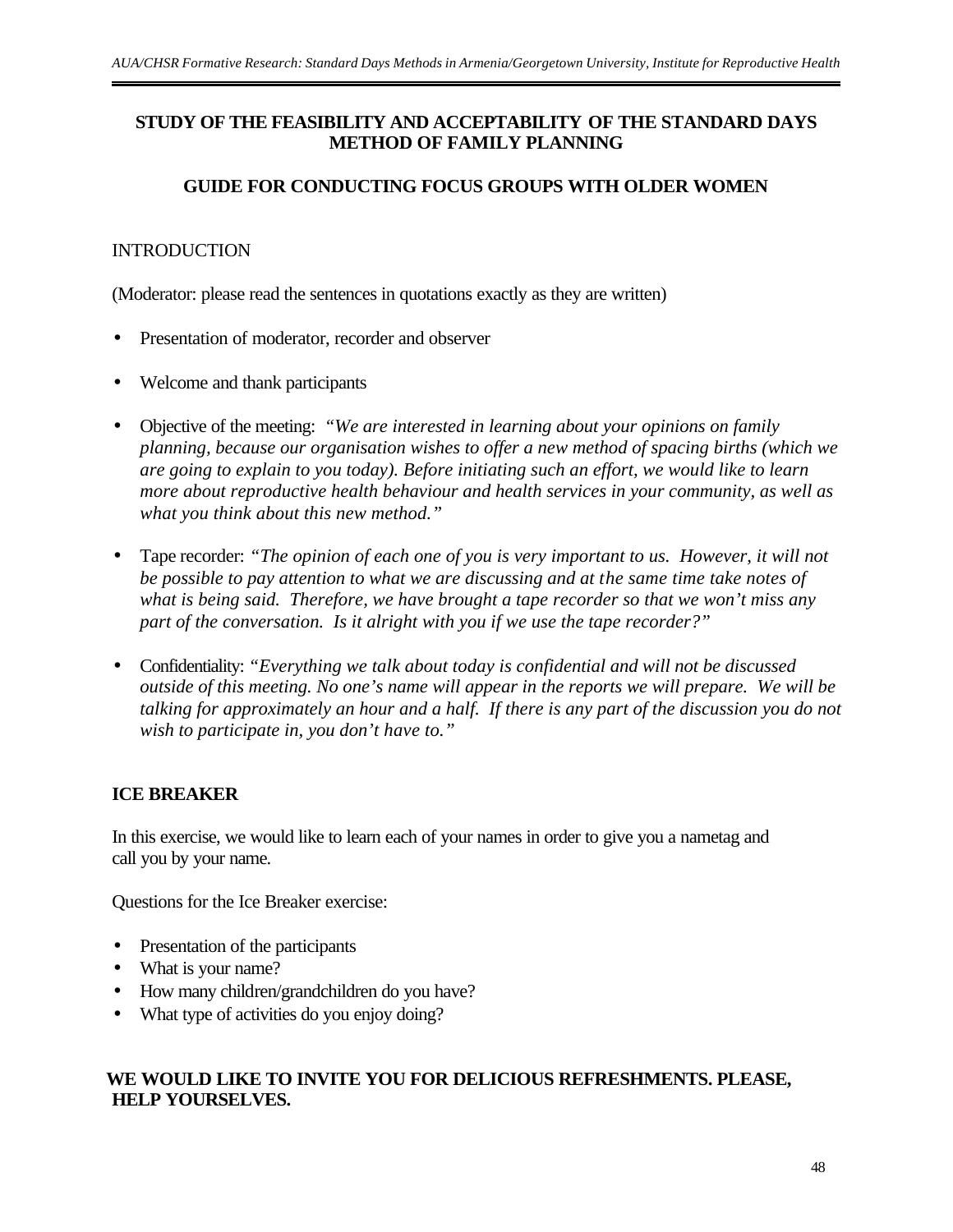# **A. FAMILY SIZE**

Let's begin by talking about couples and their children in this community.

- 14. What is the general attitude towards the methods of spacing births (natural and modern) in your community? Are there people or groups, who are against it? If yes, who, and why it is so?
- 15. How do couples feel about the number of children they have?
	- What do young couples generally think is the ideal family size?
	- Why?
	- Do couples usually have as many children as they would like to (or more? or less?)
	- If not, why?
	- On the average, how many children do couples here have?
	- If you were having a family now, how many children would you want to have?
	- How many children do you think most couples can support and care for?

#### B. PREGNANCY PREVENTION

- 16. Do couples here do anything to postpone or prevent a pregnancy? What? If not, why not?
	- Where do they receive *(the method/behaviour mentioned as a form of family planning*)?
	- Are they happy with (*the method/behaviour mentioned as a form of family planning)?*
	- What kind of problems (potential and actual) do they have with *(the method/behaviour mentioned as a form of family planning)*?
	- What do you think about *(the method/behaviour mentioned as a form of family planning*)?
	- Do economic conditions affect the decisions regarding the usage of methods to prevent pregnancies?

#### C. DECISIONS ABOUT PREGNANCY SPACING

- 17. Who decides about family size and of methods to space pregnancies? The husband? The wife? The couple?
	- What if the husband and wife disagree? How do they resolve this?
	- What can influence their decision of family size and pregnancy spacing? (the economic situation, the political situation, availability of family planning services, availability of abortion, religion, values, family pressure, social norms)
	- Do other family members influence this decision (like the wife's mother, the husband's mother, other relatives)? How? In what ways?
	- If you had a daughter who was married and having children, would you want her to discuss with her husband and for them to decide together how many children to have? What would you advise her about family planning and number of children?
	- Is talking about contraception issues with a husband/wife usual thing in your community?
	- Do you think that knowledge about ways of preventing pregnancy would be beneficial to the couple and to the woman's health?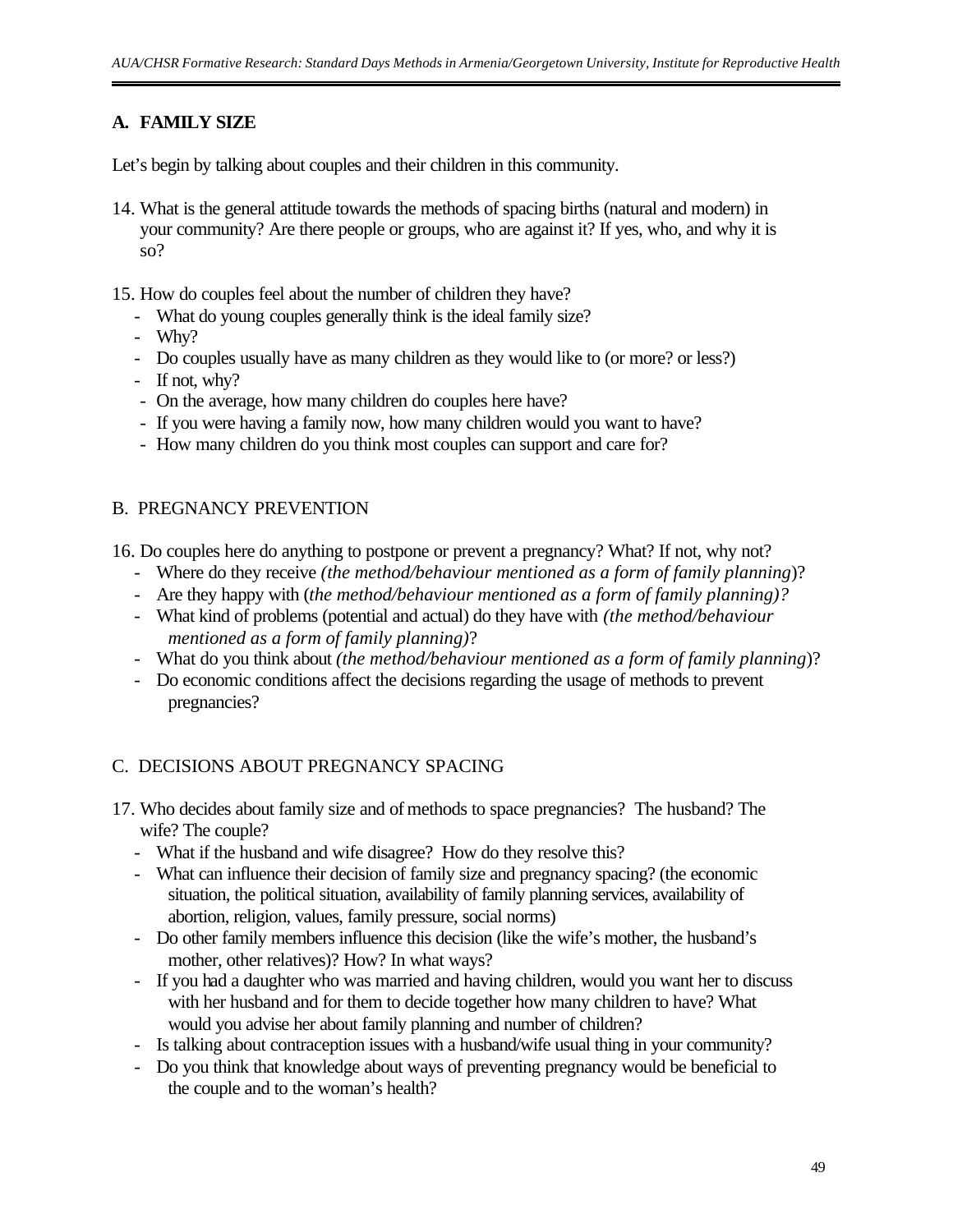18. What would people say if your son or daughter had fewer (or more) children than other people in the community?

#### D. ACCEPTABILITY AND USE OF THE STANDARD DAYS METHOD

*EDUCATOR: Using the Counselling Guide, give an explanation of the method.* 

*MODERATOR: Now that we have explained the Standard Days method to you, we would like your opinions on this new method.*

19. What do you think of this method?

Do you think it would work for couples in this community to space pregnancies? Why? Why not?

If your son/daughter wanted to use this method to space pregnancies, what would you say to them? Why?

- 20. What should be done in order to make this method acceptable to couples? To others in the community?
- 21. What barriers might prevent this method from being accepted?

#### **Thank you for your attention and collaboration**

#### **WE WOULD NOW LIKE TO INVITE YOU FOR DELICIOUS REFRESHMENTS**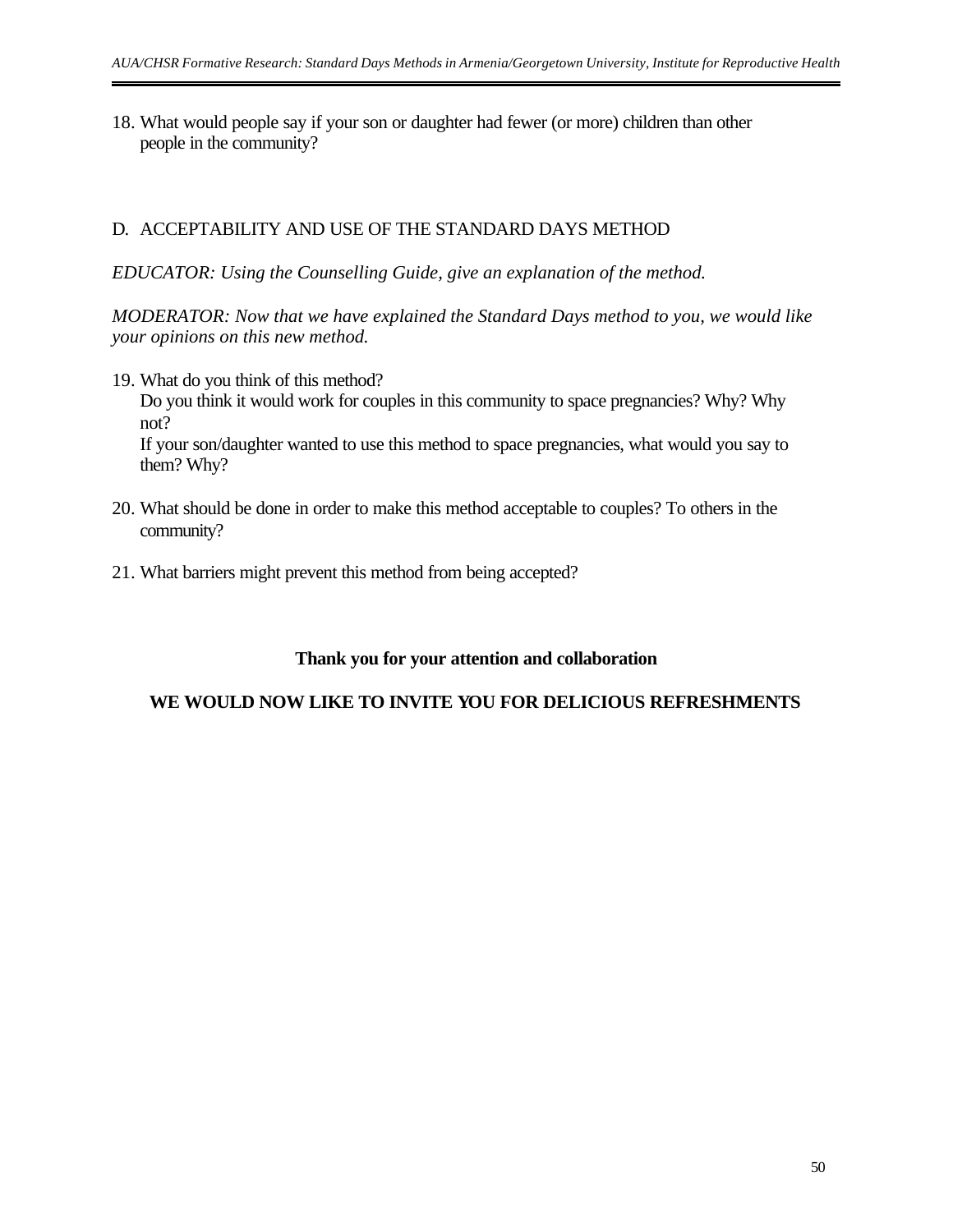#### **STUDY OF THE FEASIBILITY AND ACCEPTABILITY OF THE STANDARD DAYS METHOD OF FAMILY PLANNING**

### **GUIDE FOR CONDUCTING FOCUS GROUPS WITH NURSES**

#### INTRODUCTION

(Moderator: please read the sentences in quotations exactly as they are written)

- Presentation of moderator, recorder and observer
- Welcome and thank participants
- Objective of the meeting: *"We are interested in learning about your opinions on family planning, because our organisation wishes to offer a new method of spacing births (which we are going to explain to you today). Before initiating such an effort, we would like to learn more about reproductive health behaviour and health services in your community, as well as what you think about this new method."*
- Tape recorder: *"The opinion of each one of you is very important to us. However, it will not be possible to pay attention to what we are discussing and at the same time take notes of what is being said. Therefore, we have brought a tape recorder so that we won't miss any part of the conversation. Is it alright with you if we use the tape recorder?"*
- Confidentiality: *"Everything we talk about today is confidential and will not be discussed outside of this meeting. No one's name will appear in the reports we will prepare. We will be talking for approximately an hour and a half. If there is any part of the discussion you do not wish to participate in, you don't have to."*

#### **ICE BREAKER**

In this exercise, we would like to learn each of your names in order to give you a nametag and call you by your name.

Questions for the Ice Breaker exercise:

- Presentation of the participants
- What is your name?
- Which village do you work in?

#### **WE WOULD LIKE TO INVITE YOU FOR DELICIOUS REFRESHMENTS. PLEASE, HELP YOURSELVES.**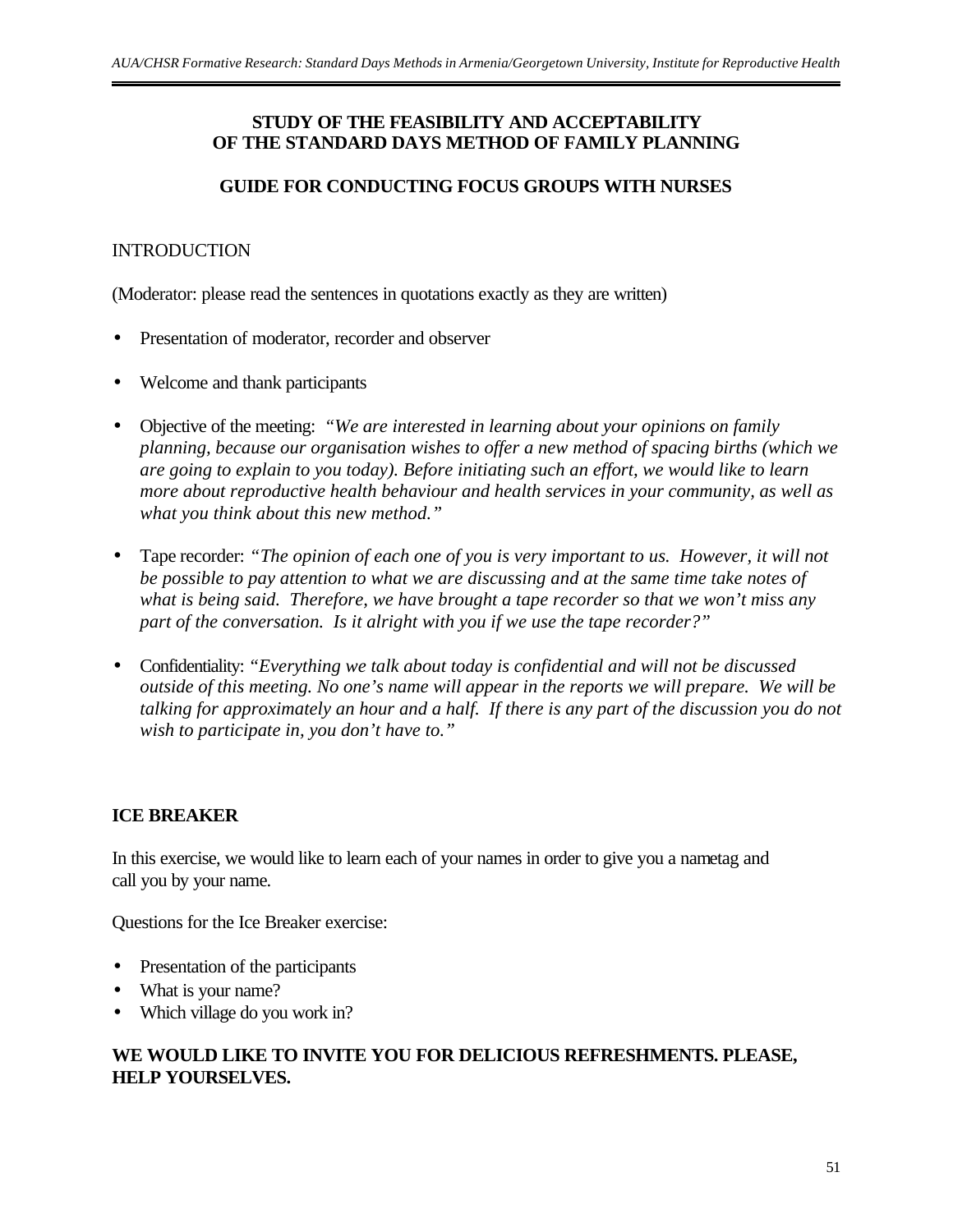#### **A. REPRODUCTIVE HEALTH SERVICES**

I would like to ask you about health services that are offered by you and others in your clinic to families in this community.

- 1. Do you offer prenatal care, postnatal care, STD information, counselling, diagnosis, and treatment? If no, do you refer patients for these services? Where do you refer them?
- 2. Do you have any way of following up your patients? How?
- 3. Do you offer family planning/woman health services? If yes, who else in the clinic offers these services? If not, does someone else in your clinic do? Who? If not, do you refer patients for these services? Where do you refer them?
- 4. In which methods are clients counselled in your clinic? (condom, pill, injectable, IUD, female sterilisation, male sterilisation, foam/jelly/vaginal tablets, diaphragm/cervical cap, calendar-rhythm, Ovulation (Billings), LAM, abortion)?
- 5. Which methods are most frequently requested? Which methods are most commonly used in this community? Do economic conditions affect the decisions regarding the usage of methods to prevent pregnancies?
- 6. Have you had any problems in providing couples with services on family planning/woman health? What problems?
- 7. Do you think that couples here abstain from sex to avoid pregnancy? If yes, on what days. How do they decide when? How effective is this in preventing pregnancy?

# B. **OPINIONS ABOUT CONTRACEPTIVE METHODS**

Now let's talk about your opinions and perception about methods of contraception.

- 8. What do you think about modern/artificial methods of contraception? Why?
- 9. What about natural methods? Why?
- 10. In your opinion, how important is it for couples to have access to modern contraceptive methods? Why? And other methods? Why?
- 11. Are contraceptive methods readily available here? Is there much demand for family planning? Why/why not?
- 12. How does the availability of abortion effect people's attitudes toward methods of contraception?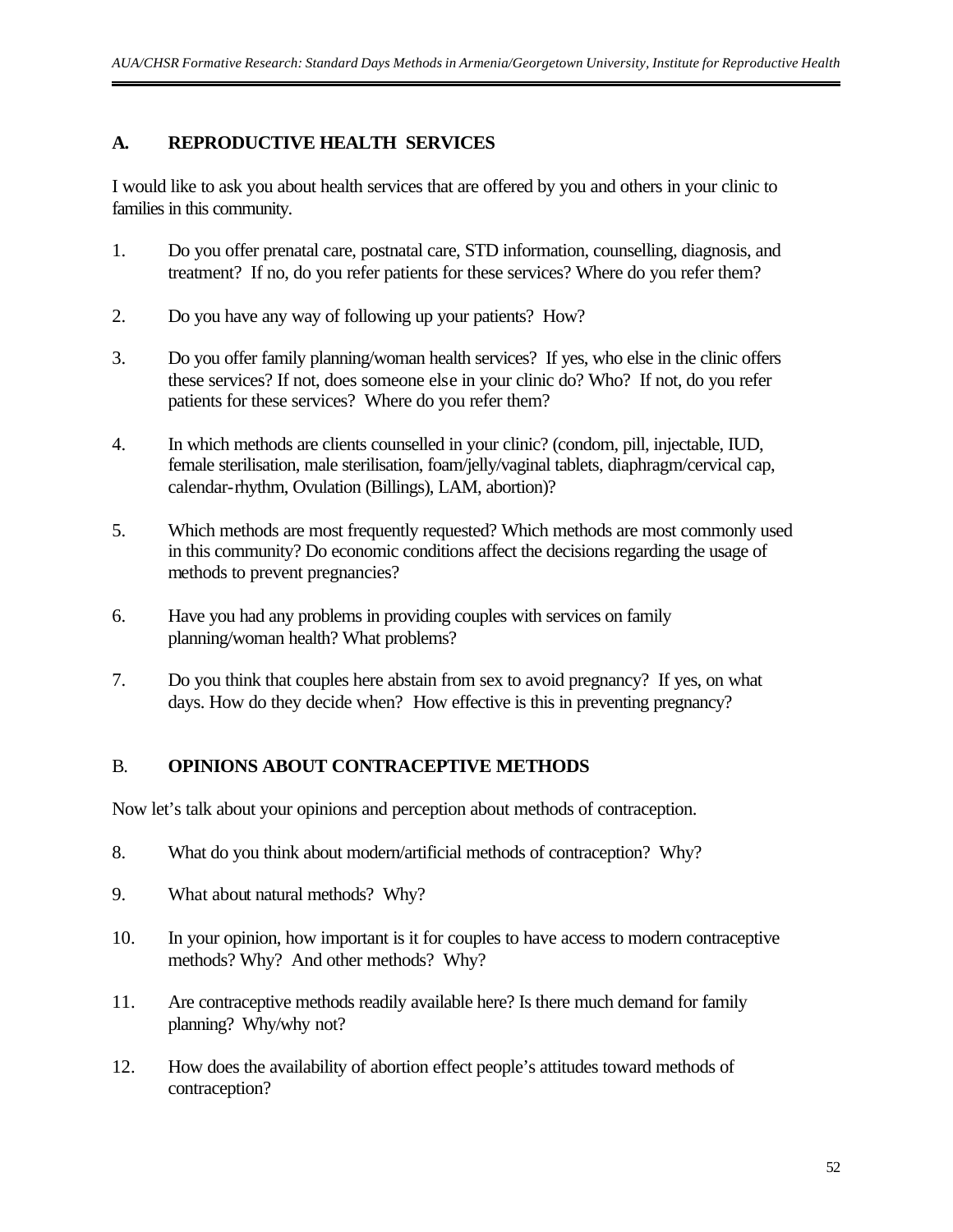13. What is the general attitude towards the contraceptive methods (natural and modern) in your community? Are there people or groups, who are against it? If yes, who, and why it is so?

#### C. **VAGINAL INFECTIONS AND SEXUALLY TRANSMITTED DISEASES (STDs)**

I would like to explore another important health issue with you – that of vaginal infections and STDs.

- 14. How frequently do vaginal infections occur in this community? What makes you say that? How often do you detect/diagnose women with vaginal infections?
- 15. Which infections are most common (yeast infection, chlamydia, trichomona, gonorrhea)? How do you recognise these infections? How do you distinguish between them? Do you usually diagnose infections by symptoms? What about asymptomatic infections?
- 16. Do your clinics have the capacity to diagnose vaginal infections?
- 17. How common are STDs among men here? On what do you base this statement? How often do men come for services?
- 18. Do you offer services to diagnose STDs in men? If not, what do you do when you suspect a STD?
- 19. Do you offer treatment for men with STDs? If not what do you do when you diagnose a STD?
- 20. Do the medicines available at your clinic include medicines for treating vaginal infections? Do they include medicines for treating STDs in men? If not, are these medications available in pharmacies? Do you think your patients could buy these medicines if they needed to?

#### **D. THE MENSTRUAL CYCLE**

- 21. Are there many women here with irregular cycles?
- 22. Do women here keep track of their menstrual cycles? Why do they do this? Do they use it as a method of preventing pregnancies? Can you describe how it is done? Do couples here communicate about things like that? Is it usual here?

#### **E. ALCOHOLISM AND VIOLENCE**

- 23. Is alcoholism common in this area? Why do you think this?
- 24. Do you think that alcoholism interferes with sexual relations and family planning use? How? Why do you think this?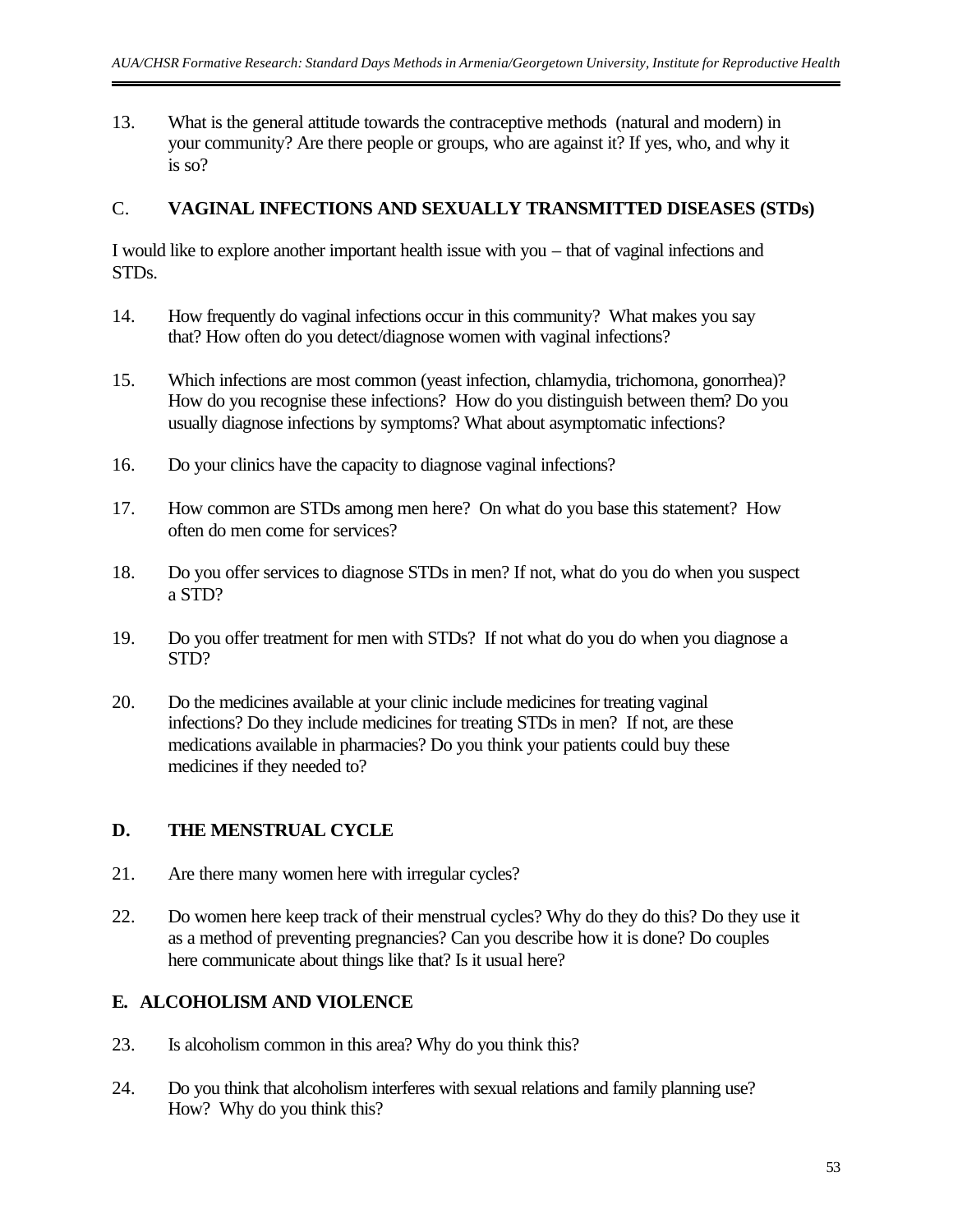- 25. How common is violence against women in this area? Why do you think this?
- 26. Do you think it affects sexual relations and family planning use? How?

#### **F. THE STANDARD DAYS METHOD**

I am going to explain a new method of family planning to you and then I would like to ask your opinion about it.

*Using IRH materials, explain the method.*

- 27. What do you think of this method? Why?
- 28. Do you think it could be used effectively to space pregnancies? Why?
- 29. Do you think that this method would be easy or difficult for your clients to use? (Explore issues such as partner co-operation, use of the necklace, abstinence or condom use)
- 30. To what type of woman would you recommend this method? Which women do you think should not use this method?
- 31. Do you think couples who use this method might encounter any problems? What problems?
- *G. FEASIBILITY*
- 32. Do you think it would be possible for you to offer this method? If not, why not?
- 33. Do you think that couples here will be interested in this method? If not, why not?
- 34. Would you like to offer this method? Why or why not? *If not, along with other possible barriers, explore the issues of non-payment and their commitment to the future work.*
- 35. What difficulties do you think you might have in offering this method? *Explore the problems in details.* What type of support will you need to successfully offer this method? Why?

#### *Using IRH materials, explain what will be expected of providers in the strategic introduction study.*

- 36. Could you help us recruit women who might be interested in using this method for at least a year? How many women do you think you can recruit in a period of 2-3 months?
- 37. In your opinion, what would be the most effective way to teach this method in this community (in groups, individually, at home or in the ambulatory care unit)?
- 38. What materials do you think would be needed to teach this method?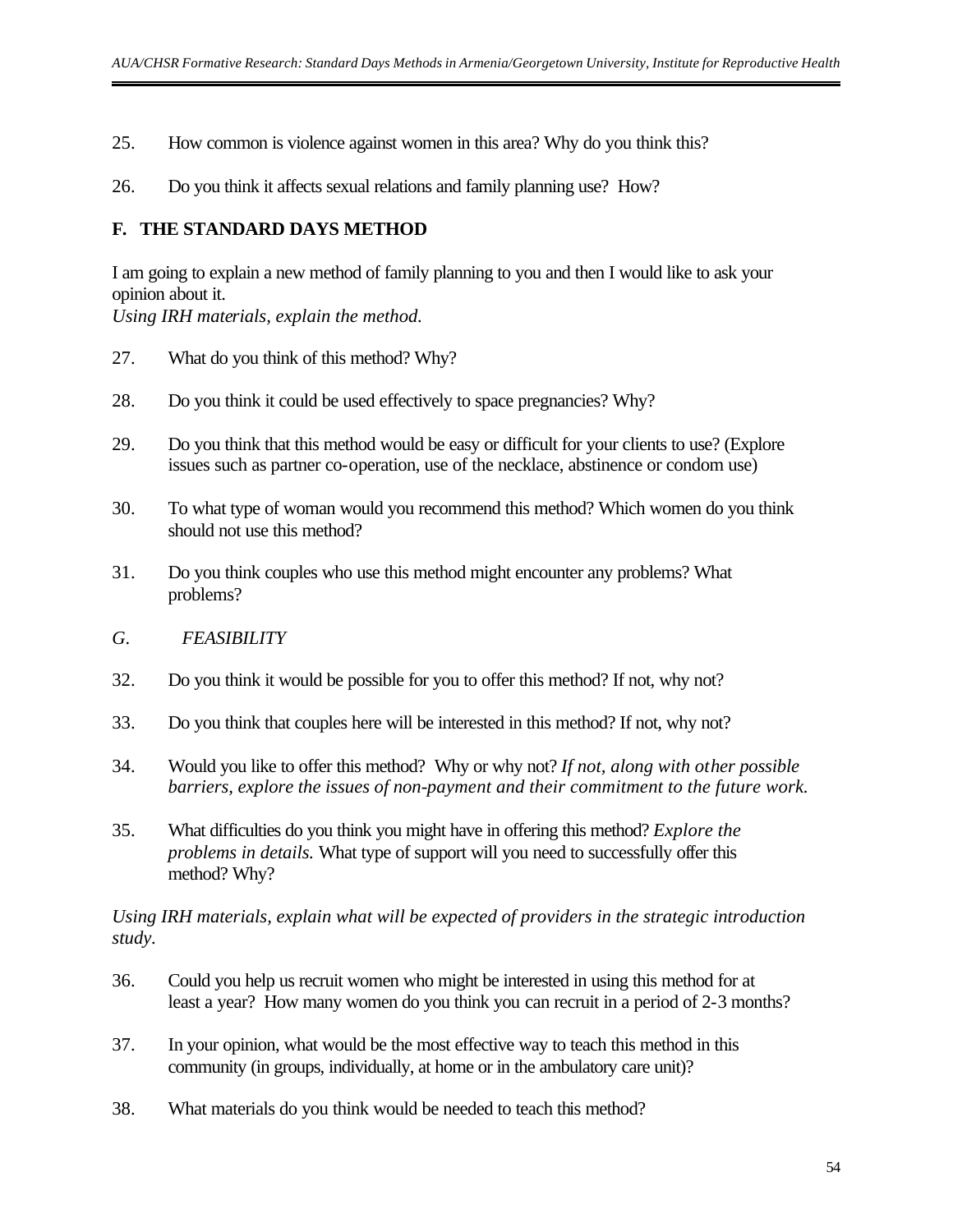- 39. Do you believe that men should participate in the training session? Why or why not?
- 40. In this community, are there many married men who travel frequently and are absent from their homes for long stretches of time? If yes, how frequent is this? How long are they generally away for?

# **THANK YOU FOR YOUR PARTICIPATION**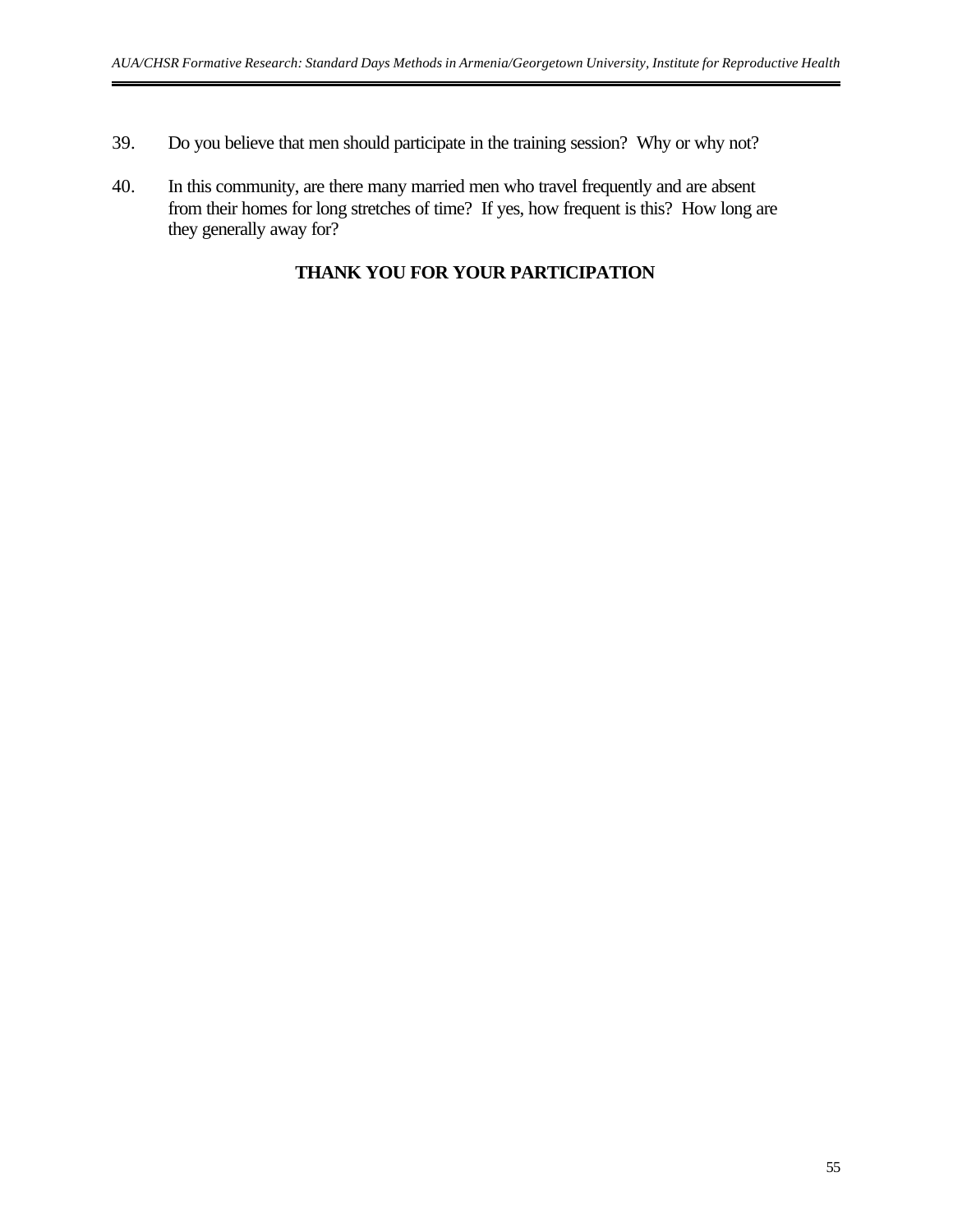#### **STUDY OF THE FEASIBILITY AND ACCEPTABILITY OF THE STANDARD DAYS METHOD**

### **GUIDE FOR INDEPTH INTERVIEWS WITH DOCTORS**

INTRODUCTION *(Please read the following introduction verbatim)*

*We are conducting interviews with health providers about reproductive health. This is an important issue because our organization hopes to make a method of natural family planning available to the community. Before initiating this effort, we would like to better understand the health situation here and what people think of this new method. May I ask you a few questions about these issues? Everything you tell me will be kept strictly confidential and your name will not be written down anywhere. In addition, you do not have to respond to any question you do not wish to answer and you may end the interview at any moment. May I continue?*

(If he/she agrees to continue, ask if there are any questions. Respond to his/her questions as appropriate, and then continue the interview with question 1).

Date  $\frac{1}{\sqrt{2\pi}}$  /  $\frac{1}{\sqrt{2\pi}}$  Interviewer

# **A. REPRODUCTIVE HEALTH SERVICES**

I would like to ask you about the reproductive health services that you and your organization offer to families in this community.

- 1. Is there any type of reproductive health education offered in this community? If so, what type?
- 2. Do you have any way to follow up your patients? How?
- 3. Does your ambulatory care unit offer the following services:*(read the services listed in questions a through f***)**….
	- a. Prenatal care? If no, do you refer patients for these services? Where do you refer them?
	- b. Postnatal care? If no, do you refer patients for these services? Where do you refer them?
	- c. Information and counselling about STDs? If no, do you refer patients for these services? Where do you refer them?
	- d. STD diagnosis? If no, do you refer patients for these services? Where do you refer them?
	- e. STD treatment? If no, do you refer patients for these services? Where do you refer them?
	- f. Family planning/women health services? If no, do you refer patients for these services? Where do you refer them?

#### *(If family planning services are offered, ask the following questions)*

4. Do you personally offer counselling in family planning/women health services? If not, who does? If yes, who else offers family planning/women health counselling in your clinic?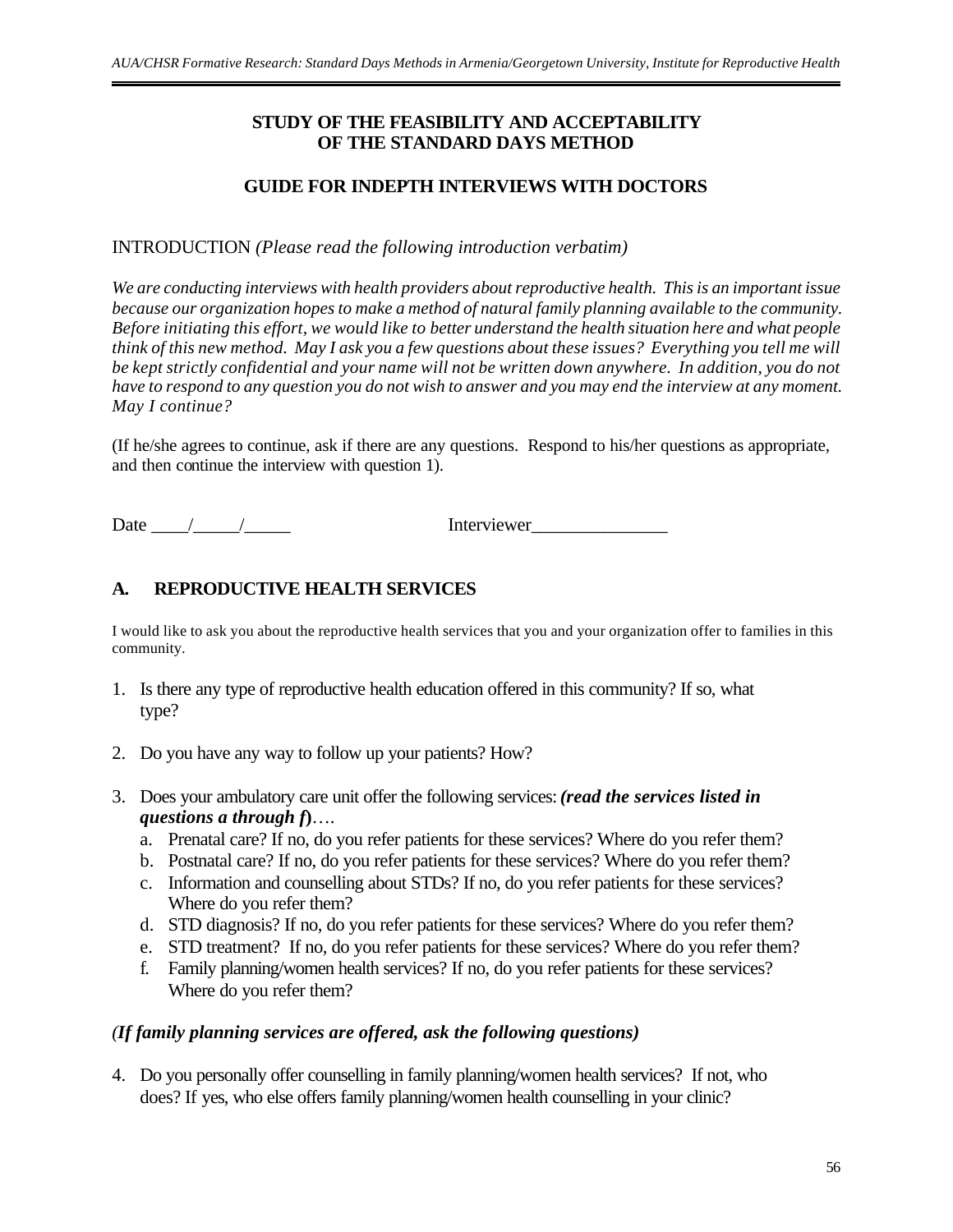- 5. In which methods are clients counselled? *(mark all that are mentioned)*
	- Condom
	- Pill
	- Injectable
	- $\bullet$  IUD
	- Female sterilization
	- Male sterilization
	- Foam/jelly/vaginal tablets
	- Diaphragm/cervical cap
	- Calendar-Rhythm
	- Ovulation (Billings)
	- LAM
	- Abortion
	- Other: (specify)  $\qquad \qquad$
- 6. Which methods are most frequently requested? *(mark all that are mentioned)*
	- Condom
	- Pill
	- Injectable
	- IUD
	- Female sterilization
	- Male sterilization
	- Foam/jelly/vaginal tablets
	- Diaphragm/cervical cap
	- Calendar-Rhythm
	- Ovulation (Billings)
	- LAM
	- Abortion
	- Other:
- 7. Are there typical types of family planning methods' users in this community, or are they all pretty similar? Please describe the profiles of your typical family health service clients (age, parity, how far from clinic she lives, how she gets there, etc.)
- 8. How do couples here decide whether to use contraceptive methods and which method to use? Who decides to use a method?
- 9. What contraceptive methods are most commonly used in this community?
- 10. Do financial conditions affect the decisions regarding the usage of methods to prevent pregnancies?
- 11. Have you had any problems in providing couples with contraceptive methods? What problems?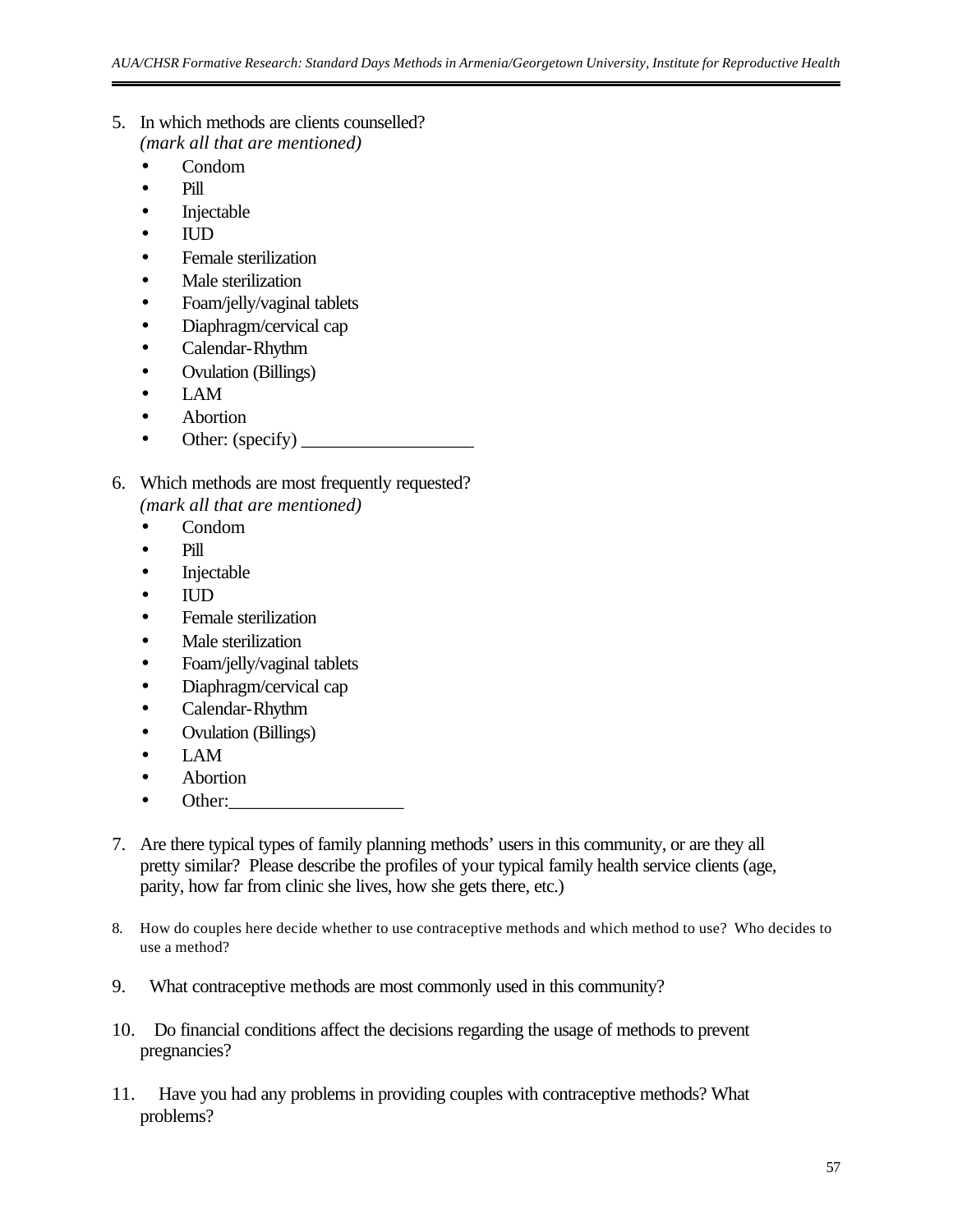- 12. Do you think that couples here abstain from sex to avoid pregnancy?
- 13. If yes, on what days? How do they decide when? How effective is this in preventing pregnancy?

#### **B. OPINIONS ABOUT CONTRACEPTIVE METHODS**

#### **Now let's talk about your opinions and perception about contraceptive methods.**

- 14. What do you think about modern/artificial contraceptive methods? Why?
- 15. What about natural contraceptive methods? Why?
- 16. In your opinion, how important is it for people to have access to contraceptive methods? Why?
- 17. How important is it that couples have access to other contraceptive methods? Why?
- 18. Are contraceptive methods readily available here? Is there much demand for family planning/woman health services? Why/why not? What is the general attitude towards contraceptive methods (natural and modern) in your community? Are there people or groups, who are against it? If yes, who, and why it is so?
- 19. How does the availability of abortion effect people's attitudes toward contraceptive methods?

#### **C. VAGINAL INFECTIONS AND SEXUALLY TRANSMITTED DISEASES (STDs) I would like to explore another important health issue with you – that of vaginal infections and STDs.**

- 20. How frequently do vaginal infections occur in this community? What makes you say this?
- 21. How often do you detect/ diagnose women with vaginal infections?
- 22. Which infections are the most common? *(check all that are mentioned)*
	- Yeast infection
	- Chlamydia
	- Trichomona
	- Gonorrhea
	- Other: (specify)  $\overline{\phantom{a}}$
	- Don't know/ not applicable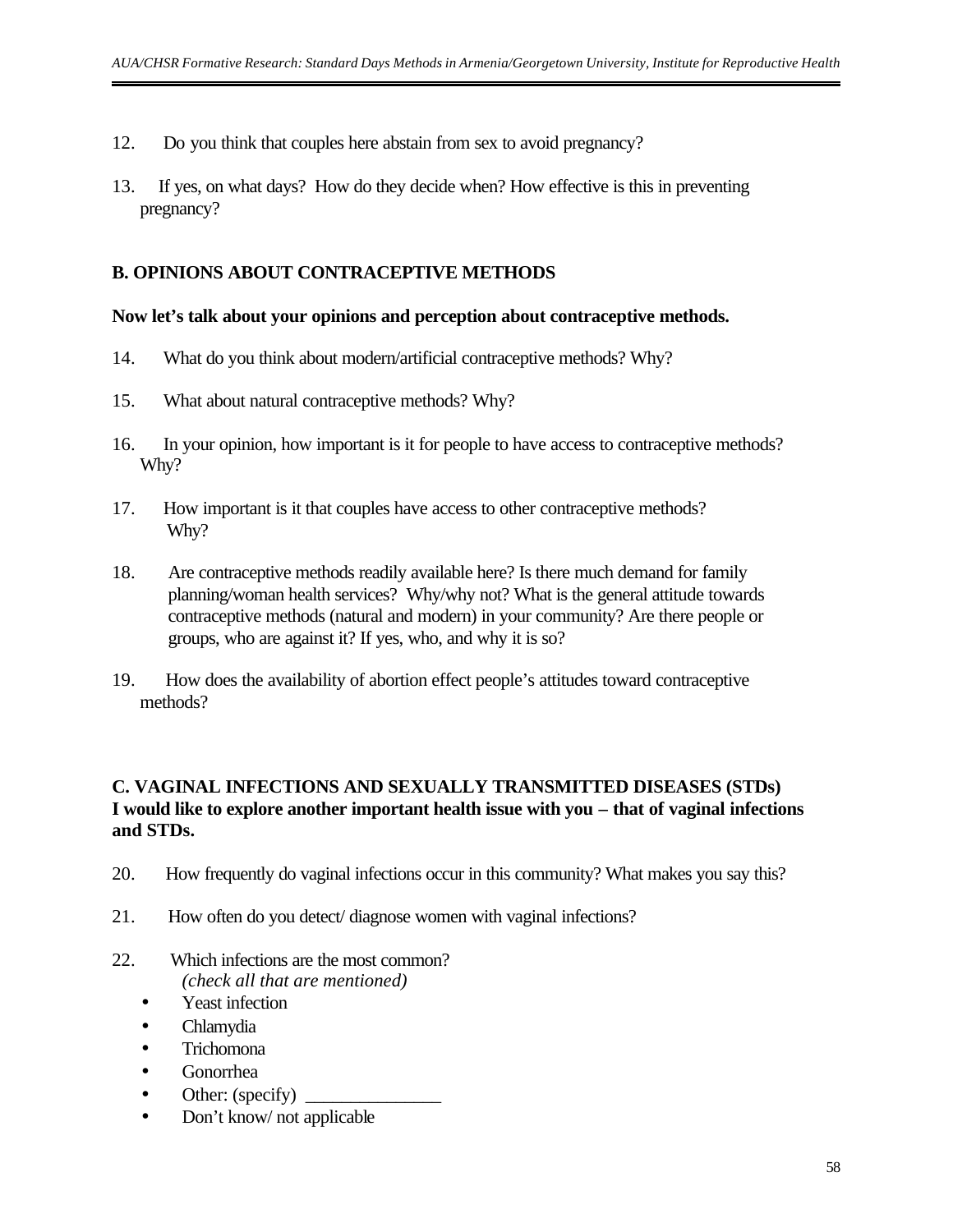- 23. Does your clinic have the capacity to diagnose vaginal infections?
- 24. For each infection mentioned, ask: How do you recognise this infection? How do you distinguish it from other infections? Do you usually diagnose infections by symptoms? What about asymptomatic infections?
- 25. How common are STDs among men here? On what do you base that statement?
- 26. Do you offer services to diagnose STDs in men? If not, what do you do when you suspect a STD?
- 27. Do you offer treatment for men with STDs? If not, what do you do when you diagnose a STD?
- 28. How often do men come for services?
- 29. Do the medications available at your health centre include medicines for treating vaginal infections?
- 30. Do they include medicines for treating STDs in men?
- 31. Are these medications available in pharmacies? Do you think your patients could buy these medicines if they needed them?

#### **D. THE MENSTRUAL CYCLE**

- 32. Do you think that women here know when in their cycle they are most likely to conceive if they have unprotected intercourse? What days do they consider to be "safe"?
- 33. Are there many women here with irregular cycles?
- 34. Do women here keep track of their menstrual cycles? Why do they do this? Do they use it as a method of preventing pregnancies? Can you describe how it is done? Do you think it is done correctly?
- 35. Do couples here communicate about things like that?

#### **E. ALCOHOLISM AND VIOLENCE**

#### **Another health problem I would like to discuss with you is that of alcoholism and violence.**

- 36. Is alcoholism very common in this area? How prevalent is this?
- 37. Do you think that alcoholism interferes with sexual relations and family planning use? How? Why do you think this?
- 38. How common is violence against women in this area? Why do you think this?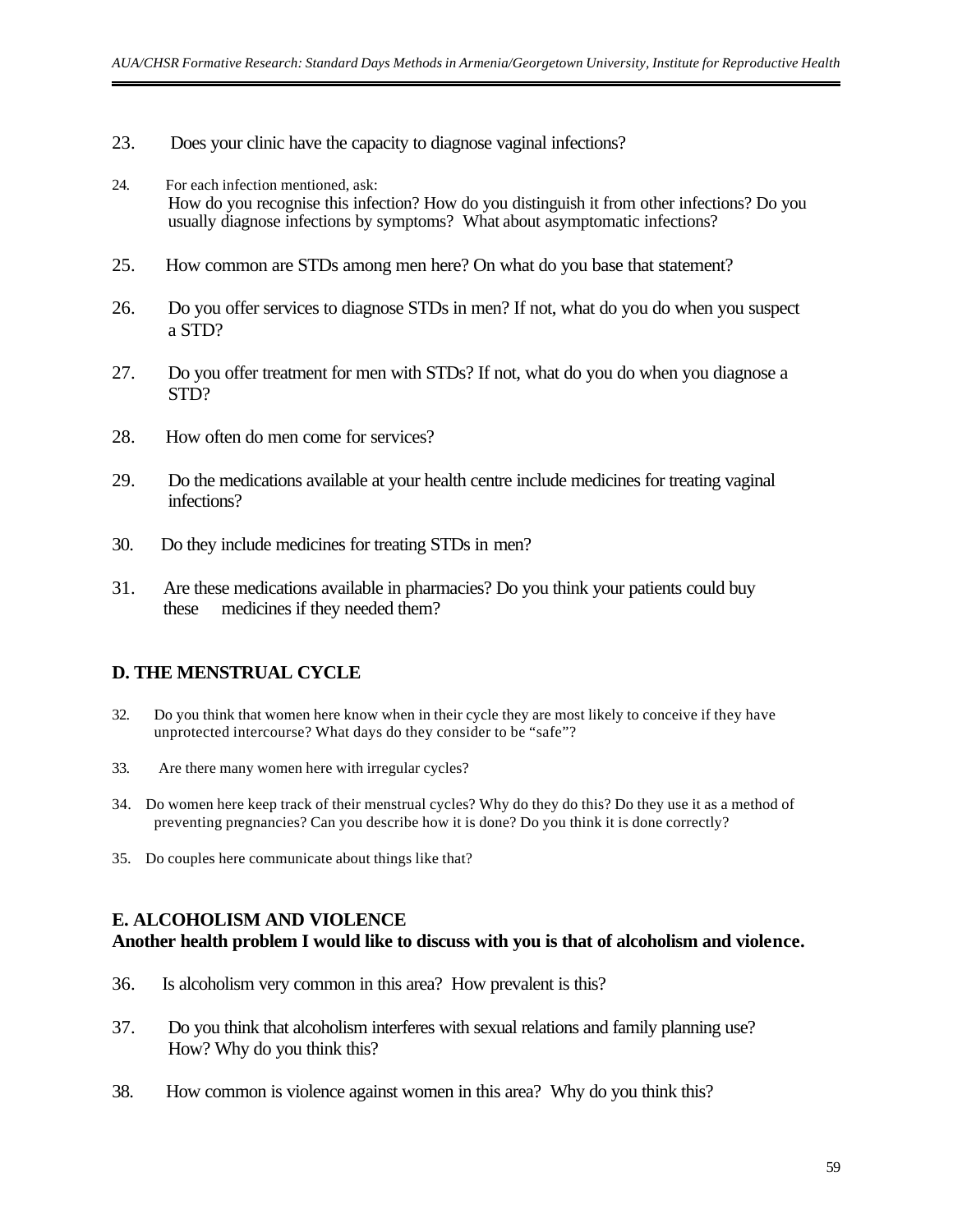39. Do you think it affects sexual relations and family planning use? How?

#### **F. THE STANDARD DAYS METHOD**

#### **I am going to explain a new method of family planning to you and then I would like to ask your opinion about it.**

#### *Using the IRH materials, explain the method.*

- 40. What do you think of this method? Why?
- 41. Do you think it could be used effectively to space pregnancies? Why?
- 42. Do you think that this method would be easy or difficult for your clients to use? (Explore issues such as partner co-operation, use of the necklace, abstinence or condom use)
- 43. To what type of woman would you recommend this method? Which women do you think should not use this method?

44. Do you think couples who use this method might encounter any problems? What problems?

45. How do you think the leaders of this community will respond to this method? Why?

#### *G. FEASIBILITY*

- 46. Do you think it would be possible for nurses in your ambulatory care unit to offer this method? If not, why not? *Explore the problems*.
- 47. Do you think that couples here will be interested in this method? If not, why not?
- 48. Would you like to offer this method? Why or why not? *If not, along with other possible barriers, explore the issues of non-payment and their commitment to the future work.*
- 49. What difficulties do you think you might have in offering this method? *Explore the problems in details.*
- 50. What type of support will you need to successfully offer this method?
- 51. Who can help you to promote this method?

#### *Using IRH materials, explain what will be the role of providers in the strategic introduction study.*

52. Could you help us recruit women who might be interested in using this method? How many women do you think you could be recruiting in a period of 2-3 months?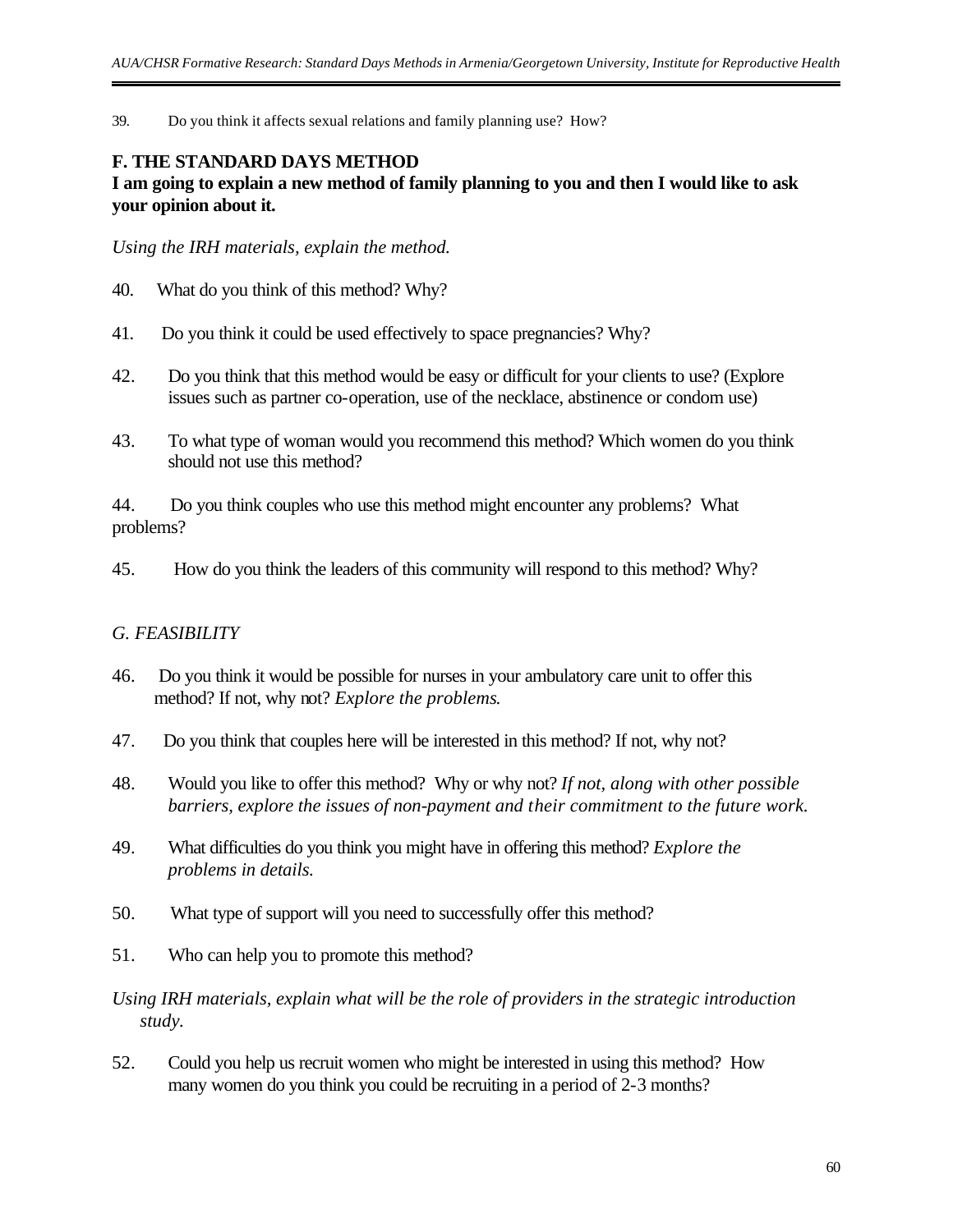- 53. In your opinion, what would be the most effective way to teach this method in this community (in groups, individually, at home or in the ambulatory care unit)?
- 54. What materials do you think would be needed to teach this method?
- 55. Do you believe that men should participate in the training session? Why?
- 56. In this community, are there many married men who travel frequently and are absent from their homes for long stretches of time? If yes, how frequent is this? How long are they generally away for?

#### **THANK YOU FOR YOUR PARTICIPATION**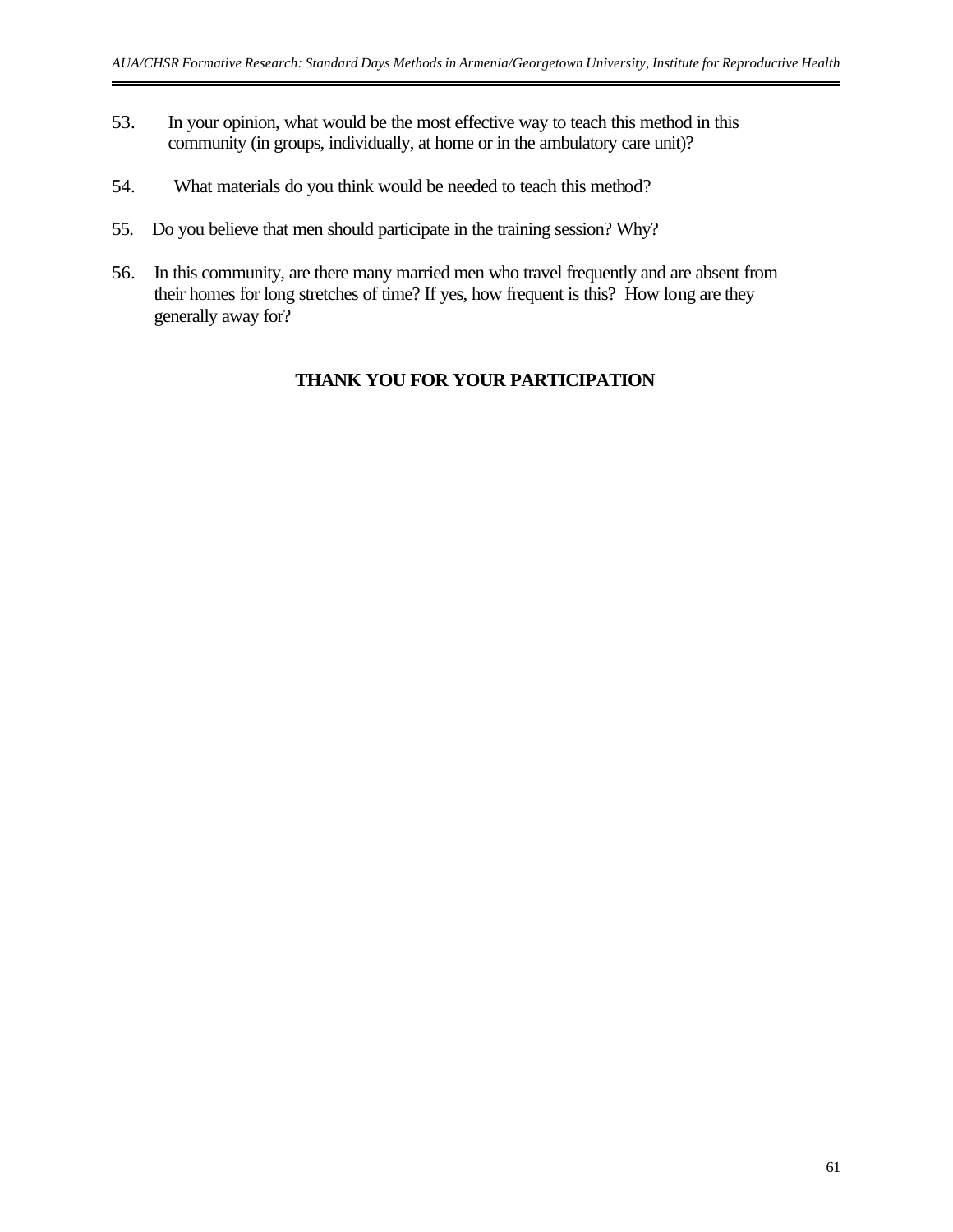# **Appendix 2: Questionnaires**

# FOCUS GROUP WITH MEN/ WOMEN/ OLDER WOMEN **Socio-demographic questionnaire**

Location and date \_\_\_\_\_\_\_\_\_\_\_\_\_\_\_\_\_\_\_\_\_\_\_\_\_

Type of a group \_\_\_\_\_\_\_\_\_\_\_\_\_\_\_\_

**INFORMANT'S DATA:**

**AGE:** \_\_\_\_\_\_\_\_\_\_

**OCCUPATION:** \_\_\_\_\_\_\_\_\_\_\_\_\_\_\_\_\_\_\_\_\_\_\_\_\_\_\_\_\_\_\_\_\_\_\_\_

**EDUCATIONAL LEVEL:** (circle one)

- 1. School (less than 10 years)
- 2. School (10 years)
- 3. Professional technical education (10-13 years)
- 4. Institute/University
- 5. Postgraduate

**NUMBER OF CHILDREN:** \_\_\_\_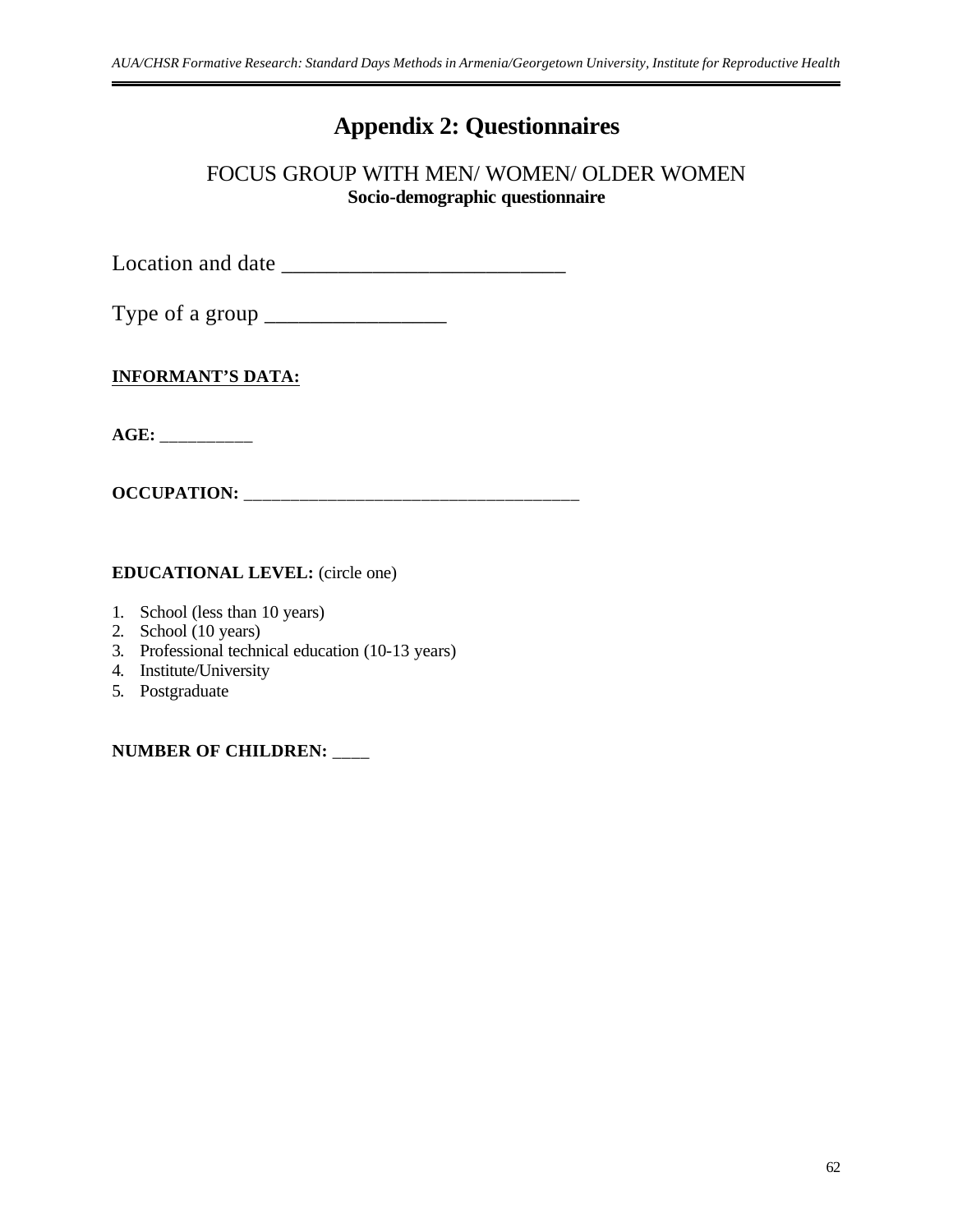# **FOCUS GROUPS WITH NURSES**

#### **Socio-demographic questionnaire**

Location and date \_\_\_\_\_\_\_\_\_\_\_\_\_\_\_\_\_\_\_\_\_\_\_\_\_

## **INFORMANT'S DATA:**

**AGE:** \_\_\_\_\_\_\_\_\_\_

#### **MARITAL STATUS:** (circle one)

- 1. Married (registered or unregistered)
- 2. Divorced
- 3. Widowed
- 4. Single

#### **NUMBER OF CHILDREN:** \_\_\_\_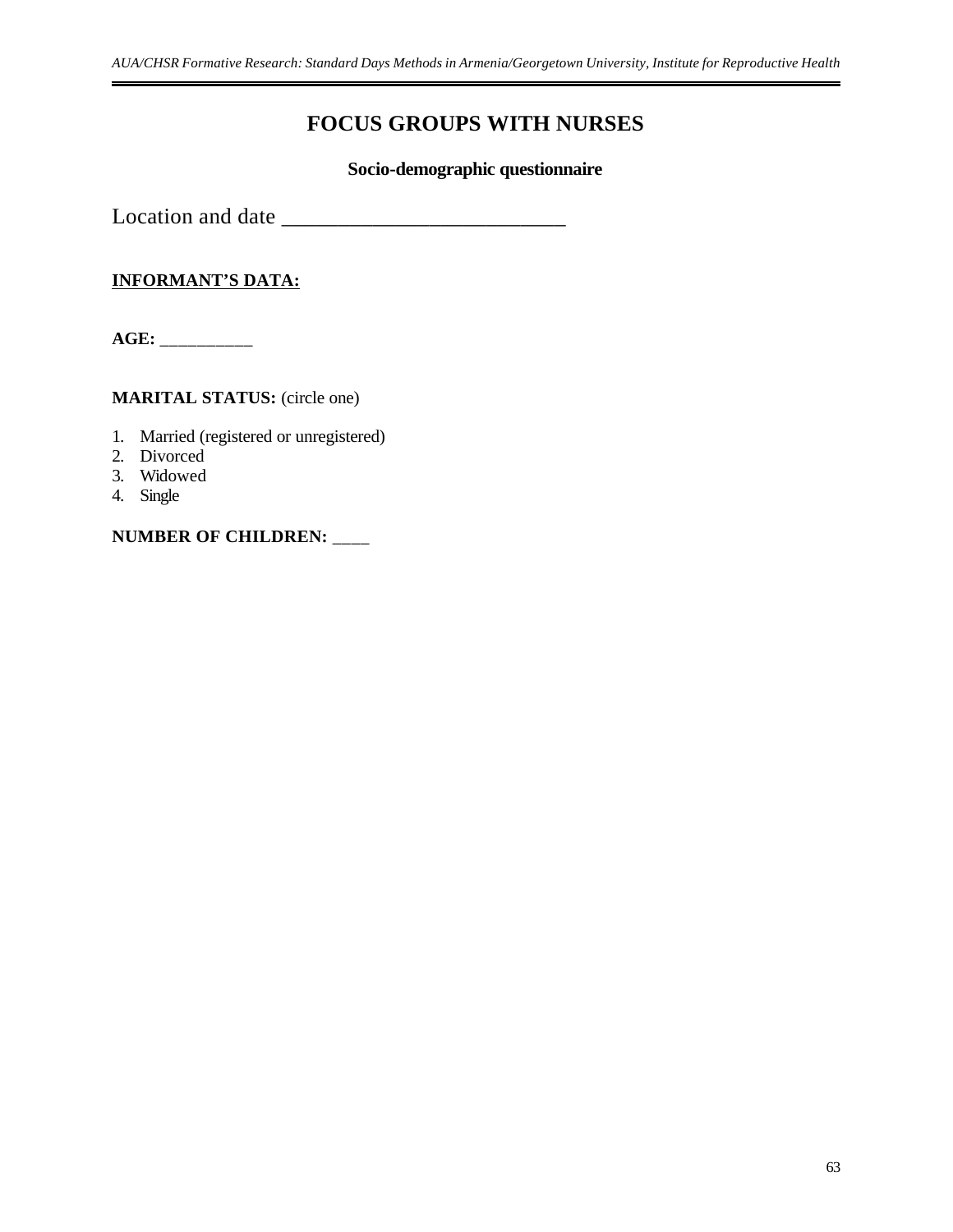# **Appendix 3: SDM Explanations**

# **INFORMING POTENTIAL CLIENTS ABOUT THE STANDARD DAYS METHOD**

# Note to the Facilitator

*Explain to participants that first you will be discussing general information about human fertility and then explain a new method of family planning. It is recommended that the Necklace itself be used as a visual aid when providing information on how to use the method.*

# Understanding our fertility

Fertility is the ability to have children.

The man is fertile every day; for this reason, he is able to get a woman pregnant at any time.

The woman is fertile only a few days every month. She can get pregnant only during her fertile days. The days when the woman can't get pregnant are called her infertile days.

A woman can learn to identify the fertile days when she can get pregnant.

The Necklace method helps her to know which are her fertile days.

# **The Necklace is a Natural Method**

The Necklace method is a natural way of planning a family.

## **The entire Necklace represents the woman's menstrual cycle. Each bead represents one day of her cycle.**

Her menstrual cycle begins on the day that her period arrives and ends the day before her next period. The cycle includes all the days between one period and the next.

# **Who can use the Necklace Method?**

The Necklace method can be used to prevent pregnancy by:

- couples wishing to avoid pregnancy
- women with menstrual cycles between 26 and 32 days (in other words, women whose period comes every 26, 27, 28, 29, 30, 31 or every 32 days)
- couples that can avoid intercourse or use a condom on the woman's fertile days when she can get pregnant.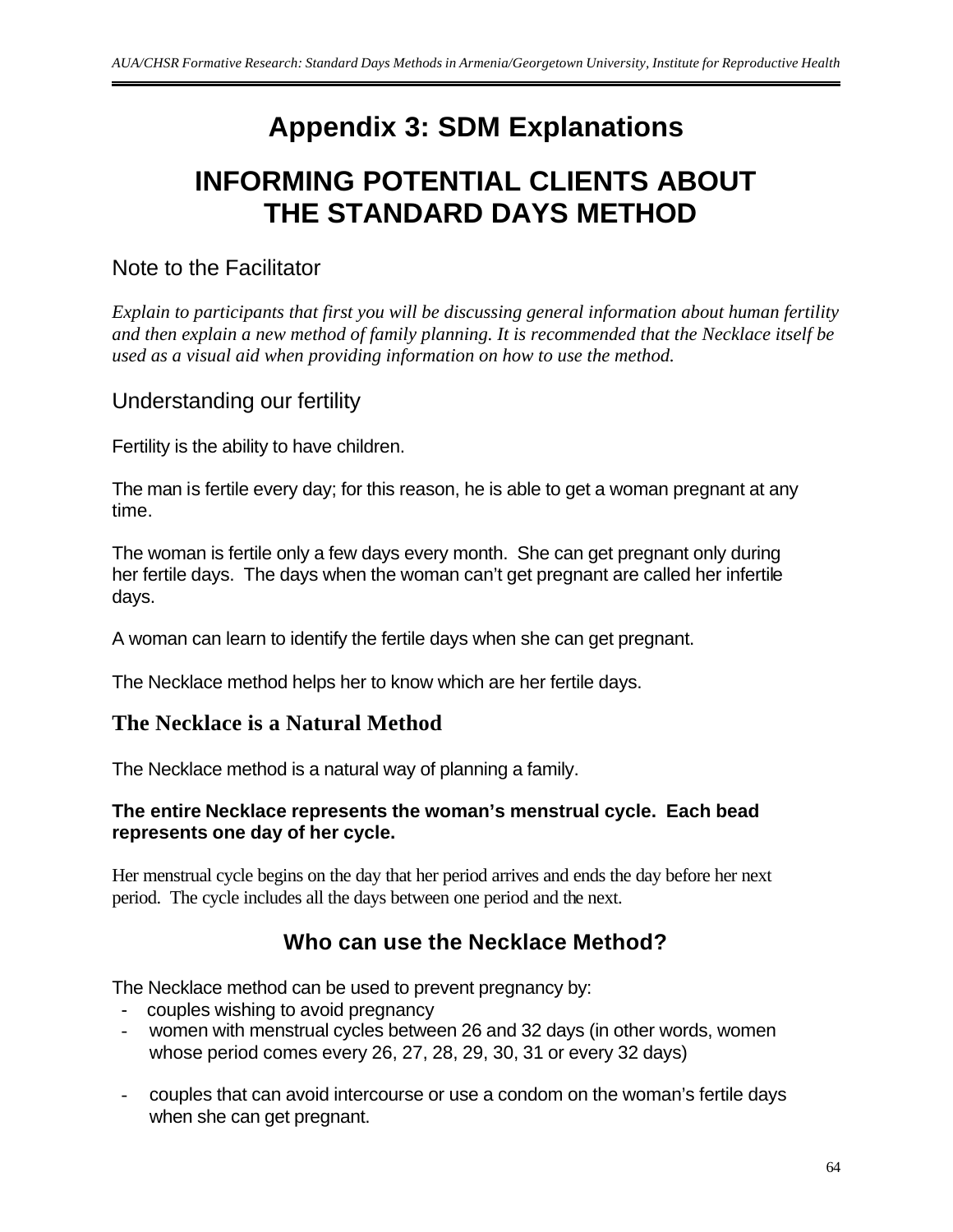The Necklace method can be used to time a wanted pregnancy by:

- couples wishing to conceive
- women with menstrual cycles between 26 and 32 days (in other words, women whose period comes every 26, 27, 28, 29, 30, 31 or every 32 days)

# **What is the Necklace like?**

**The Necklace has a red bead that marks the beginning of the period (menstruation).**

**It has white beads that represent the fertile days when the woman has a chance of getting pregnant.**

**It also has dark beads that represent the infertile days when there is no chance of getting pregnant.** 

**In addition, it has a black rubber ring. This ring has to be moved every day.** 

**It is moved from the small to the larger side of the bead.** 

**It is recommended to move the ring every morning in order not to forget.**

How is the Necklace used to prevent pregnancy?

**On the day that your period comes, move the rubber ring to the red bead. Also mark this day on your calendar. Every day move the ring to the next bead.**

**When the ring falls on a dark bead, you can have intercourse on that day without risk of getting pregnant.**

**When the ring falls on a white bead, you SHOULD NOT have intercourse on that day. This is a fertile day when you can get pregnant if you have intercourse.** 

**If you and your husband decide to have intercourse on a white-bead day, you should use a condom if you want to avoid a pregnancy.**

Each time that your period comes, move the ring to the red bead. A new cycle has started.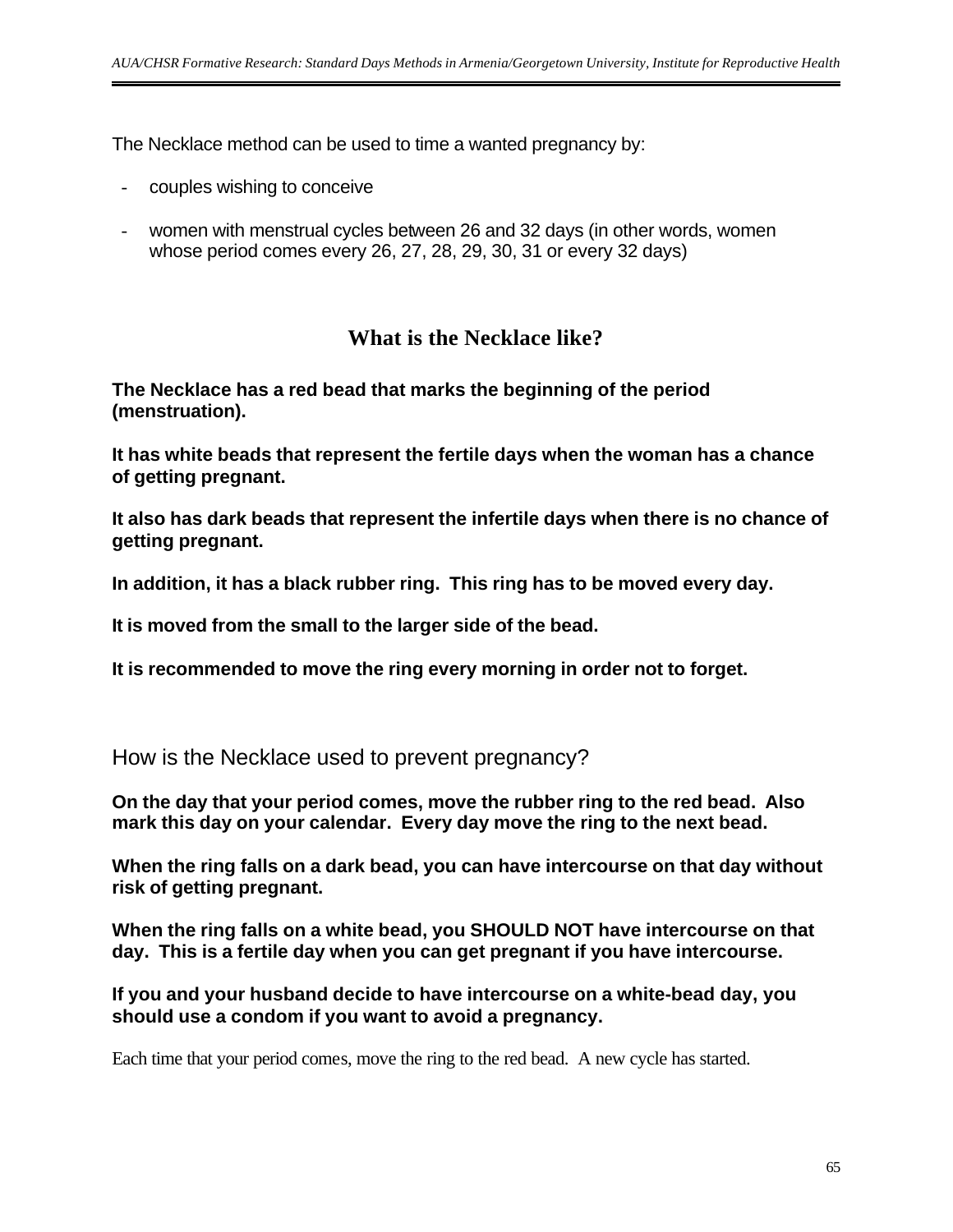# How is the Necklace used to time a pregnancy?

A couple wishing to get pregnant uses the Necklace in the same way, but they have intercourse during the white-bead days, because these are the days in which they are most likely to conceive.

# When to visit the service provider

## **Inform**

**You should visit your service provider for the following reasons:**

**If your period comes and you still have 7 or more beads left (that is 7, 8, 9, 10, etc.). In this case you cannot continue using this method.** 

**You should also see your service provider if you have finished the beads and your period still has not come. In this case you also cannot continue using the method.**

# **At any other time if you have questions.**

The Necklace: a method for couples

Inform

In order for this method to work, the couple cannot have intercourse or should use a condom on the white-bead days.

It is important that the couple be able to agree upon when to have intercourse and when to avoid it.

Inform

**The use of the method can be difficult for cases where one of the partners uses alcohol or drugs or in cases where there is domestic violence.**

Inform

This method doesn't protect against sexually transmitted infections.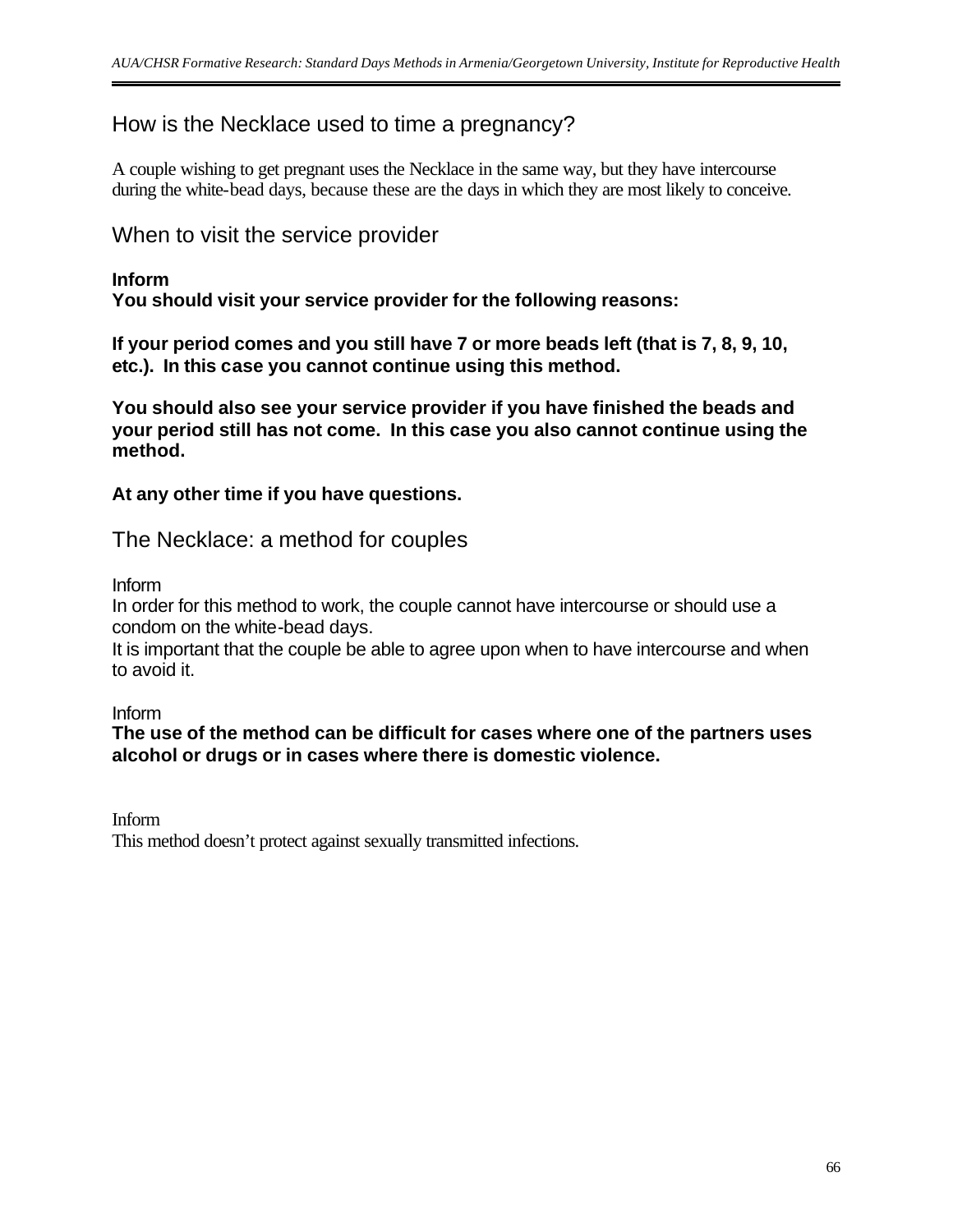# **INFORMING POTENTIAL SERVICE PROVIDERS ABOUT**

# **THE STANDARD DAYS METHOD**

- **Purpose:** The purpose of this summary is to present potential service providers with a quick overview of the Standard Days Method (SDM).
	- **Topics:** The following topics are included:
		- $\triangleright$  What is the SDM?
		- $\triangleright$  What is the basis of the SDM?
		- $\triangleright$  How is it used?
		- $\triangleright$  Who can use it?
		- $\triangleright$  What tools are available to the service provider to offer the method?
		- $\triangleright$  How is the method offered?
		- $\triangleright$  What support for the study is needed from providers?
- **Materials:** Please use the necklace to demonstrate its use.

#### ÿ **What is the SDM?**

The Standard Days Method is a new method of family planning, very easy to learn and use. It is a natural way of planning the family because nothing artificial is used. This method is based on identifying the fertile days when a woman can get pregnant. To prevent a pregnancy, couples abstain from unprotected intercourse during the fertile days. To achieve a wanted pregnancy, couples have intercourse during the fertile days.

#### ÿ **What is the basis of the SDM?**

The Standard Days method is based on the fact that there is a "fertile window" during a woman's menstrual cycle – a window of days during which she can, with varying degrees of likelihood, become pregnant from unprotected intercourse.

The Institute's early research in the development of this method involved the analysis of a large data set of women's reproductive cycles obtained from the World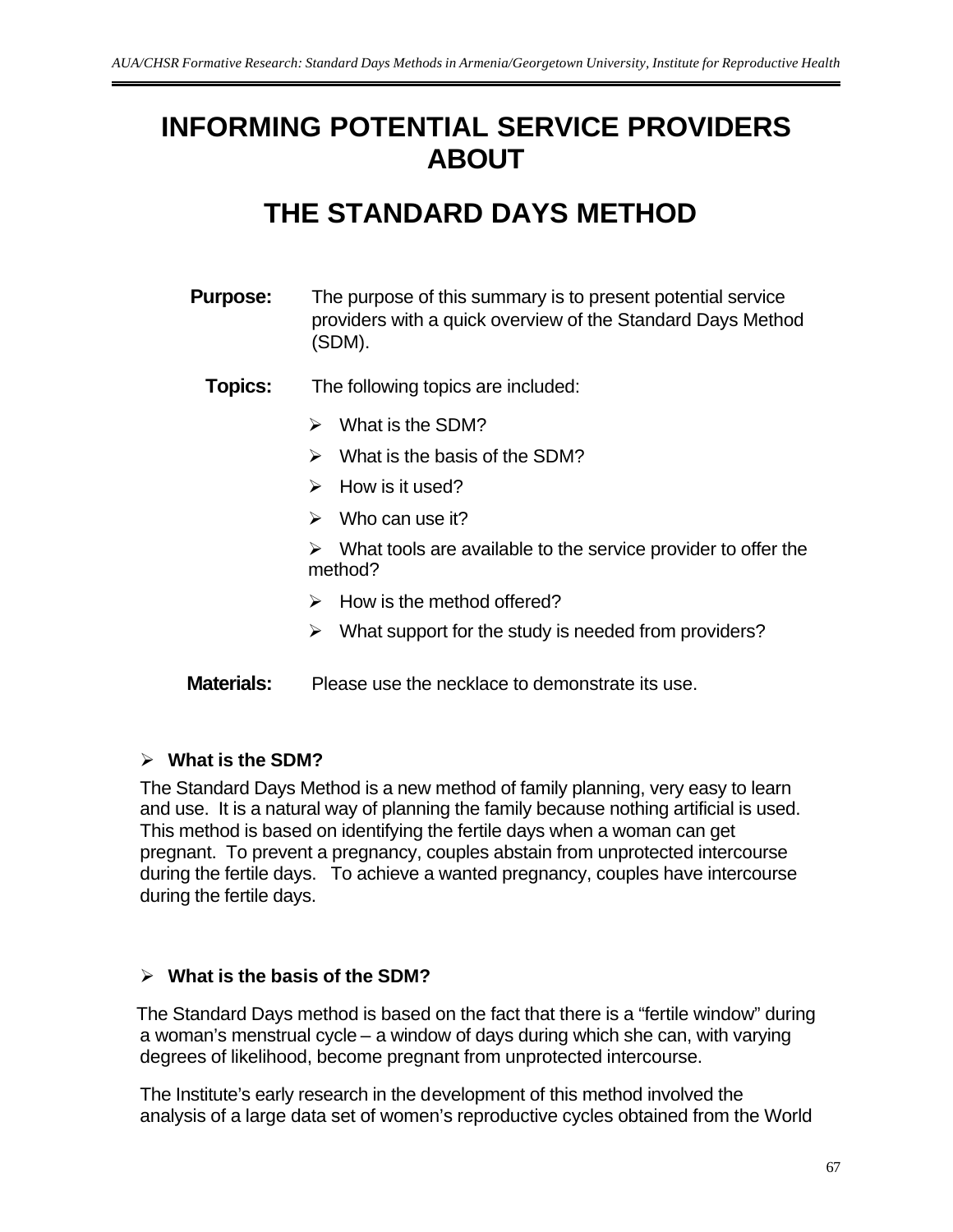Health Organization (WHO)'s study of the Ovulation Method. The analysis was designed to determine what period of abstinence from unprotected intercourse would include the days with the highest probability of pregnancy for most women. The results of the analysis showed that a fixed period of abstinence from day 8 to 19 (a total of 12 days) would result in a very high theoretical reduction in the probability of pregnancy. This analysis also suggests that ovulation day is variable—and not necessarily on the  $14<sup>th</sup>$  day before the start of the next cycle as has been the conventional thinking. Based upon these findings, the standard rule of avoiding unprotected intercourse between day 8 and day 19 would work best for women whose cycles are between 26 and 32 days.

# ÿ **How is the SDM used?**

# *(Using the Necklace briefly explain the following)*

To assist women in tracking which day of the reproductive cycle they are on, a necklace is used. The Necklace is a visual aid that represents the menstrual cycle. It is a string of 32 beads in which each bead represents one day of the cycle, and the colored beads represent different phases of the cycle.

The bead representing the first day of menstruation is red, followed by 6 brown beads representing the first 7 infertile days of the cycle. These beads are followed by 12 white beads, which represent the fertile period. The rest of the beads are brown, again indicating infertile days.

The woman moves a small rubber ring one bead per day so she can tell when she is in her fertile window. If the ring is on a white bead, the couple avoids unprotected intercourse if they wish to avoid pregnancy. It is safe to have intercourse on days when the ring is on a dark bead.

If the couple wishes to conceive they would have intercourse on the white bead days.

# ÿ **Who can use it?**

- Women with menstrual cycles between 26 and 32 days.
- Couples who want to space a pregnancy.
- Couples who can agree whether or not to have intercourse on a particular

day.

- A breastfeeding woman must have had at least 3 regular cycles.
- A woman who has used a hormonal method must have discontinued it 3 months before.